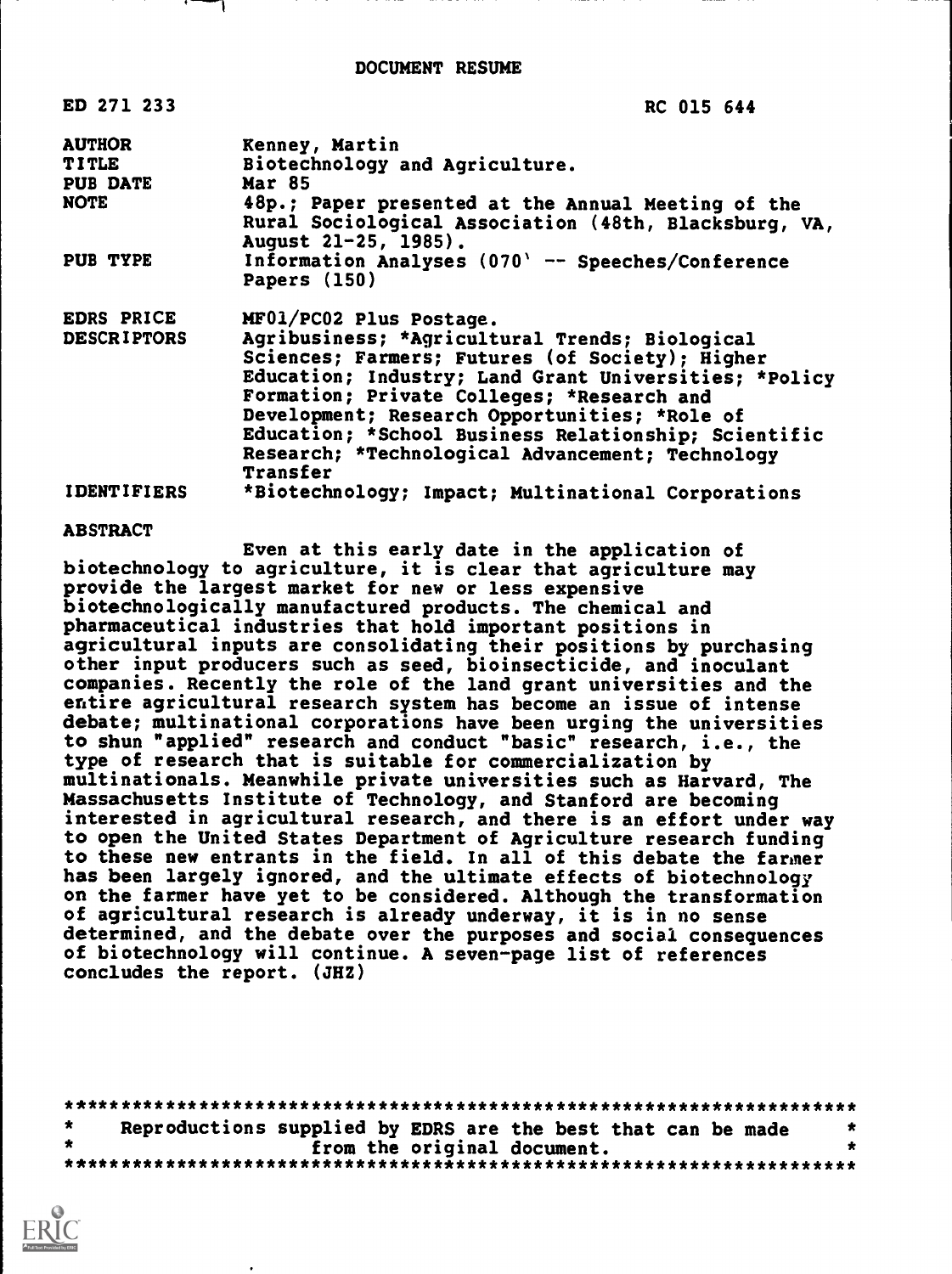## BIOTECHNOLOGY AND AGRICULTURE\*



÷,

Martin Kenney Assistant Professor Department of Agricultural Economics and Rural Sociology 2120 Fyffe Road The Ohio State University Columbus, Ohio 43210

> "PERMISSION TO REPRODUCE THIS MATERIAL HAS BEEN GRANTED BY

TO THE EDUCATIONAL RESOURCES INFORMATION CENTER (ERIC)."

U.S DEPARTMENT OF EDUCATION Office of Educational Research and Improvement EDUCATIONAL RESOURCES INFORMATION CENTER (ERIC)

This document has been reproduced as<br>Ireceived from the person or organization<br>originating it.

O Minor changes have been made to improve reproduction quality

Points of view or opinionsstated in this docu- ment do not necessarily represent official OERI position or policy

\* This paper was prepared for the 1985 Meeting of the Rural Sociological<br>Association in Blacksburg, Virginia, August 21-25, 1985.<br>
10 Association in Blacksburg, Virginia, August 21-25, 1985.

March 1935

BEST COPY AVAILABLE

4  $\blacksquare$  $\mathcal{C}$  .

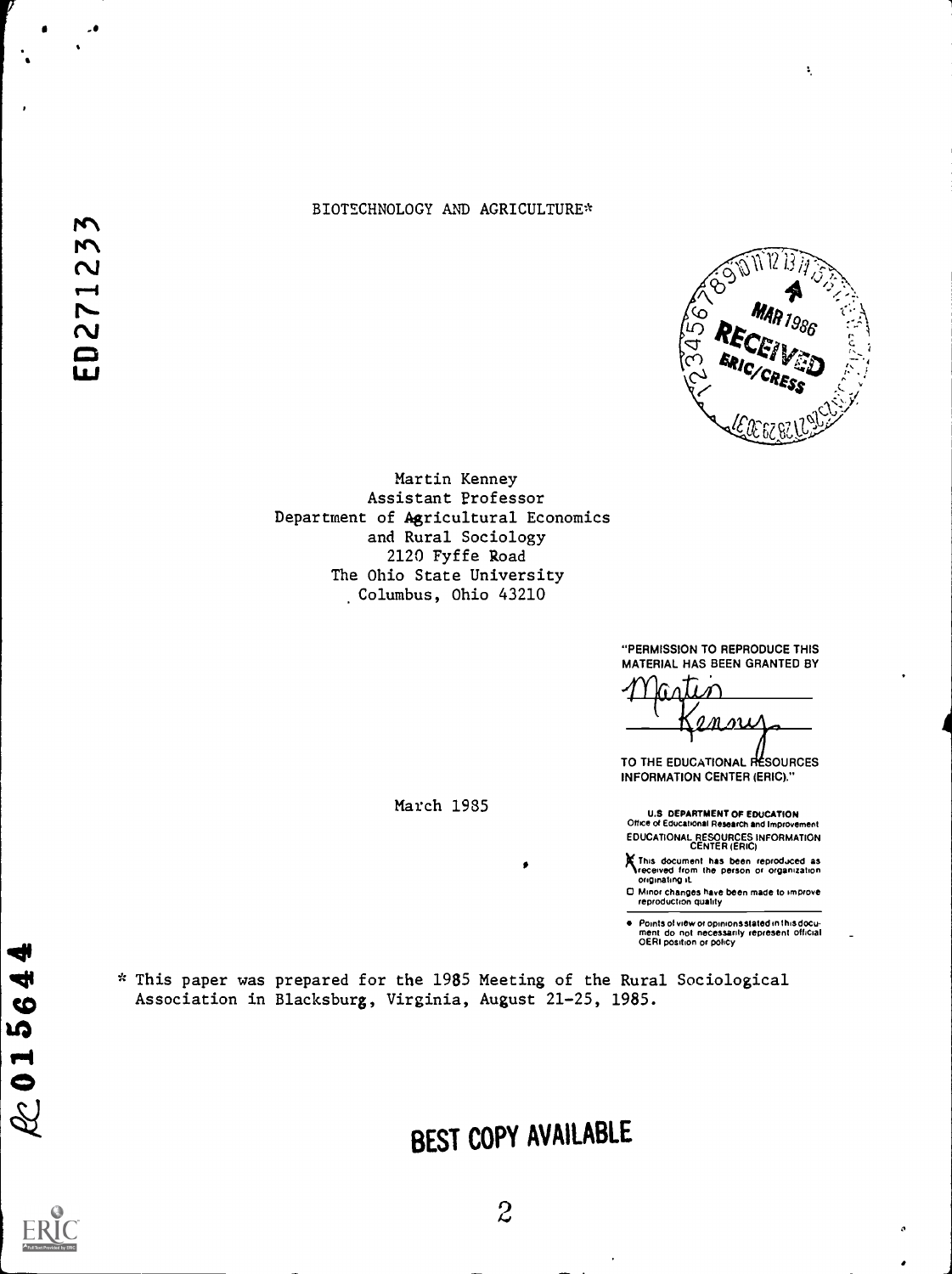#### BIOTECHNOLOGY AND AGRICULTURE

#### ABSTRACT

Biotechnology is becoming a technical wedge with which agriculture is being transformed. The scientific techniques that are making up the biorevolution were largely developed outside the land grant university system, but now a number of important actors in the research agenda setting for U.S. universities have determined that biotechnology is important. This paper examines the types of products being developed for agriculture and the social institutions that are important in this development process. The paper does not confine itself to traditional agricultural input producers, but also discusses the role of the food processing industry in this transformation. The crucial role of the Science for Agriculture report is discussed because this is a watershed in the attempts to transform the agricultural research system. It is however recognized that this process of change is not "directed" in the strong sense of the term. The results of this process of realigning agricultural research is no sense determined and the debate will continue in many fora.

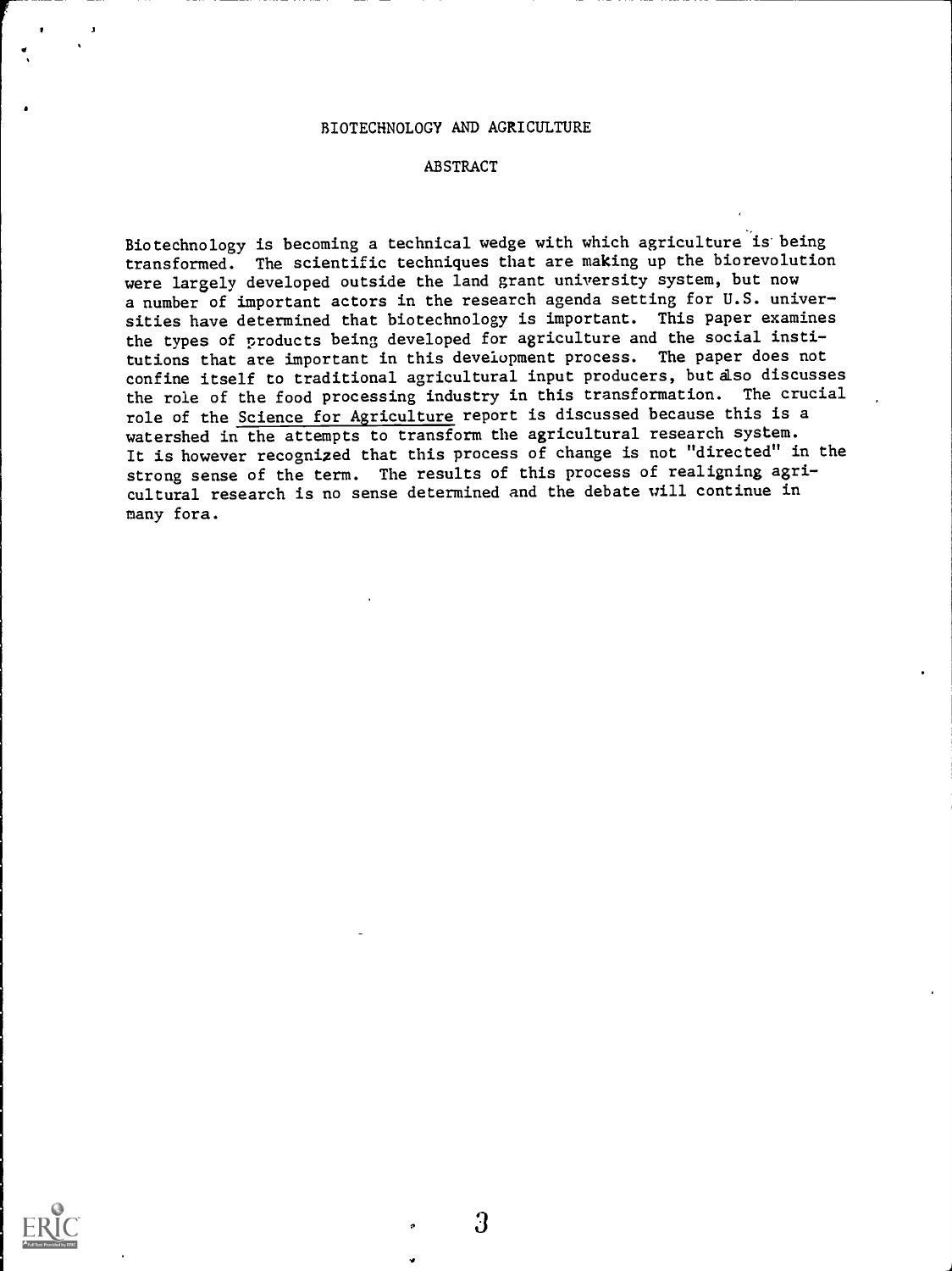## AGRICULTURE AND BIOTECHNOLOGY

A revolution in biological research is occurring--one that promises to transform the industries that serve agriculture, and thus, eventually, farming. The innovators are companies like Monsanto, Stauffer Chemical, Dow Chemical, Eli Lilly, Rohm and Haas, Merck, Du Pont. Each is in the business of selling new products and services to modern farmers and cattlemen. Many of these corporations, through links with top geneticists, biochemists, and molecular biologists in universities in the U.S. and, increasingly, abroad are sowing the seeds for what they hcpe will be a new industrial revolution in agriculture (Lepkowski 1982:8).

I think it is important to note that these sorts of technologies historically have not improved the financial position of the farmer. Where the impact has been is to lower food cost in the end because of the competitive nature of this society and so on (George Seidel Jr., associate professor of physiology and director of the Embryo Transplant Laboratory at Colorado State University, in Congressional testimony, 1982:166).

The opportunities biotechnology opened in agriculture were discovered a few years after its applications to medicine were recognized. This lag is due to the fact that molecular biology was largely confined to medical schools and non-land-grant universities (non-LGUs)--institutions until recently uninterested in agricultural problems. In the 1976-1978 period biotechnologists' interests were chiefly human health care products such as insulin, HGH, and interferon. As the implications of biotechnology for human health care became clear, it was only natural that veterinary applications should also become obvious. This awareness probably first came to companies such as Lilly and Upjohn, which already had significant animal



BEST COPY AVAILABLE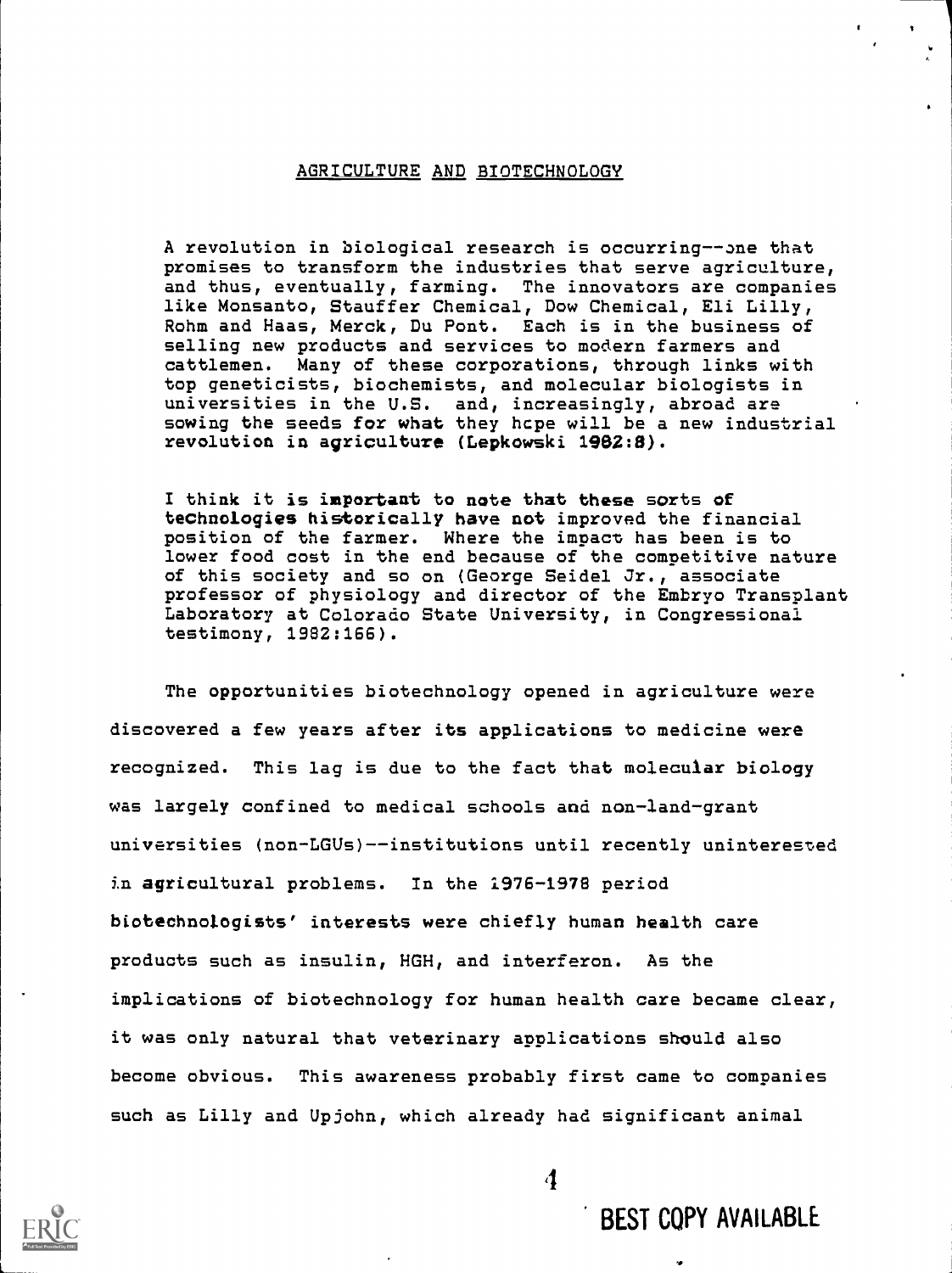health and nutrition divisions. The introduction of biotechnology to agriculture will change the agricultural production system and has already set in motion changes in the agricultural research system

2

This paper discusses the unique aspects of biotechnology's impact on agriculture, examining the increasing role of non-LGUs in plant molecular biology, the technical impetus biotechnology is  $\cdot$ providing toward concentration in the agricultural inputs sector, and the unique development of high technology biotechnology firms specializing in agricultural applications. There is an ongoing shift in emphasis in the agricultural inputs industry from a very applied routinized technology such as fertilizers to advanced technologies that produce patentable materials. The technical basis of this shift is the increased ability to rigorously characterize the activities of plant-chemical interactions.

Biotechnology is providing a common technical base on which the pharmaceutical, chemical, agricultural, and food processing industries can be united. In agriculture all four of these can be united. The public institutions currently providing research support for agriculture are already evolving to provide support for new clients. Also, new public and private institutions or (old institutions that have changed focus) are beginning to find agriculture a fruitful research area. These new institutions include Harvard, MIT, Rockefeller University, The California Institute of Technology, Scripps Clinic and Research Foundation,



 $\overline{5}$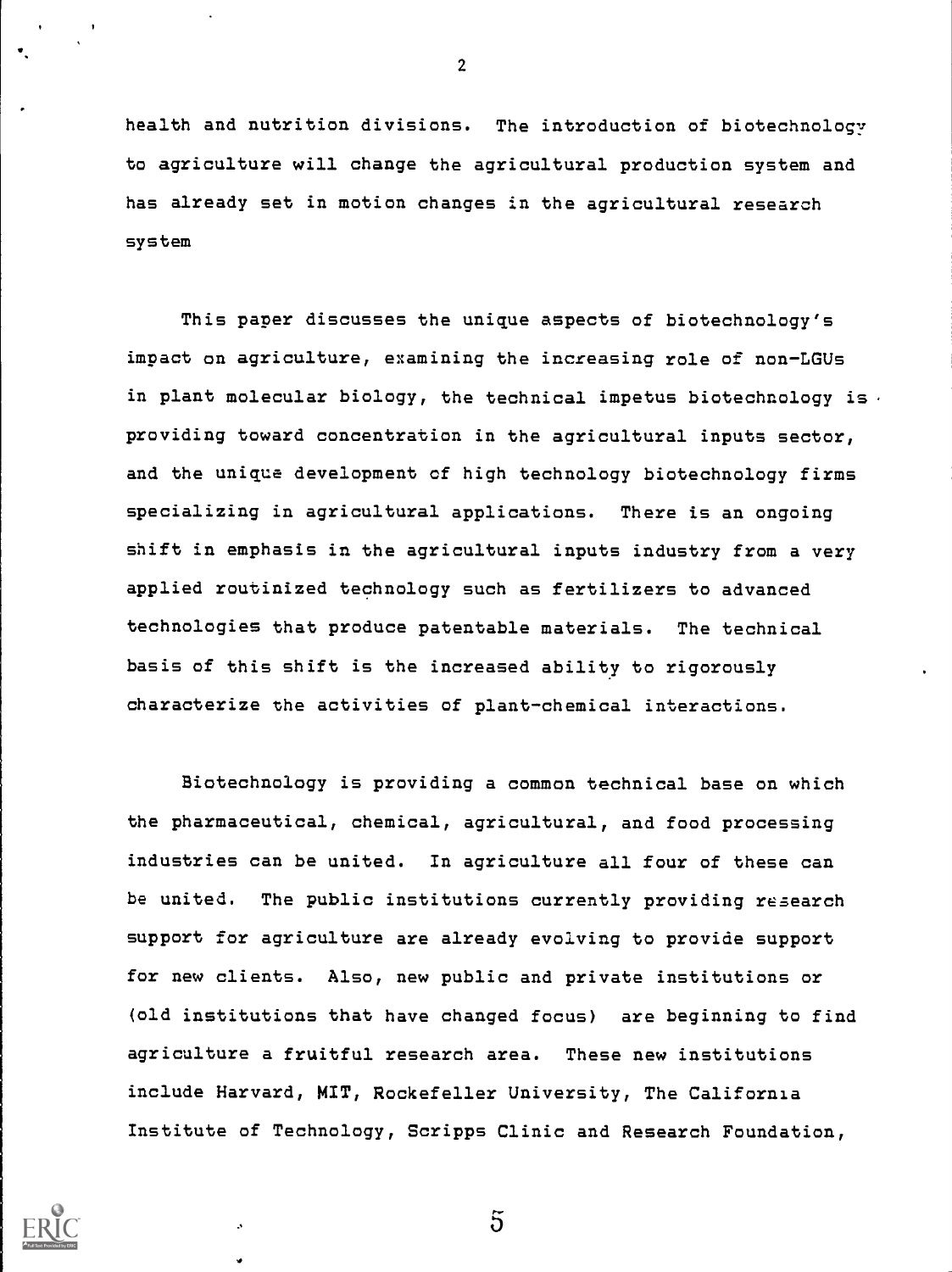and Washington University. Further, the entire chemicalpharmaceutical industry is mobilizing to participate in the impending agricultural biorevolution. Finally, genetic engineering companies specifically targeting agricultural biotechnology have been founded to take advantage of the new market opportunities in agriculture.

## What Is Technically Possible in Agriculture?

Obviously, the \$50-100 billion market value for the most radical group of genetically engineered [agricultural] products in the third time frame [1990 and beyond] does not include overall price effects or any synergisms currently inestimable (Murray and Teichner 1981:119).

The above quote makes quite clear the enormous size of the agricultural market that could be impacted by biotechnology. Contemplation of the essential role of agriculture in producing the food, fiber, and wood so necessary for civilization indicates the profound impact biotechnology will 'have on our lives. World agriculture in the year 2000 will be transformed, and our food will be produced with new techniques in a changed social environment.

Animal production has been the first industry to receive new production techniques from biotechnology and the animals affected range from cattle to abalone. Total U.S. animal health sales were \$1.9 billion in 1982 but were expected to increase to \$3 billion



3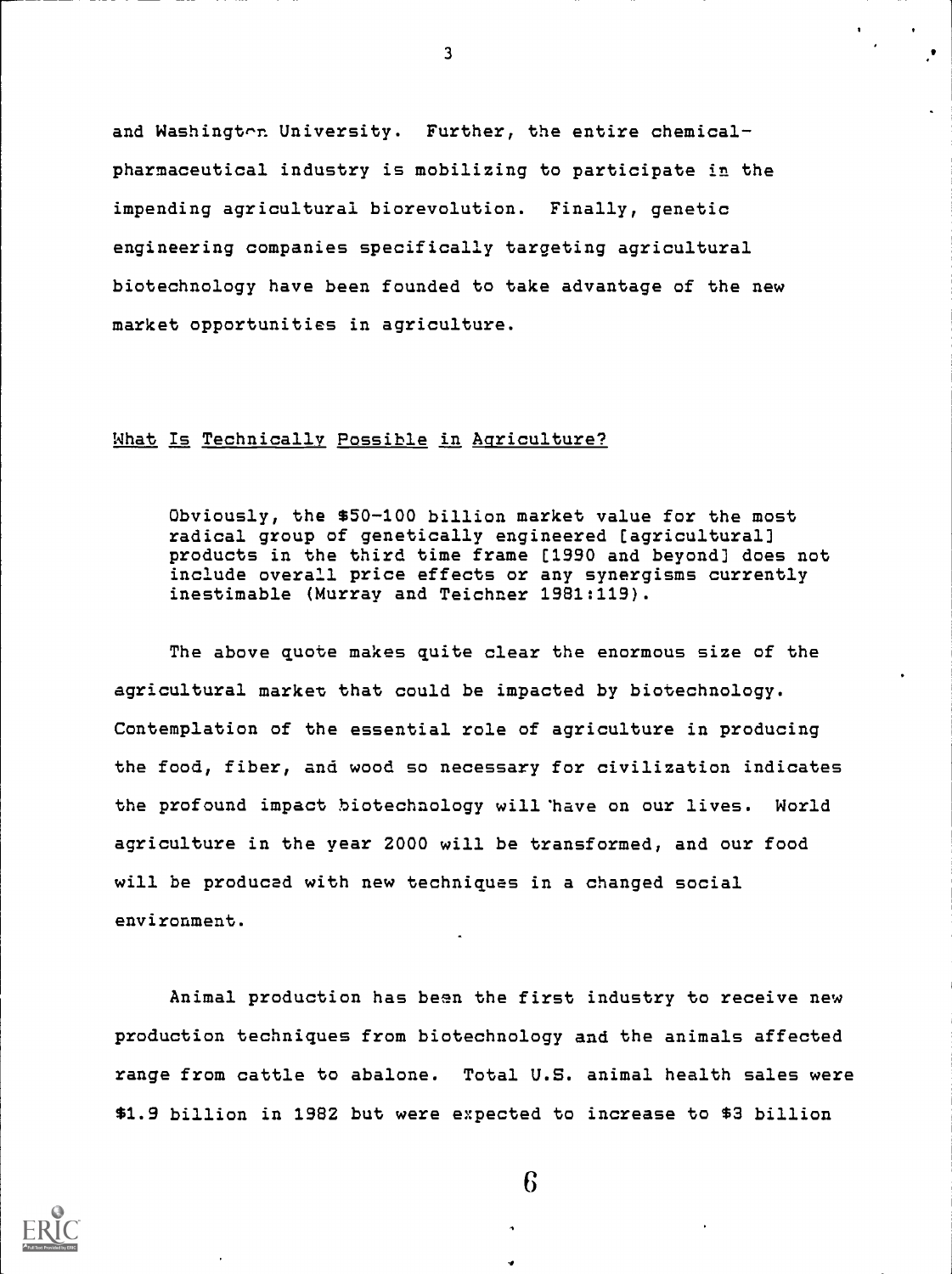by 1983 (Anderson 983:8). Large mammals have received the greatest attention--in large part because in the U.S. livestock rearing is a \$70 billion industry. The poultry industry also is receiving greater research attention and will be another area of innovation. The growth of global meat consumption, much of which will come from the adoption of modern production techniques, may increase the size of the animal health market even more.

Biotechnology's first impacts are already being felt in beef and dairy cattle farming. The life cycle of the cow will be more rigorously controlled by the new biological techniques. For example, new reproductive technologies have made it possible to induce a cow to produce an average of eight and up to twenty ova at an ovulation (superovulation). It is now possible to "twin" embryos to produce identical twins, quadruplets, octuplets, etc. These ova are artifically inseminated and then flushed from the cow after 6 days. These embryos can be sexed so that dairy farmers need only implant female embryos--cattlemen would chose males--into "surrogate mothers." The surrogates have had their estrus synchronized with the donor cow so as to be prepared to receive the embryos. The embryos can also be frozen for transportation or future use. Bovine reproduction is being completely transformed thro'igh the application of new biomedical knowledge (Business Week 1982; Genetic Engineering, Inc. 1982; Pramik 1983a; 1983b). Indeed, in the near future bovine reproduction will be an entirely managed process and the calf will be a genetically select individual.



4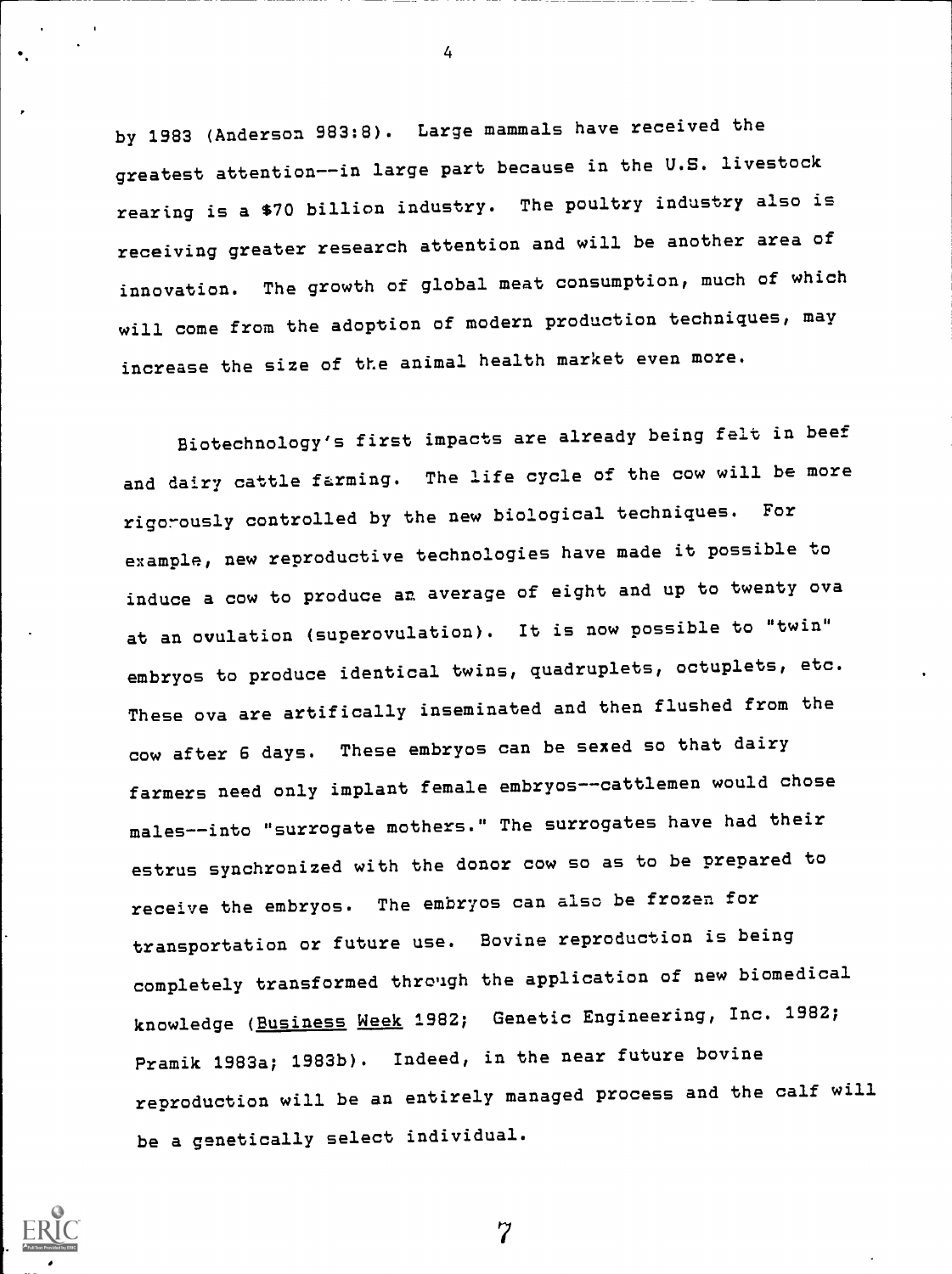The next step in the life cycle is the healthy growth of the calf to maturity. The newly born calf is subject to a diarrneal disease, scours, that affects 16 to 17 percent of U.S. calves, with a 30 percent mortality rate (Cane 1983:14). A new vaccine has been developed by available from Molecular Genetics, Inc. to prevent scours. Companies are also developing vaccines for other bovine diseases, including foot and mouth disease (Molecular Genetics, Inc. 1982). Bovine interferon is being tested for efficacy against shipping fever which occurs when cattle are shipped to feedlots and costs the cattle industry more than \$250 million annually (Hoozer 1982:15; WSJ 1983:36). The cumulative effect of these vaccines will be to shorten animal turnover time and allow cattle raising to be carried out under less sanitary conditions and with increased population densities. Also, there are possibilities of developing farmer-administered diagnostics based on MABs, thus lessening the need to use expensive veterinary services.

5

Feed is a major cost factor in the bovine production system and it too will be affected by biotechnology. The two major constituents of animal feed are carbohydrates and proteins. In the U.S. these proteins are largely provided by soybean meal. Biotechnology may make it possible to meet this need with single cell protein (SCP), cons -ting of bacteria or yeast grown on a feedstock such as methanol or, perhaps, agricultural wastes. Currently SCP is not cost competitive with soybean meal if the

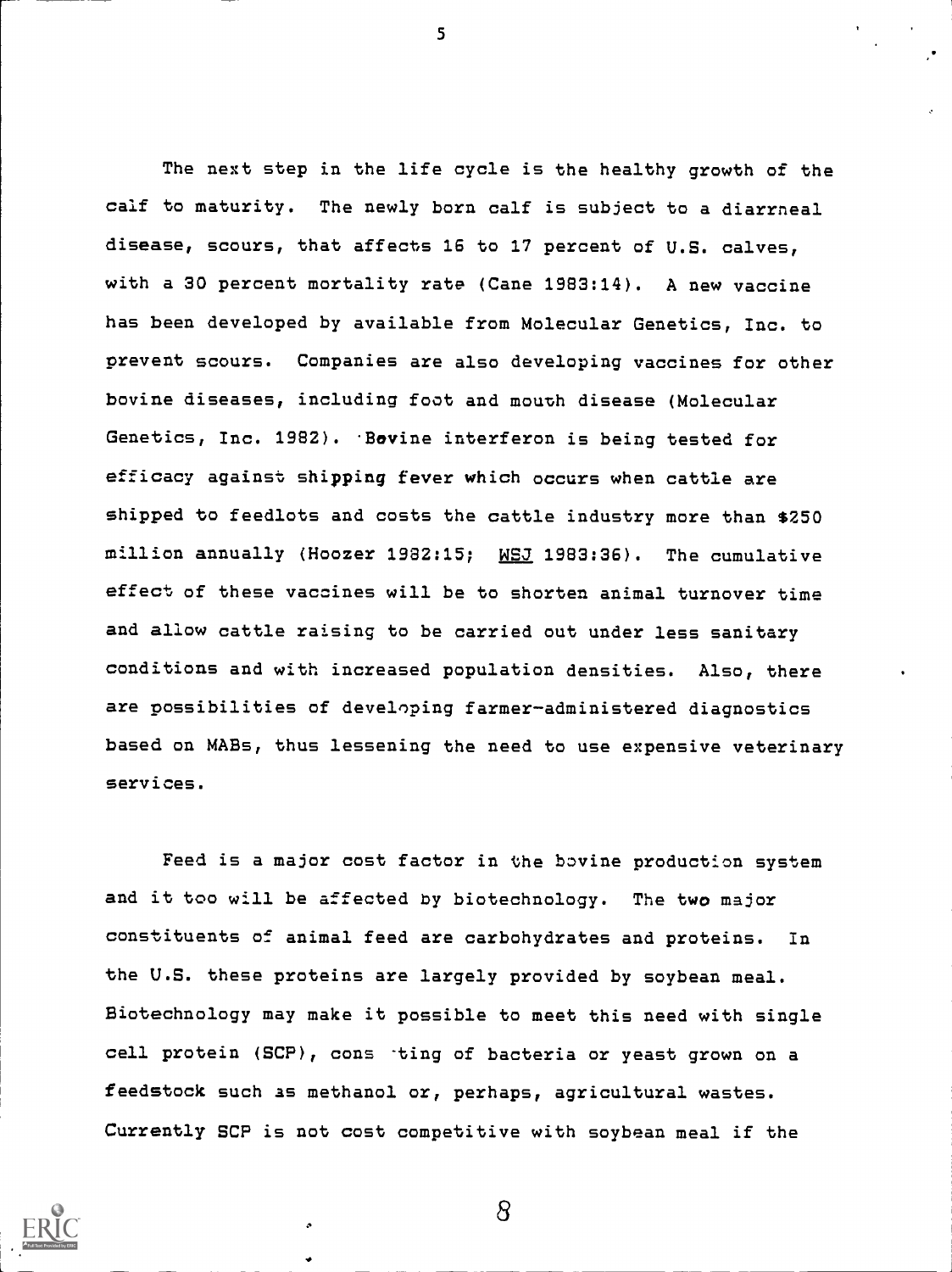carbon-based feedstock is purchased on the world market (Yanchinski 1981). However, in countries flaring natural gas the process could be quite economical. The other bovine feed innovation is the possibility of genetically engineering yeast or bacteria to superproduce the amino acids lacking in most feed. A final possibility is to genetically engineer maize (the major animal feed) to produce amino acids such as lysine that must be added to cattle feed as a supplement  $(J. For 1981)$ .

Another intriguing commercial possibility created by genetic engineering :s the microbial production of bovine growth hormone (BGH). BGH when administered to dairy cows has been shown to increase lactation more than 10 percent with no increase in feed consumption (Peel et al. 1981). Although a hormone delivery system has not been perfected, it has obvious economic potential. Genentech estimates that the global market for BGH is \$500 million (Business Week 1982:130). If an oral delivery system can be perfected, BGH could become a standard feed additive and a number of companies are currently scaling up for commercial microbial BGH production.

The pork industry is only slightly behind the beef and dairy industries and will experience similar technical change. In fact, growth hormone, interferon, and various vaccines are already in preparation for pork. On the other hand, for a number of technical and economic reasons reproductive technologies are not as developed for the pork industries. The poultry industry has



9 BEST COPY AVAILABLE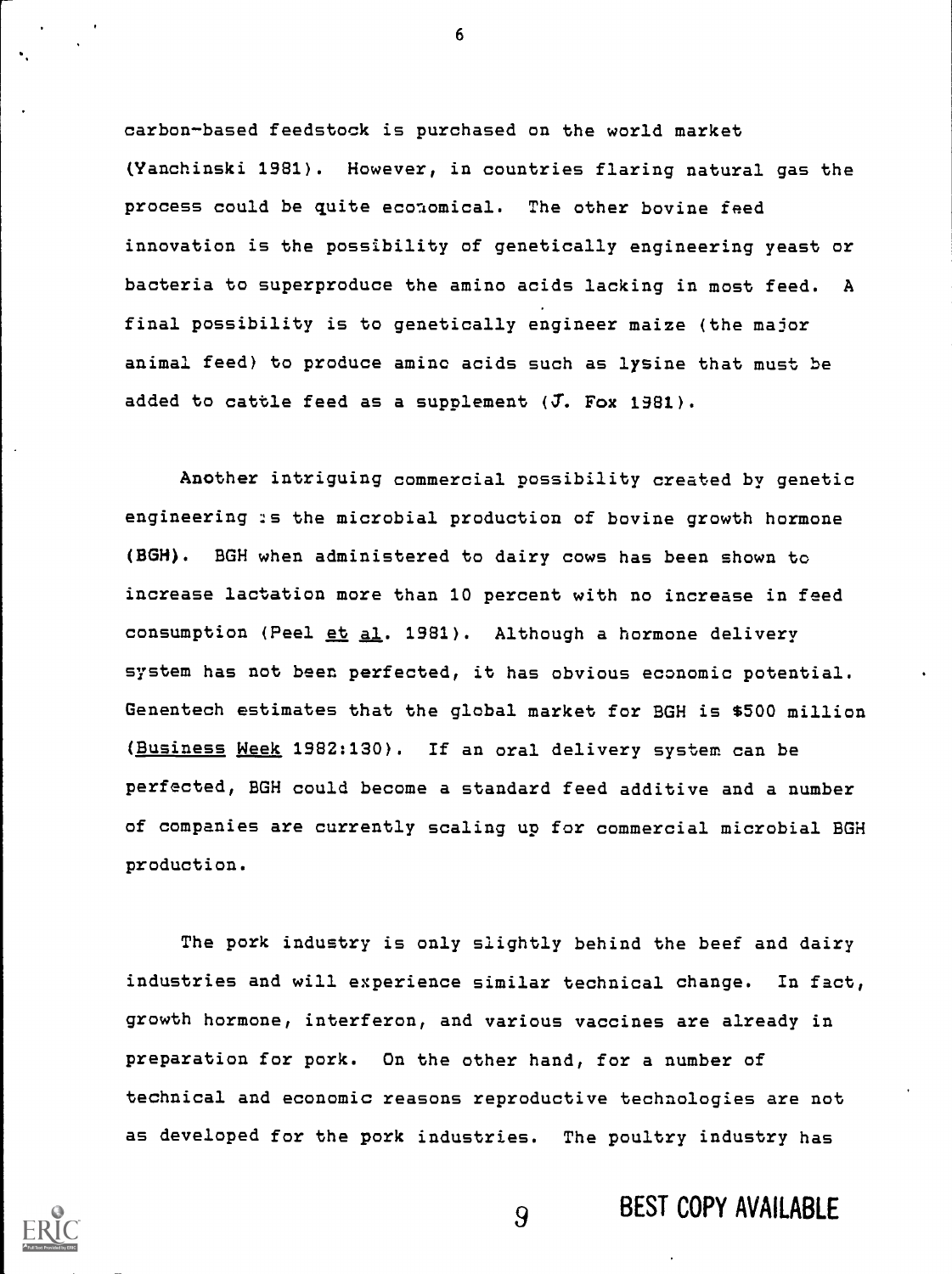traditionally been deficient in basic research (Smith 1982). But already Amgen has successfully cloned a gene to produce chicken growth hormone, which Amgen hopes will decrease broiler turnover times by 15 percent--from eight to seven weeks (Amgen 1983). Finally, there are many other biotechnological applications such as in cloning salmon (Johnstone 1983:328).

 $\mathcal{T}$  and  $\mathcal{T}$ 

Animal-based food production systems offer opportunities that are only now becoming apparent. New products and processes for animal production will be invented over the next decade that will provide still more new markets. Some of these new products such as a foot and mouth disease vaccine will be very important in Third World countries. Preventing foot and mouth disease could make the cattle export trade in countries such as Argentina and Brazil much more lucrative and simultaneously affect U.S. cattle producers. The market for animal biotechnologies is already worldwide in scope, and countries such as Argentina and Brazil could become important markets.

Even though biotechnology for mammals is presently more advanced, plant biotechnology offers the greatest long-term agricultural potential. There are a number of different ways in which biotechnologically produced inputs will affect arable agriculture. The most important markets center upon the seed-that little package of genetic information that determines a plant's agronomic characteristics. But there are other areas in biotechnology including manipulation of soil microorganisms or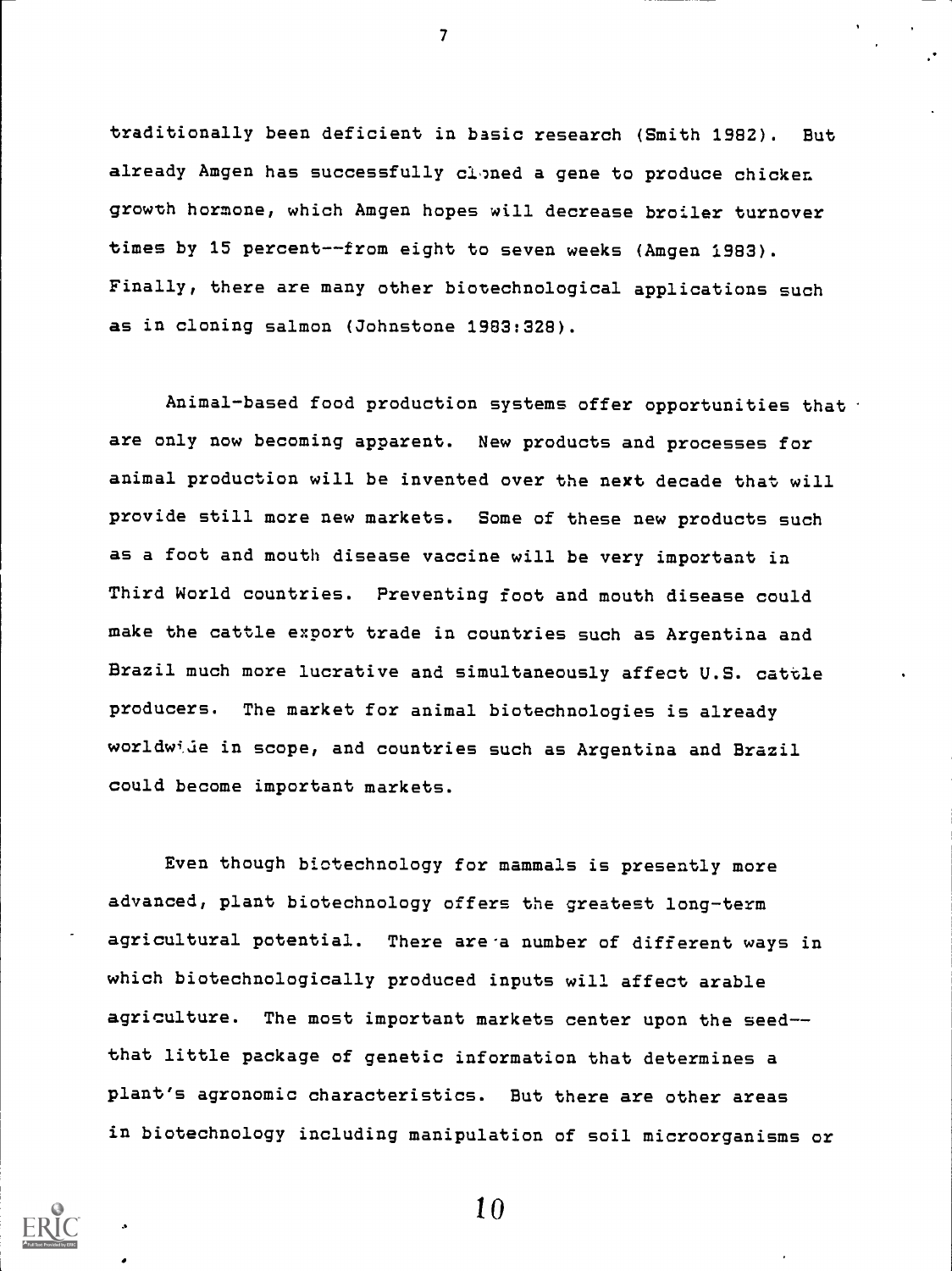# BEST COPY AVAILABLE <sup>8</sup>

other microorganisms that live on plants either symbiotically, parasitically, or neutrally. Another area of some corporate interest is the production of plant diagnostic kits to assist in disease identification. The range and size of these markets is tremendous.

Plant diagnostics will not be such an important market but could be lucrative markets on a smaller scale. The types of plants for which diagnostics might be useful are, for example, turf grass and citrus (DNA Plant Technology, Inc. 1983:21)--that is, markets in which customers are not likely to be price conscious; country clubs and owners of expensive homes would be willing to pay relatively high prices for healthy turf, and high value orchard crops require assured diagnosis--mistakes are very expensive. An orange tree at its productive peak is very valuable, and in groves with diseased trees the extra cost of an easy-to-handle reliable diagnostic might be perceived as neglible. There are no estimates of the size of the plant diagnostics market, and thus far there have been few entrants in this field.

The first arable agricultural biotechnology to be marketed will probably be genetically engineered bacteria to prevent crop frost damage (Tangely 1983; David 1983). There are no estimates of the market size available, but in Florida the December 1983 frost cost \$500 million. The potential for frost damage preventitive bacteria on a global scale could be several billions of dollars annually. Another commonly discussed use of

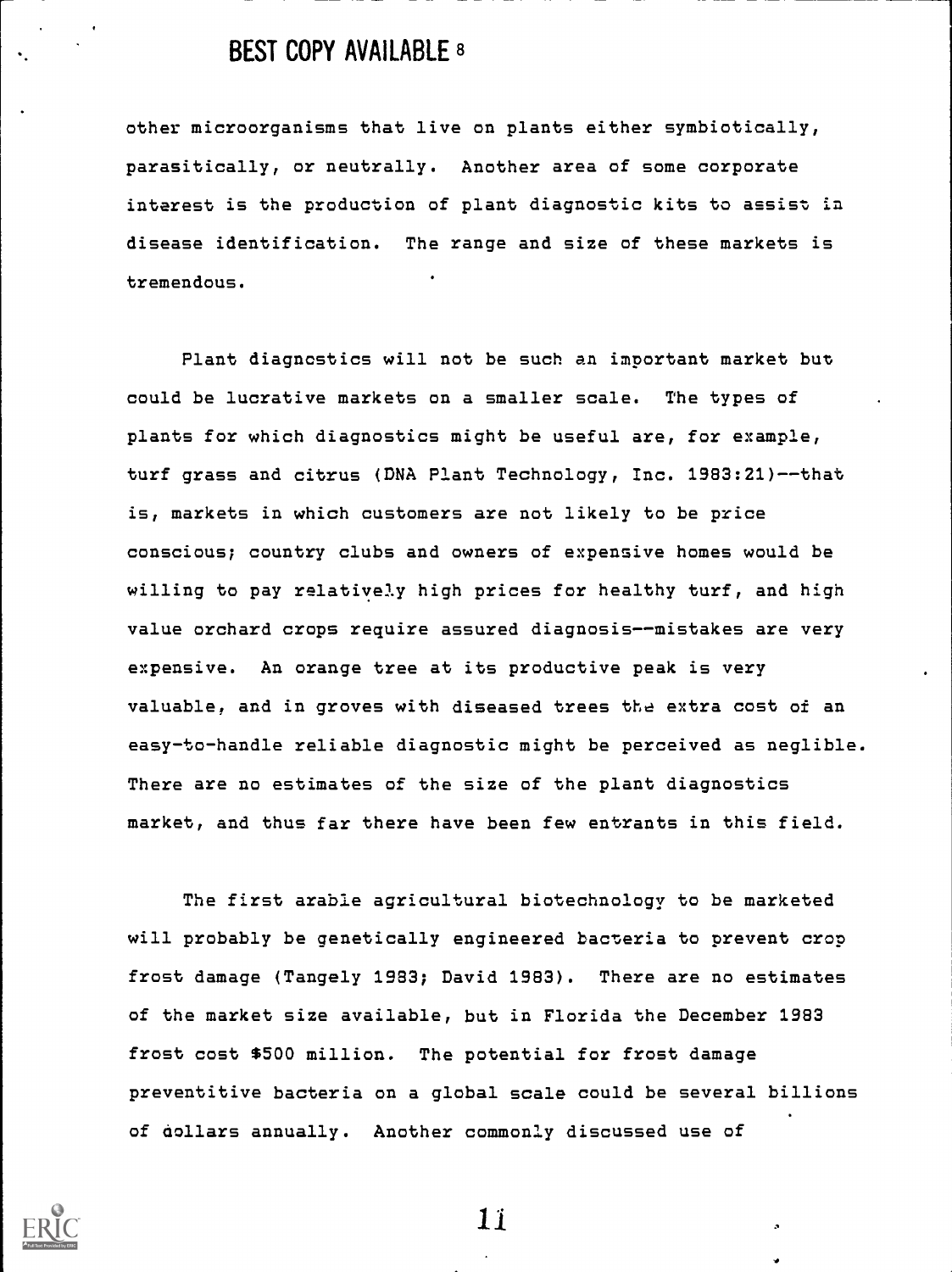genetically engineered microorganisms is to more efficiently fi:: nitrogen. The USDA estimates that U.S. farmers spent \$10 billion for fertilizers and soil conditioners in 1980 (Marx 1982:67), so the market potential is enormous and the applications of genetically engineered microbes to arable agriculture is still largely unexplored.

The most intriguing possibility biotechnology opens is that of genetically engineering the whole plant or linking the plant's growth to certain specified inputs such as pesticides or desired fertilizers.(1) Currently, excision of desired genes and transferring them to another species is still rudimentary, and although progress is being made this possibility is many years in the future. In 1983 a bacterial gene was spliced into a plant cell, but the gene was not expressed in the whole plant (Chemical and Engineering News 1983:6). Research in plant genetics engineering receiving ever-greater investment and is advancing very rapidly, but plants with entirely new genes may still be 5 to 10 years in the future.  $(2)$ 

The techniques of protoplast fusion and plant tissue culture have much more immediate application to plant breeding (Evans et al. 1983). Plant tissue culture techniques make it possible to regenerate exact replica plants from single plant cells. Though, in fact, the tissue culture process itself gives rise to unique variation, i.e., somoclonal variation. Cell fusion and tissue culture will soon provide breeders with new material and



12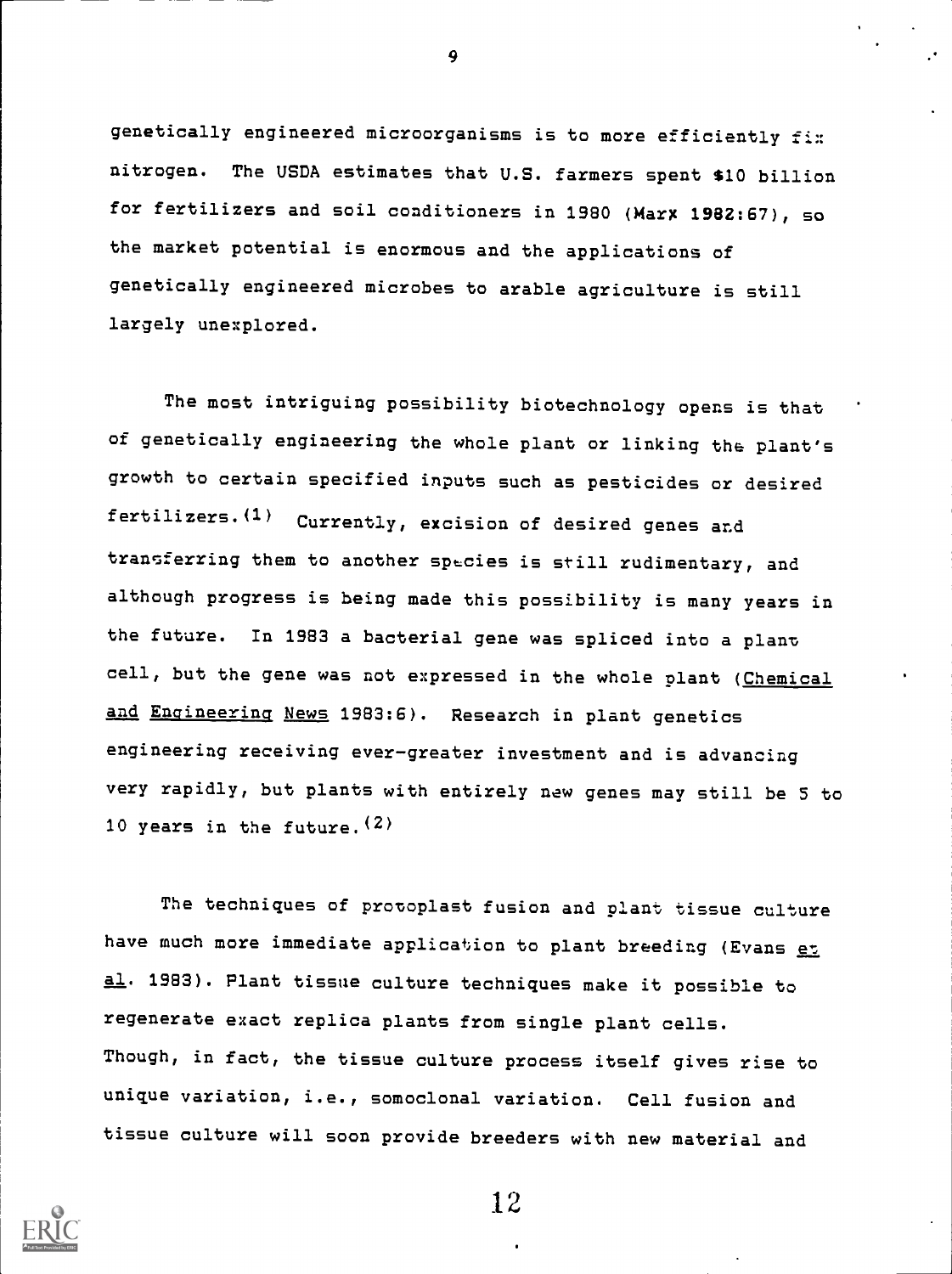new techniques for rapidly scanning plant cells for desired characteristics.

10

Farther, in the future, the discoveries of plant molecular biology will make it possible to understand how herbicides and plant growth regulators operate. This knowledge would make it possible either to design better chemicals or perhaps design plants that would respond to crop chemicals in a desired fashion. Conversely, it might be possible to design plants with better natural pest defenses. But all plant design work begins with reprogramming DNA; the ability to reprogram DNA will mean the ability to determine the characteristics to which a particular plant responds. This suggests that with proper engineering a plant could be produced that would only respond to particular proprietary chemicals. The market for these "packages" could be in the billions of dollars.

This introductory section has very briefly highlighted some of the major markets, technologies, and their implications for agricultural production. It is obvious that tremendous markets and market shifts will occur because of biotechnology. This will profoundly alter the social arrangements and actors in agriculture. Old institutional actors in the food and fiber system will, in some cases, atrophy, while others will increase their strength. The next sections will examine the response of these various actors to the increasingly obvious fact that biotechnology is forming a new technical base for agriculture.

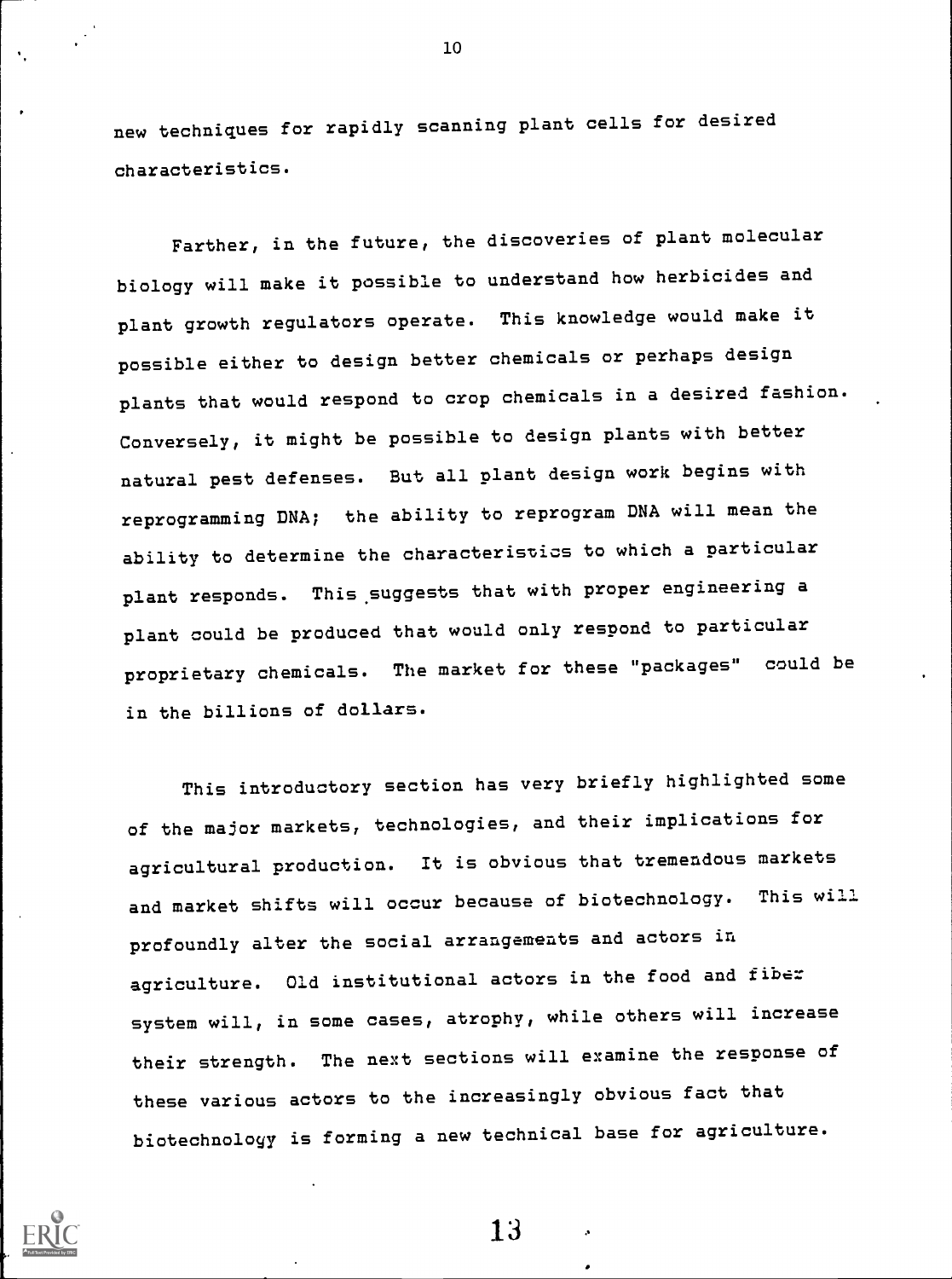Industry, Biotechnology, and Agriculture

It's no coincidence that companies involved in herbicides get into biotechnology . . . . What's happening is, they're trying to cover themselves (Chemical Week 1982:40).

11

[Corn seed] is not nearly as big a market potential--we have a lot narrower focus--as a company the size of Monsanto foresees. They can span the range from the crop all the way  $\cdot$ to animal growth hormones, to some process that would enhance their chemical operations. Monsanto could use a biological product, an enzyme or a culture for fermentation to do something that they are now using expensive fossil fuels on, thus they can afford to expend a lot more dollars because they have larger potential payoff than Pioneer, who only sells seed of six agronomic crops. The markets are just different (Nicholas Frey, Pioneer Seed's Coordinator of Johnston Research, 1982:121).

In contrast to biomedical applications of biotechnology, which originated in the university, the use of biotechnology in agriculture has been pressed by MNCs whose executives grasped biotechnology's possible applications to agriculture even earlier than the university administrators.

The implications of the trajectory of biotechnical change offer many possibilities, but even the best innovations need a market. Agriculture provides numerous commercial opportunities. In 1980 farmers spent \$128 billion for operating costs. Outlays for fuel, oil, and fertilizer were nearly \$17 billion (Budiansky 1983:19). As mentioned earlier Monsanto's Roundup herbicide alone had sales that approached the \$500 million mark in 1982 (Chemical

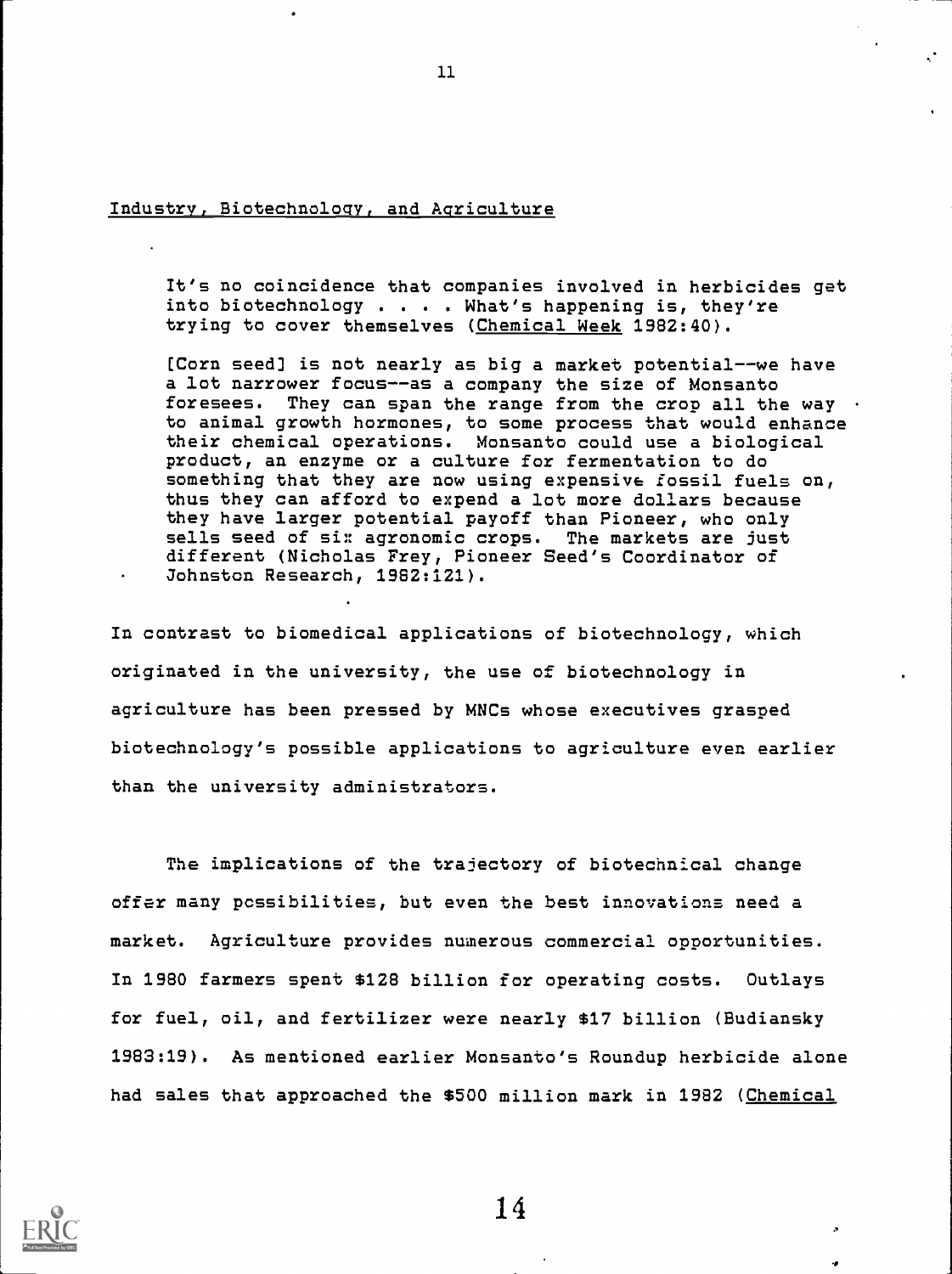Week 1983:47). Finally, increasing world food demand means that agricultural markets have important future growth potential.

The seed will become the proprietary nexus for plant genetic engineering. $(3)$  The seed is a vehicle for conveying the fruits of molecular biological research to the farmer and thereby realizing a profit on the incorporated research.  $(4)$  The large-scale drive to develop in-house molecular biology staffs by multinational chemical companies has overlapped and accentuated a movement already under way among them to purchase seed companies (Mooney 1979; Kenney et al. 1982; Kloppenburg and Kenney 1984). Table 1 is a illustrative listing of a number of MNCs that have purchased seed companies and also have in-house biotechnology research capabilities.

In agriculture every MNC is staking out a market sector where its competitive position appears to be strong. Monsanto has placed its emphasis on two different aspects--animal nutrition and health and pesticide-plant interactions (Storck 1983:11). Allied Chemical, on the other hand, had initially embarked upon building expertise in biological nitrogen fixation, but retreated from this area in 1984 (Journal of Commerce 1992:22B; Table 2). DuPont is investing in pesticide development. Each company is seeking to acquire protectable niches or areas in which it will be very competitive.

The first important agricultural product development project launched was the 1979 Genentech-Monsanto alliance to produce BGH.



15 BEST COPY AVAILABLE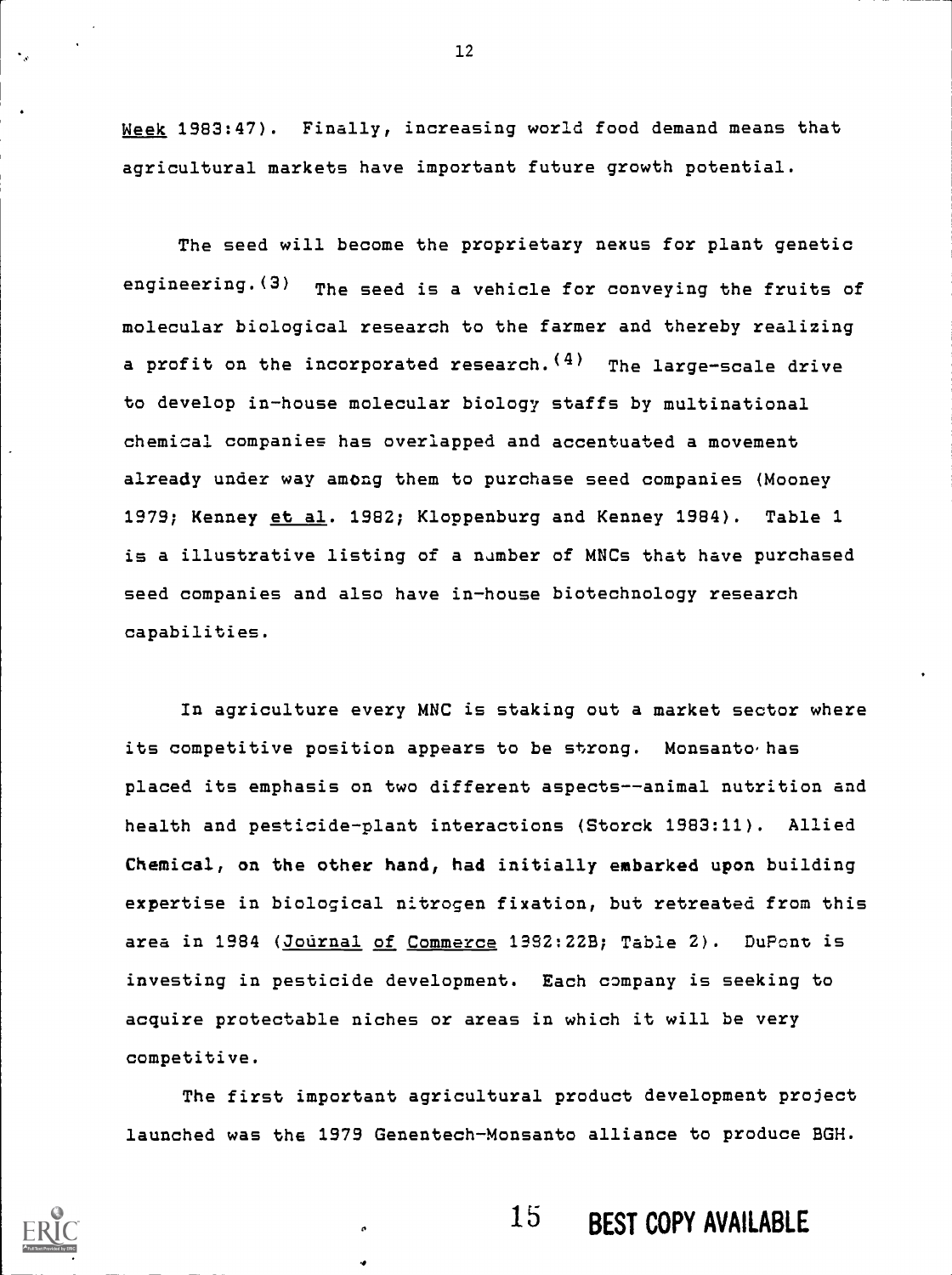Other MNCs producing animal nutrition products rapidly formed alliances to develop their own BGH production processes including: Biogen-International Mineral and Chemicals, Molecular Genetics-American Cyanamid, Amgen-Upjohn, and Collaborative Research-Akzo. If effective, simple-to-use delivery systems can be developed, the BGH market will be very competitive. On the other hand, smaller feed companies unable to develop and produce BGH may be displaced because their feed packages do not contain the growth-speeding hormone. BGH may be a technical change that contributes to and speeds consolidation of the smaller feed additive producers.

The biorevolution also provides important commercial opportunities for food processors. Specially engineered microbes can convert wastes or low-value products to those of much higher value. For example, whey, a waste from cheese production, can be converted into marketable lactose (Food Engineering 1979). French researchers are attempting to develop a microbial process to transform inexpensive vegatable oils into oils with a flavor similar to that of expensive oils such as cocoa oil (Cantley and Sargeant 1981:331).

Companies such as General Foods, Ralston Purina, Campbell Soup, Nestle, Hershey, and Frito-Lay are actively developing inhouse research capacities and also funding university and biotechnology startup research (Food Engineering 1983:21). Jose Pellon, of the Institut de Gestion Internationale Agro-Alimentaire, and Anthony Sinskey, of MIT's Department of Food



. 4  $\pm$  4  $\pm$  4  $\pm$  4  $\pm$  4  $\pm$  16  $\pm$  4  $\pm$  16  $\pm$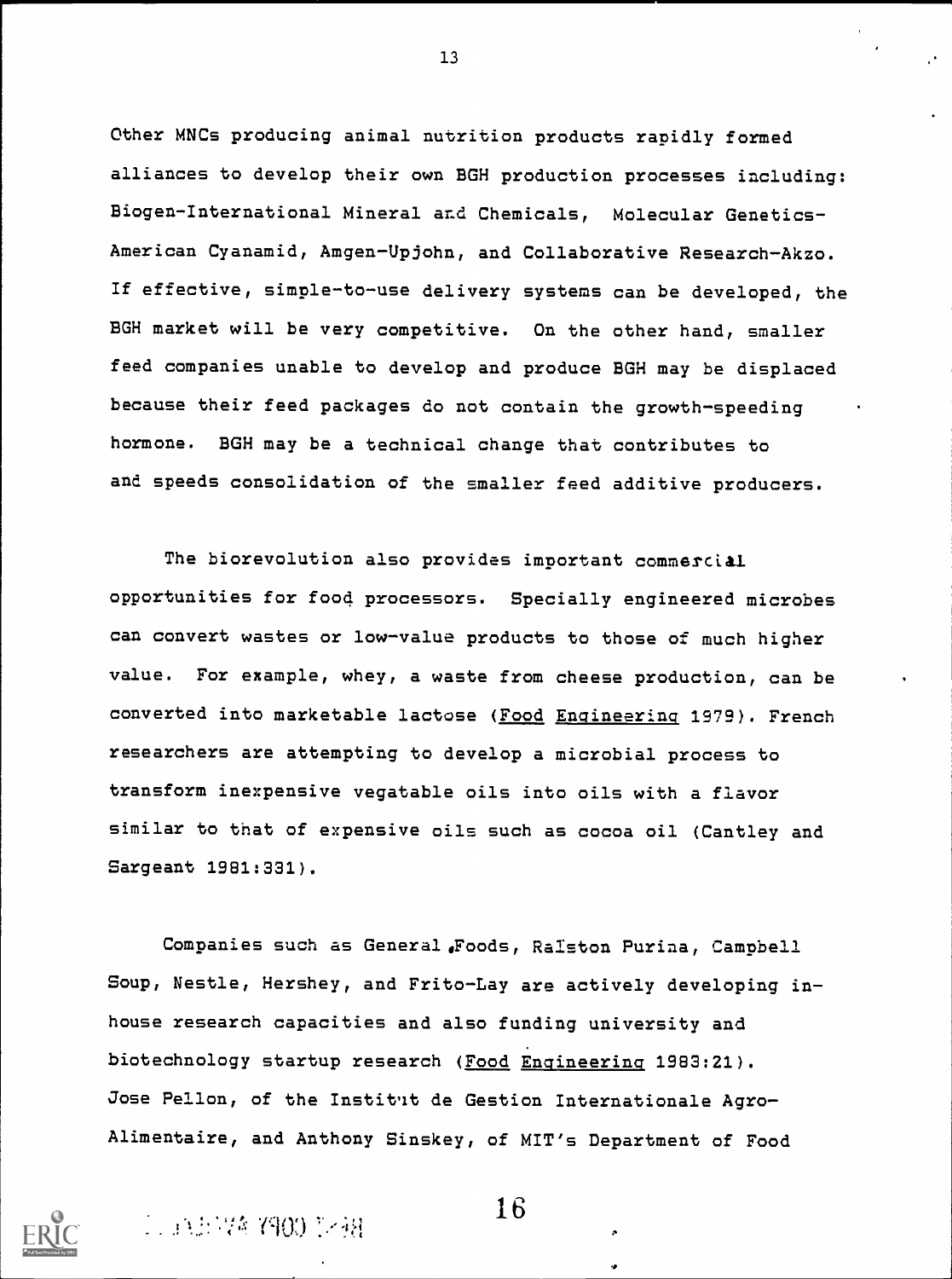Sciences, have commented on the role biotechnology will play in the food industry:

The impact of genetic engineering in the food processing industry will be piecemeal rather than industry-wide, mainly because of the inability to identify commercially significant functions. This inability stems from insufficient biochemical and genetic knowledge, the low profitability of products and the resistance of the food industry to investment in research and development. In the next decade we will probably see a number of companies with a hightechnology base entering the food processing field. Also, some food processing industries [companies?] will invest in genetic engineering firms to strengthen their inadequate inhouse research capabilities (Pellon and Sinskey n.d.:15).

The threat that the large chemical and pharmaceutical companies may become involved in food processing has Spurred processors to make investments in genetic engineering in-house research and in biotechnology startups (DNA Plant Technology, Inc. 1983; Genetic Engineering News 1983b:50; Morris 1983).

Food processing companies have production processes and markets very different from the chemical and pharmaceutical companies, but biotechnology is increasingly providing all three industries with a common technical base. Furthermore, the strategic moves of the food industry companies in regard to biotechnology have roughly paralleled those of the chemical industry--only the food industry moved approximately three years later. Perhaps, the most involved food processor is General Foods, which has followed the example of the chemical industry \* (see Table 3). Bob Carbonell, Nabisco's executive vice president



14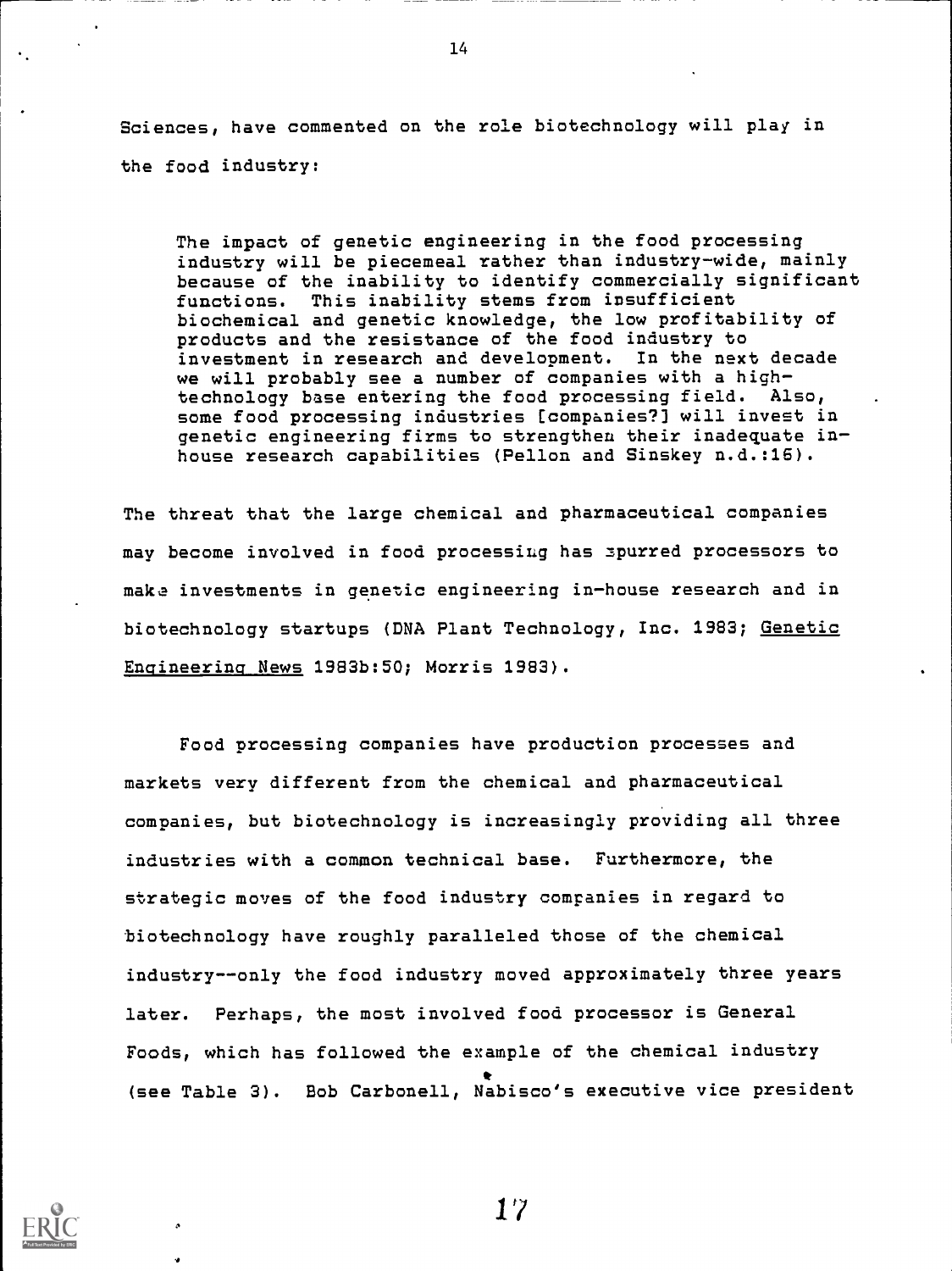for technology, describes Nabisco's reasons for investing in Cetus:

Genetic engineering probably will demonstrate its potential worth in food processing in the next three to five years . . . We're involved in the research venture with Cetus primarily because, when the value of biotechnology becomes apparent, we want to be there (Genetic Engineering News 1983b:50).

This reasoning is almost verbatim that of chemical industry spokesmen in 1978.

The final group of investors in biotechnology are farmers-not just any farmers, but rather big farmers. These large integrated farmers could derive great benefits from plants designed to their specifications. Thus, Boswell Farms, a large California cotton grower, has funded and now purchased Phytogen to produce new and better varieties of cotton (Genetic Engineering News 1983c:3; Miller 1985:26). Similarly, Brown and Williamson Tobacco Co. has contracted with DNA Plant Technology, Inc. (1983) to produce improved tobacco varieties. It should be noted that only the largest farmers (actually plant-growing corporations) can afford to fund this type of research. Most farmers either depend on public research or merely buy finished inputs.

Agriculture provides an ideal market for the MNC's biotechnology investments for a number of reasons. First, the agricultural MNCs already have marketing networks in place; any new products are merely new lines. And where seeds and chemicals



18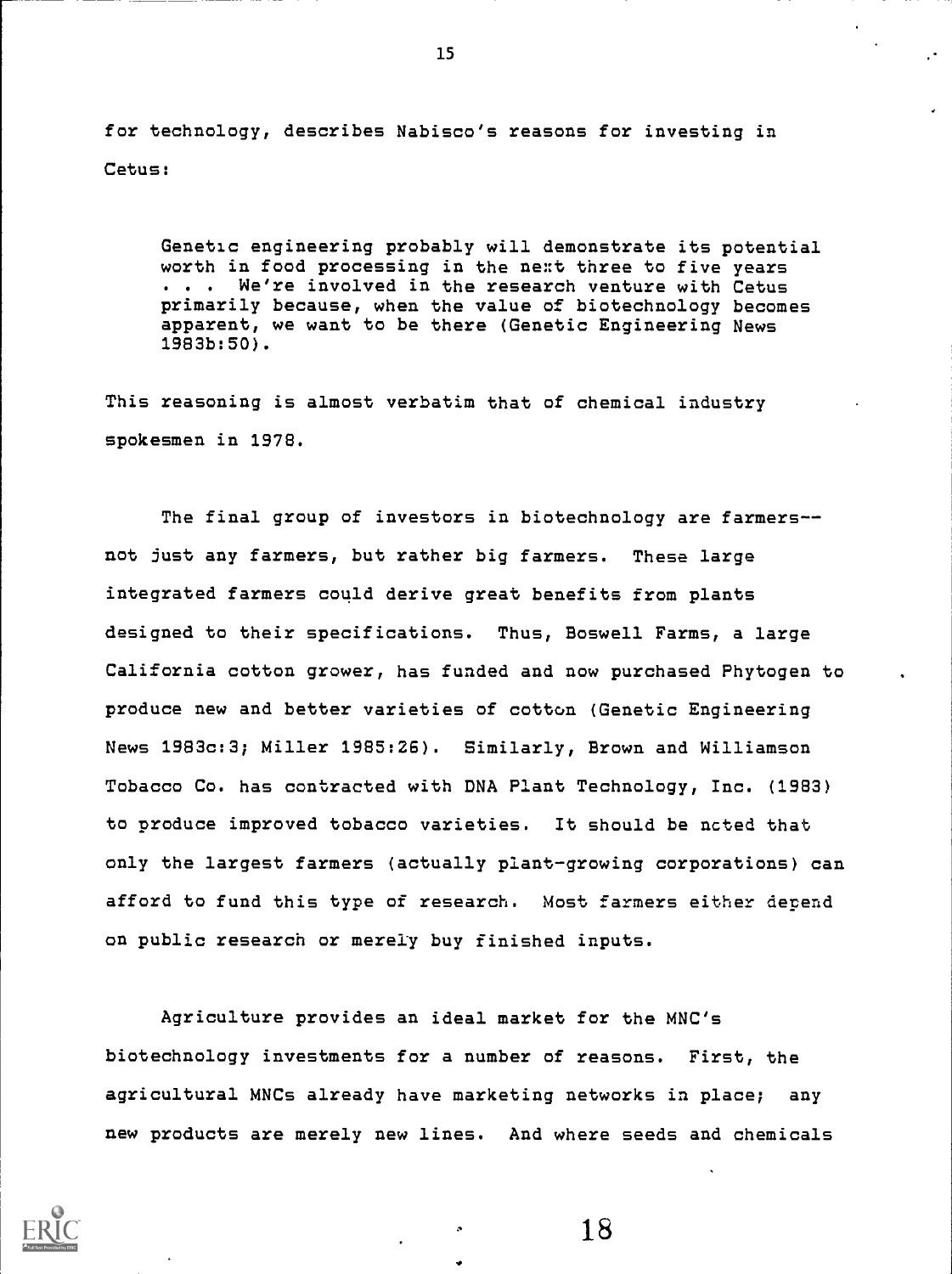can be linked in a package, the separate marketing networks fcr seeds and chemicals can be combined, thus decreasing overhead. Conversely, the dispersion of farmers and the consequent need for large marketing networks are an important barrier to entry for smaller firms. Second, farmers are an ideal market in that they rapidly adopt innovations. In the U.S. any innovation promising increased profits has a ready reception from farmers.

As was discussed earlier, a primary reason corporate managers are emphasizing agricultural applications is to secure the large profit margins to be had from a proprietary molecule. Most of the large MNCs view biotechnology as merely another tool in their ! diversification away from bulk commodities. For example, Allied C. poration recently divested its liquid fertilizer business (Journal of Commerce 1983b:22B). Monsanto has undergone a similar restructuring and rationalization, shedding products in which it did not have a strong competitive position. At the same time, these companies have begun massive efforts to further build their in-house agricultural research staffs.

But the building of research operations has been difficult because of the lack of skilled plant biologists. Responsibility (blame) for this shortage was quickly placed upon the LGU system--America's agricultural universities--for not doing basic research and training the manpower the companies desired (to be discussed in the next section). In actuality competent scientists in plant molecular biology were unavailable because there was no important



16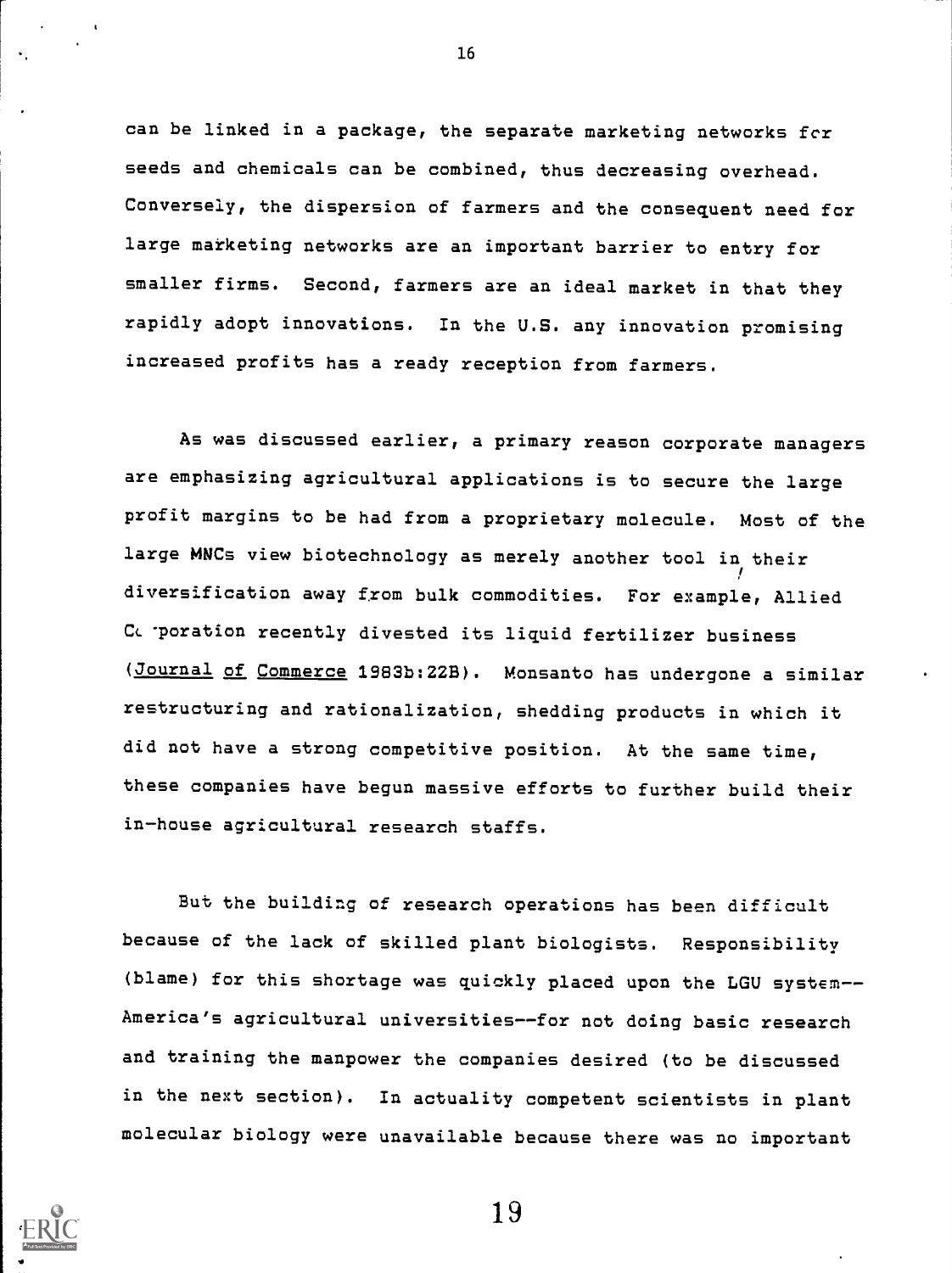constituency demanding their training or providing for their employment. The blame for being unprepared thus should not be placed on the servants of industry, the university, but rather on the master, the chemical industry. It is not difficult to remember that less than ten years ago there was a glut of molecular biologists.

To secure the necessary agricultural biotechnology research expertise the MNC's both raided universities and signed long-term research agreements with universities. These arrangements were in addition to normal grants of various types. For example, Monsanto had until 1983 provided significant amounts of funds to Mary Dell Chilton's Washington University plant molecular biology laboratory. But in a stunning raid, Ciba-Geigy acquired Chilton's services in appointing her director of its new agricultural biotechnology research center in North Carolina (Journal of Commerce 1983a:22B)(5). The rush to secure the services of the few available plant molecular biologists paralleled what occurred five to six years earlier in the medical area.

The other corporate strategy has been to sign contracts with agricultural-biotechnology startups. The MNCs' motives were to secure access to expertise not available through other channels. Because the MNCs moved rapidly in plant agricultural applications, the growth of startups was limited. In veterinary applications the startups are more important, because animal health products are direct spinoffs from human health--i.e., HGH-animal growth



20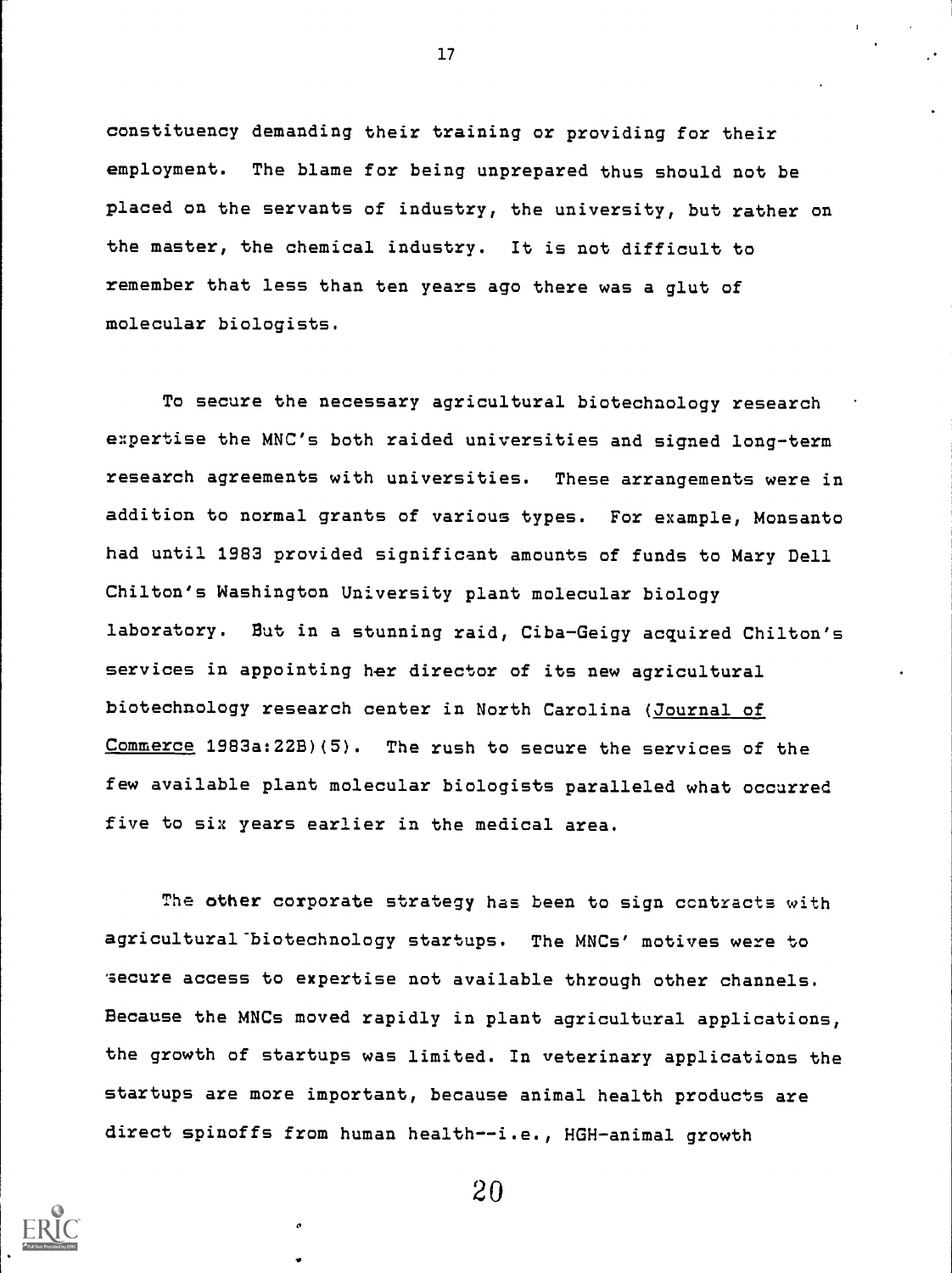hormones, human monoclonal diagnostics-animal monoclonal diagnostics, and various human and animal vaccines.

## Agricultural Biotechnology Startups

The number of startups specifically dedicated to agriculture is comparatively small. Table 4 lists these companies and their principal scientists, investors, and research goals. A few other smaller agricultural biotechnology firms exist, but none of these have gone public and they maintain a relatively low profile. Additionally, some large biotechnology startups have research under way that has agricultural applications--e.g., Genentech, BGH; Cetus, scours vaccine; and Collaborative Research, rennin for cheese-making. A more unique distinguishing feature of truly agricultural biotechnology startups is that their research concentrates upon plants. Plant biology is distinctly separate from mammalian and microbial biology and requires special expertise.

The first company dedicated to plant biotechnology was IPRI, which was founded by a UCSF professor, Martin Apple, in 1975. The other important companies were formed in the next three years. All of these companies survive on contract research, with the exception of Agrigenetics (now part of Lubrizol Corporation), which has purchased 13 seed companies and thereby secured revenues with which to finance its research. Molecular Genetics, Inc.



21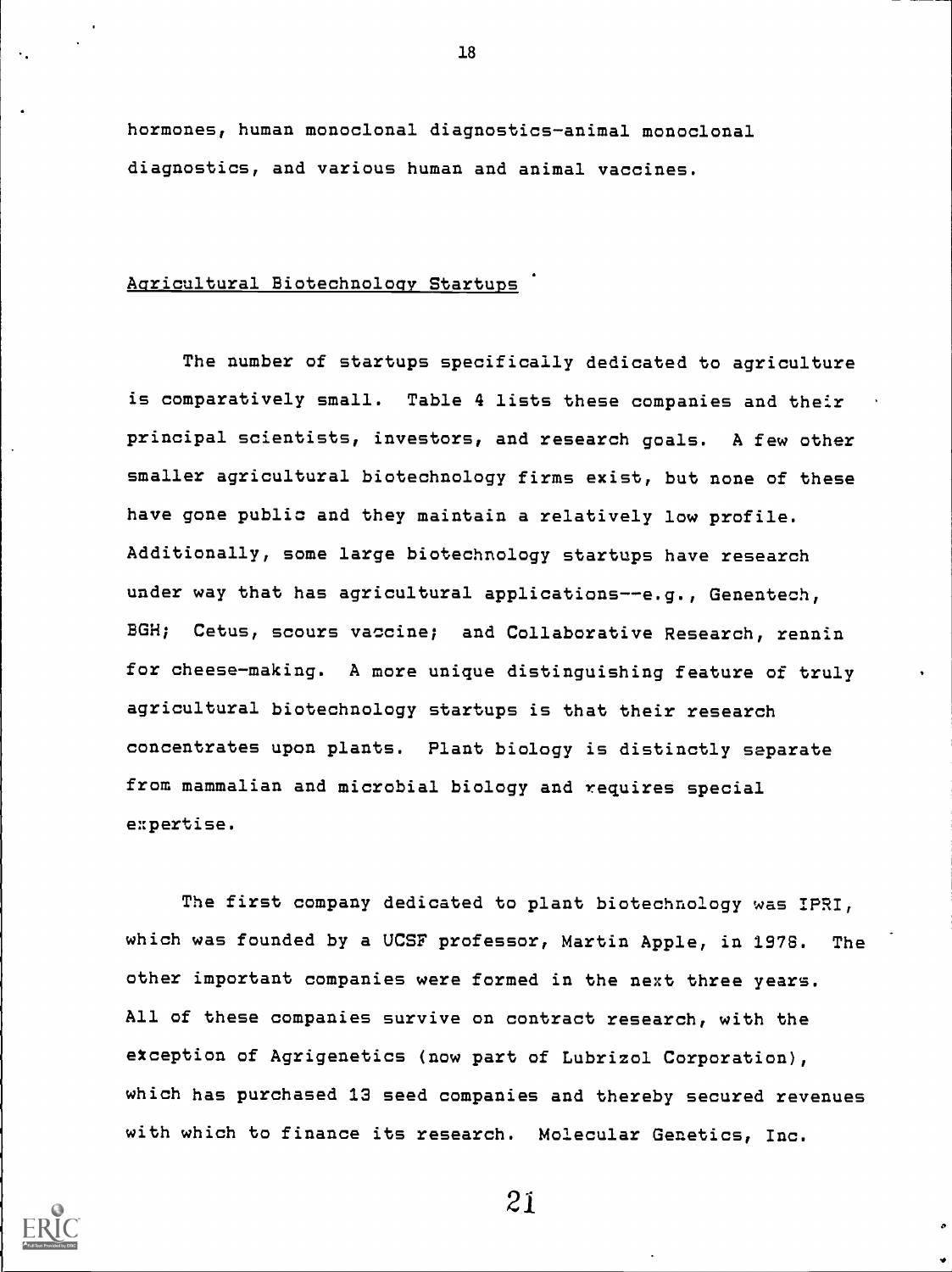conducts research in both animal and plant biotechnology and has already begun sales of its scours vaccine (Molecular Genetics, Inc. 1982), which is already beginning to bring in product revenues.

The staffs of these companies are partially drawn from the LGUs, such as the University of California at Berkeley and at Davis, the University of Minnesota, the University of Wisconsin, Kansas State University, Cornell University, and Michigan State University. The other universities also have a number of important plant molecular biologists. For example, at Harvard, scientists such as Lawrence Bogorod (Advanced Genetic Sciences) and Frederick Ausebel (Biotechnica International) are faculty members. However, the shortage of plant molecular biologists is so acute that a number of European and Third World scientists, including Hungarians and Brazilians, have been recruited into U.S. companies (Advanced Genetic Sciences 1983; DNA Plant Technology, Inc. 1983).

 $\mathbf{I}$ 

With certain exceptions, the agricultural biotechnology startups (for example, Calgene, Phytogen, and Plant Genetics, Inc.), though important, will find survival in the seedagricultural chemical industry very difficult, as the long-term nature of plant biotechnological research condemns these companies to contract research. The tremendous investments and market power of the MNCs will in all likelihood overwhelm these smaller companies, though their ability to secure critical patents could

19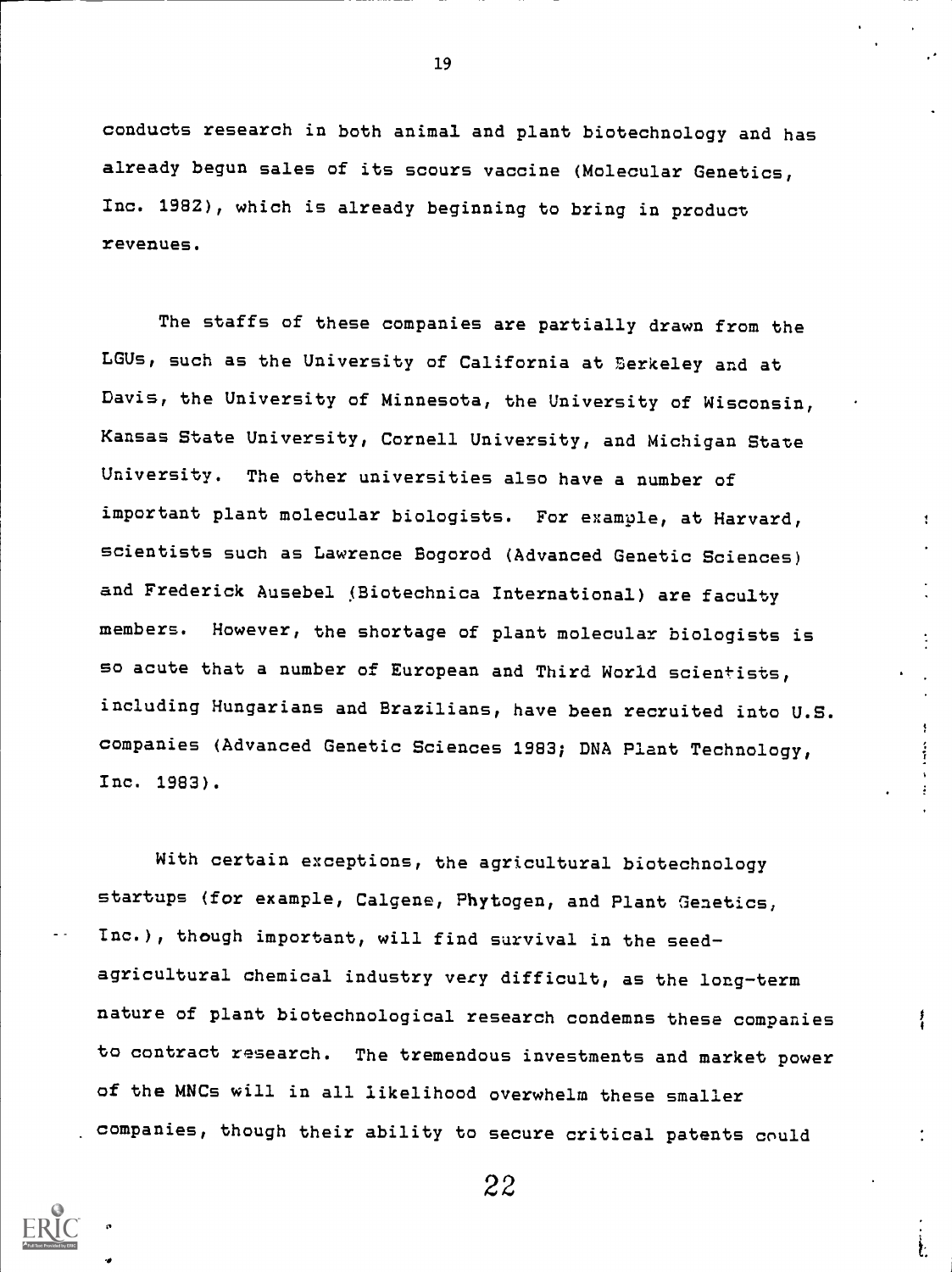negate corporate market power. Calgene, for example, has secured a patent on a gene that confers in vitro cell resistance to Roundup, Monsanto's herbicide, to soybean plant cells (Comai et al. 1983). Calgene now owns that DNA sequence. Calgene's ability to regenerate the whole plant and express the Round-up resistance gene would be extremely valuable. Otherwise, the startups must acquire relatively sheltered niches, in which tc survive. An example of this is DNA Plant Technology, Inc.'s strong emphasis on .tomatoes through its linkage with Campbell Soup and its strong tropical commodity orientation. Advanced Genetic Sciences is developing expertise in frost protective bacteria, and Molecular Genetics has developed numerous animal vaccines. Startups that secure a niche early and can protect it with patents and strategic alliances do have a possibility of surviving in the extremely competitive agricultural market.

The survival of agricultural startups is predicated on a relative lack of accomplished scientists being available on the job market. The startup company's SABs, which contain the top university scientists, can secure preferential access to the products and scientists produced in SAB members' laboratories. And the startups' laboratories are, in fact, located conveniently close to major universities. For example, AGS has a Berkeley, California laboratory $(6)$ ; Agrigenetic's main laboratory and Cetus' agricultural laboratory are located in Madison, Wisconsin; and Plant Genetics and Calgene are in Davis, California--in each case close to the vital professors.



20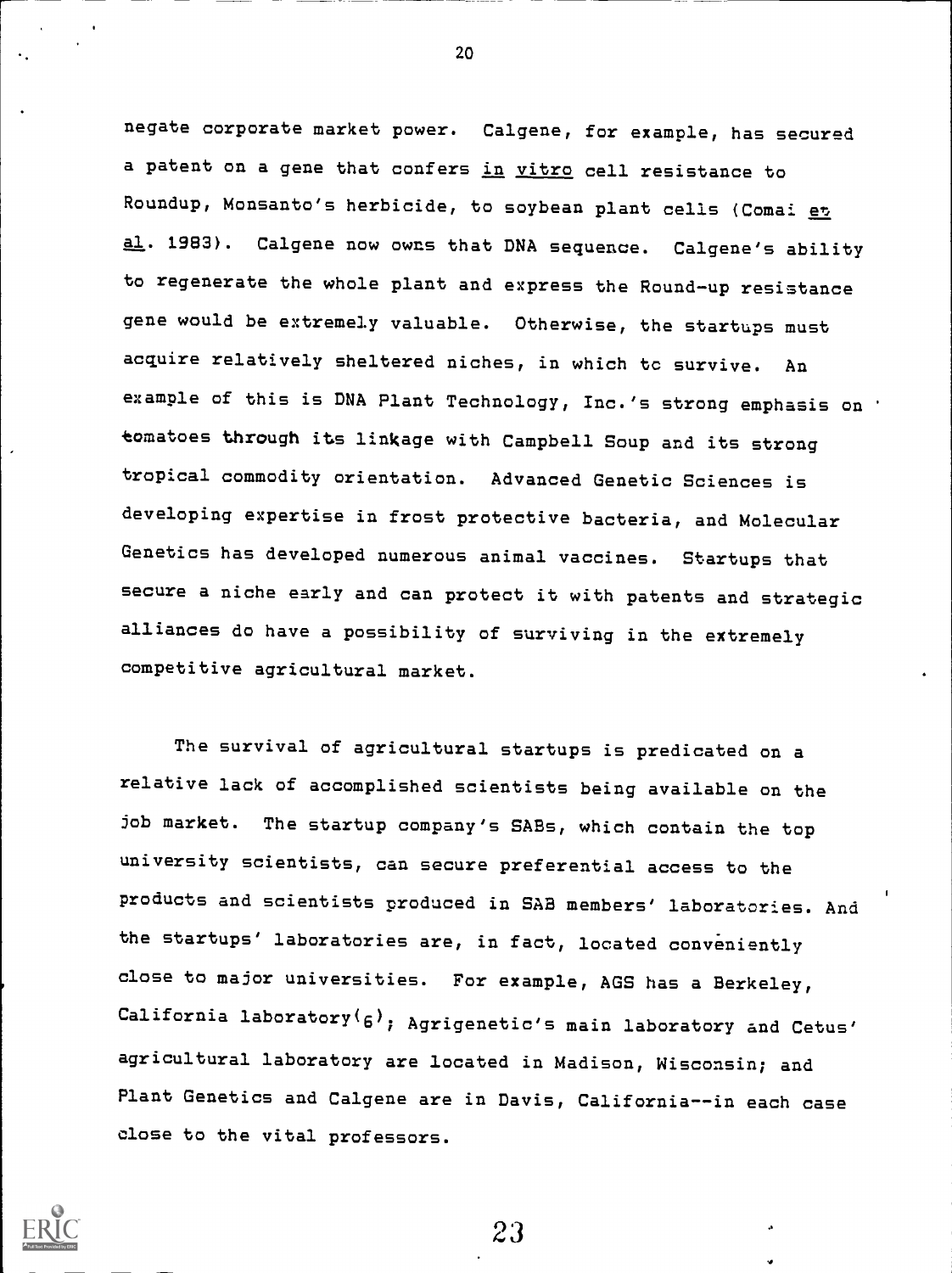## Biotechnology and the Agricultural Research System

The seriousness of this situation (the state of the U.S. agricultural research system] highlights two major issues: 1) there is a critical need for more high quality, perceptive leaders of national stature in agricultural research; and 2) it is unclear who represents and can speak for the various components of the agricultural research system. The resulting leadership vacuum leaves agricultural research with inadequate, confused, and often contradictory representation at the national level during a critical period for the country, for agriculture, and for agricultural research (Rockefeller Foundation 1982:1).

The U.S. agricultural production system has had its own publicly funded research system for over 100 years. The mission of this research system has been to provide applied research for the various clientele groups that are of the U.S. food and fiber system. This has translated into close connections between producer groups and research institutions as agricultural scientists undertake problem-specific research (Hightower 1973; California Rural Legal Assistance 1981). Scientists respond to immediate needs or, as in the case of seeds, there is a division of labor between what the private and public sectors undertake in the entire process of producing a marketable seed (National Association of State Universities and Land-Grant Colleges 1982:26). The 'mission of the agricultural research system is to provide applied research "for the farmer."

24

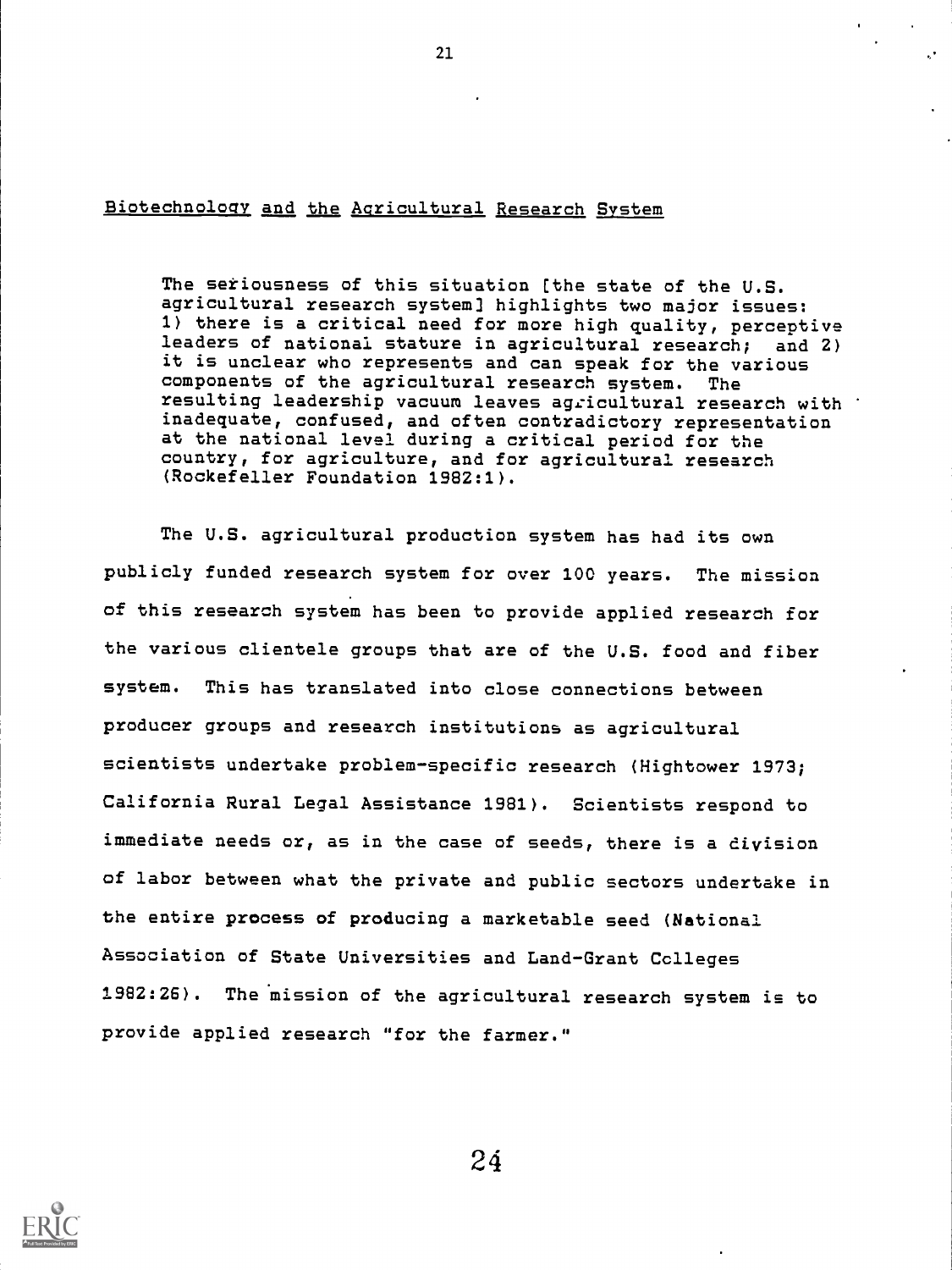This very "applied" emphasis proved to be detrimental when the formerly "basic" science of molecular biology became applied because traditional agricultural researchers were not e::pert in this new applied science. The few LGU scientists skilled in plant molecular biology were quickly recruited by companies, while the changing technical base made universities from outside the LGU system important competitors in the plant sciences. Simultaneously, various LOU constituencies experienced shifts in knowledge and manpower needs. Some constituencies such as the small private seed companies and the farm block were weakened, and other constituencies such as the large multinational agribusiness input companies became more assertive. These latter companies began to apply pressure on the LGUs to retreat from "applied" to "basic" research.

The agricultural research system as early as 1972 received severe criticism from a National Academy of Science (1972) report for being parochial and doing too much marginal research (Marshall 1982:33). These criticisms were ignored throughout the 1970s but surfaced again in 1982 as the research system was severely criticized in two separate reports by the Office of Technology Assessment (1982) and the Rockefeller Foundation (1982). The latter's criticisms included the charge that the system does not do sufficient basic research.

The central research pivot in the LGU and agricultural research in general has been the plant breeder. The breeder was



22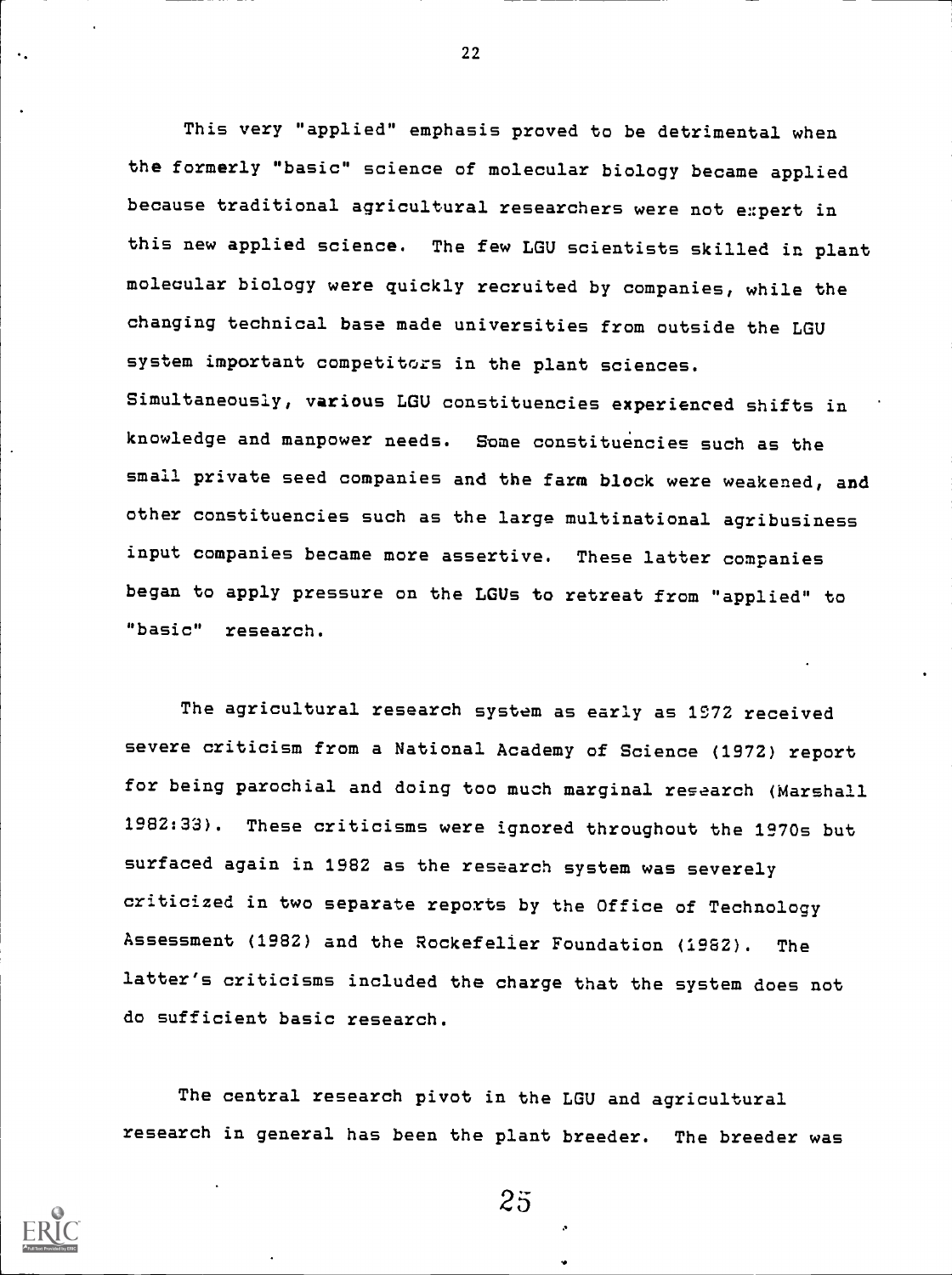the person who integrated the knowledge of the meteorologist, soil scientist, plant pathologist, entomologist, etc., into the seed. The breeder produced plants able to respond to the particular environments and various inputs and cultural practices. The breeding process has traditionally been a time consuming, craft discipline tracing its roots back through Mendelian genetics to prehistoric times.

Now genetic engineering threatens to change the plant breeder's position, because genetic engineers try to develop techniques to design new plants by simply deleting or adding genes. If this becomes possible, the plant breeder's role would be less central; breeders (privately or publicly) would grow the plant and polish it for release. The creative and important role would increasingly be that of the gene splicer. Consequently, the brash boasts and threats of the molecular biologists has led to resistance among some plant breeders to molecular biology (Sprague et al. 1980). How this resistance will be overcome is as yet unclear---perhaps it will be overcome by attrition due to retirement.

The LGUs with important molecular biology research are limited to large universities such as the University of Wisconsin, the University of California at Berkeley and Davis, the University of Minnesota, and Cornell University. In fact, in a recent poll only the University of Wisconsin and UCB were ranked as top 10 universities in cellular and molecular biology. With these few



26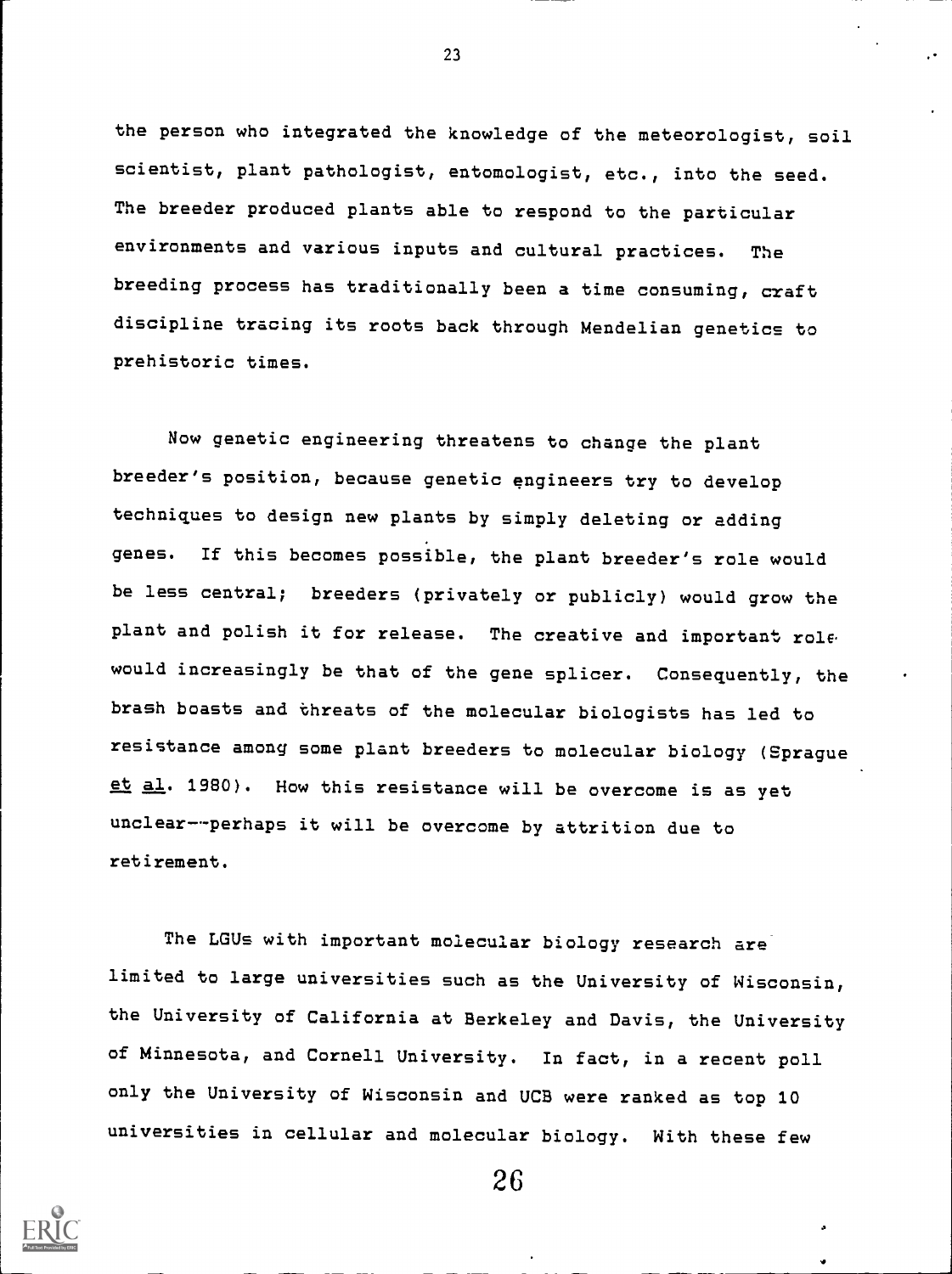exceptions, the large private universities and medical schools have the greatest expertise in molecular biology.

24

The emergence of the biotechnology industry in the late 1970s therefore largely bypassed the LGUs, and many of the best LGU molecular biologists left for other universities or industry. For example, Wisconsin's Timothy Hall and Julian Davies went to Agrigenetics and Biogen, respectively, Michigan State's Peter Carlson went to Zoecon, and Kansas State's James Shepard went to Advanced Genetic Sciences and, eventually, Allelix. For the LGUs already weak in molecular biology the losses were severe.

The corporations flocked to the universities to purchase access to molecular biologists, and from Table 5 it can be seen that the bulk of these institutions were not the LGUs. As MNC isterest turned to agriculture and plant molecular biology, the LGUs were lacking in expertise, and a large amount of the funding for plant research went to universities not traditionally known for agricultural research, e.g., Rockefeller University, Harvard Medical School, MIT-Whitehead Institute, and Washington University. This corporate funding is building these universities' expertise and making them de facto competitors with the LGUs.

Plant molecular biology is still a fledgling science and a large amount of "basic" (not immediately profitable) research must be done before commercial products can become available. The

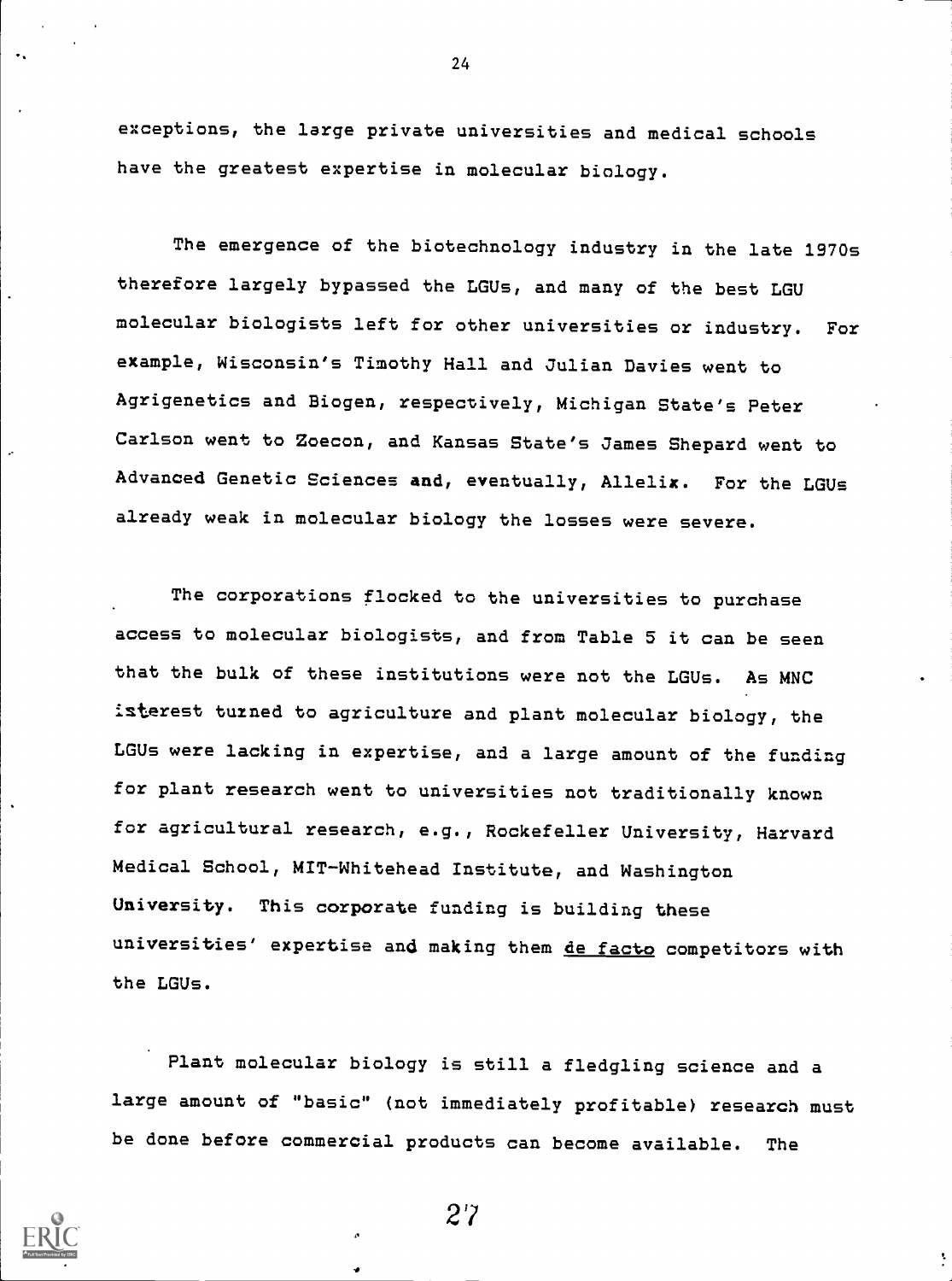corporate sector is not willing to bear this financial burden and thus feels it necessary to induce universities to shoulder this burden. The logical agency to undertake this research is the USDA, but its funds are allocated in such a way that it usually does not provide sufficiently large quantities of capital for launching a concerted effort in this capital-intensive research. The current grant allocation system provides money only to the agricultural research system and not to outside institutions, and the USDA competitive grant system, as practiced by NIH and NSF, will only allocate approximately \$17 million (FY84) (Lepkowski 1983:15). Agricultural research funding in the USDA is regional, which has guaranteed that research is decentralized and, in many cases, underdeveloped, but the nearly \$470 million that the USDA disburses annually for research is an inviting target for non-LGUs that are seeking increased research funding. The MNCs also feel that their funding would be better levered if USDA monies were available to non-LGUs.

The clearest expression of the strategy of opening USDA funds to more competition comes in the report Science for Agriculture, issued after a two-day conference held at the Winrock International Conference Center in 1982. The conference sponsors were the Rockefeller Foundation and the White House Office of Science and Technology Policy. The 15 participants included representatives from industry, the LGUs, the USDA, the Rockefeller Foundation, and the OSTP (See Table 6 for a list of participants and their affliations.)

28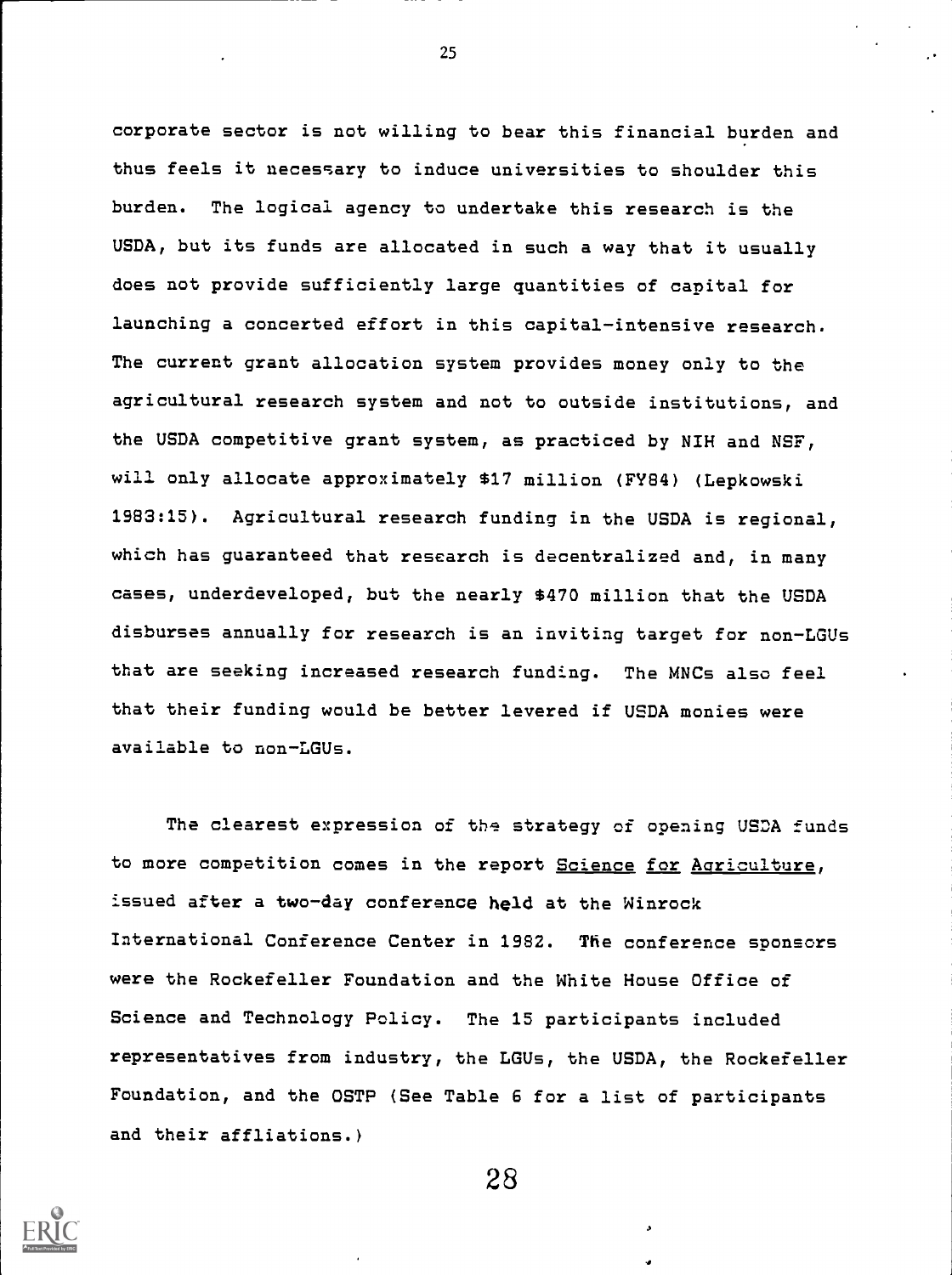in the public sector and their development and commercialization by industry.

Public-private sector relationships should be actively promoted by including industry scientists in symposia, consultants, and research review teams, and by seeking the contributions of such professional scientific associations and organizations as the Industrial Research Institute (Rockefeller Foundation 1982:26).

The only mention of farmers and consumers in the report alleges them to be the groups diverting the USDA's attention from "basic" research to political concerns.

The Hinrock Report can be viewed as the opening salvo in a campaign to accomplish two objectives: The first is an attempt to restructure the agricultural research system into a few "peaks" or "centers of excellence" more amenable to direction from the national level (Kenney and Kloppenburg 1983). This process is similar to the effort pioneered by Flexner (1910) and the Rockefeller Foundation with reference to the medical schools (Kohler 1976; Yoxen 1981). The second objective is to allow non-LGUs to compete with LGUs for the USDA research monies. This would assist in the weeding out of the weaker LGUs and experiment stations. The smaller institutions would be left to survive on state monies and what other income they could generate.

The obvious "ideal" model that many of the confereees had in mind was that of NIH (Hardy 1982). This NIH funding structure allows the top 10 institutions, 0.8 percent of all funded, to



## 29 BEST COPY AVAILABLE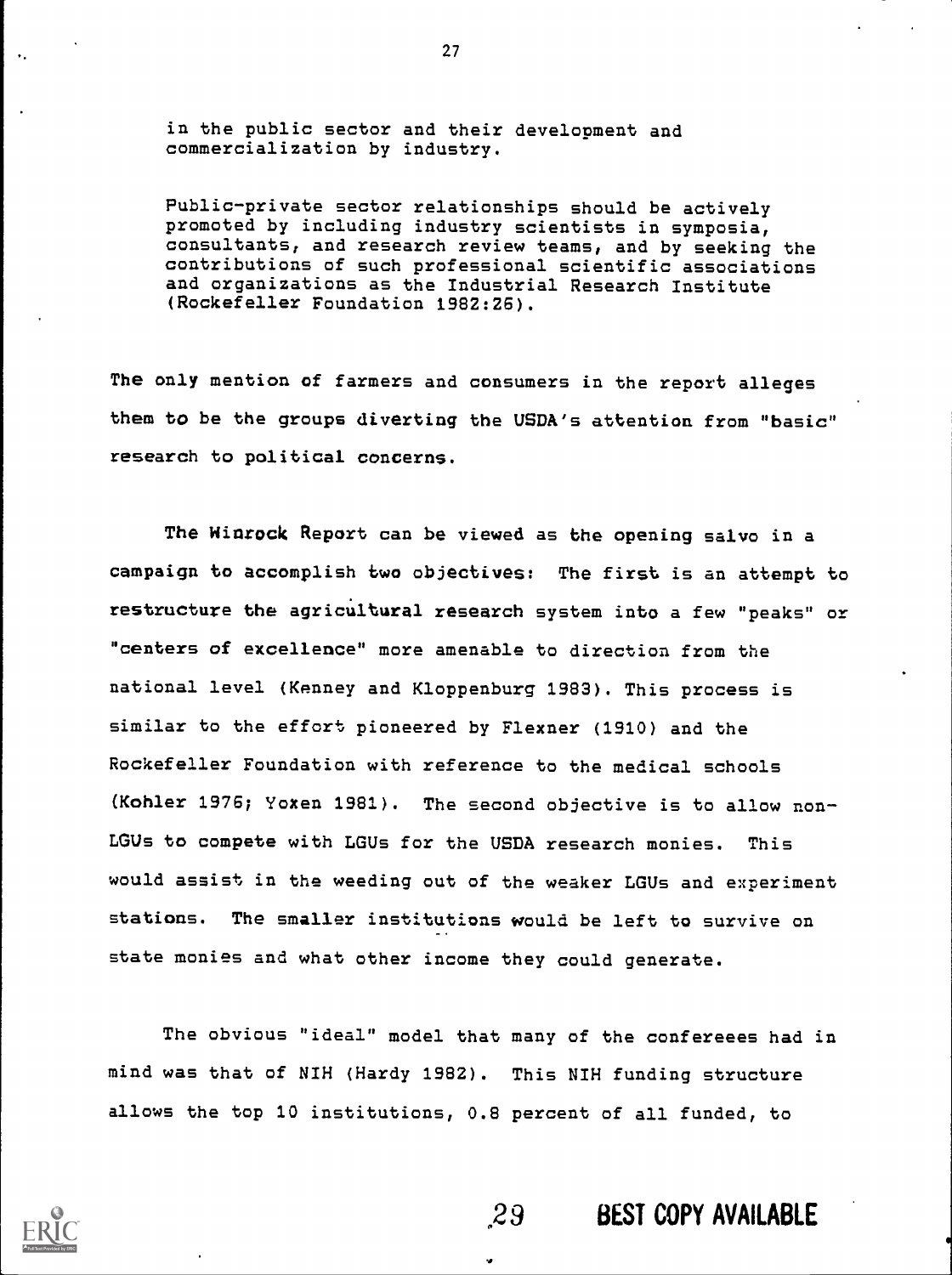The Winrock report bluntly indicted the agricultural research system for parochialism and lack of "cutting-edge" basic science (Rockefeller Foundation 1982:12). The report, acknowledging political reality, recommends that formula funds should not be diminished, but that all future real increases in funding should go to the competitive grants program to be used to fund "basic" research. The competitive grants program is intended to be the cutting edge of a new method of funding agricultural research.

Further, the report urges the USDA and the LGUs to sponsor "workshops, seminars, symposia, etc., designed to bring together experts from all relevant research settings to discuss the stateof-the-art of various basic science areas, identify research needs, and explore collaborative arrangements for meeting those needs" (Rochefeller Foundation 1982:2). The entire thrust of the report is to have the agricultural research system learn from industry and universities outside the system.

Finally, the report makes it very clear that agricultural research should find a new constituency:

Private sector expertise should be fully utilized in efforts by the public sector to identify future research needs, estimate future demand for scientific and technical manpower, and define appropriate, complementary roles and responsibilities for the various sectors and institutions involved in science for agriculture.

Mechanisms should be developed for strengthening the linkages between the findings of basic and applied research performed



SIMAJIAVA PEAU (1991)

30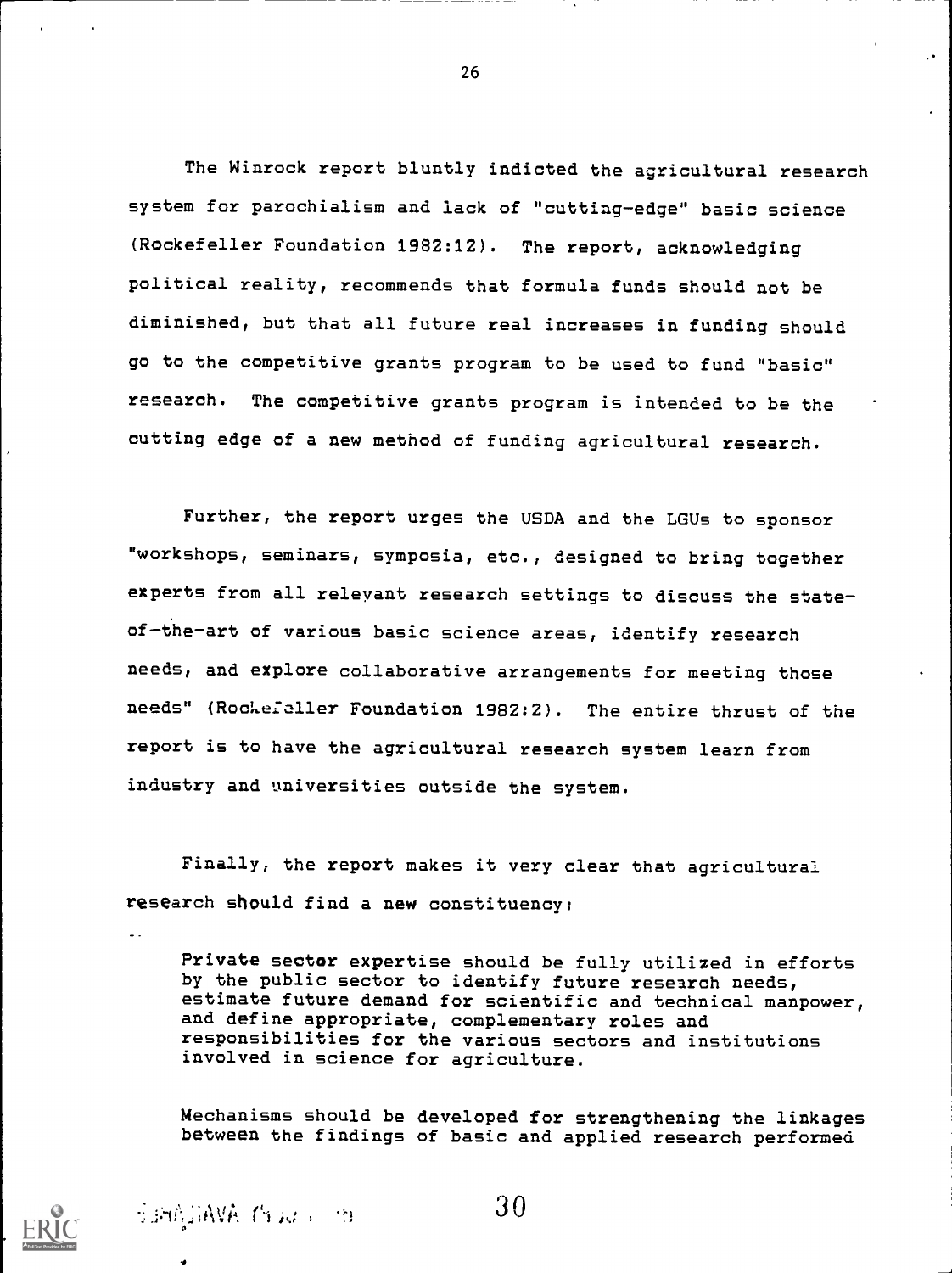receive 19.8 percent of the total i'IH grants (NIH 1981). The desire to reproduce the NIH model in agriculture is understandable--it is hoped that commercial successes similar to those of biotechnology can be had in agriculture. Obviously, corporate representatives are pushing in this direction.

The media reaction to the Winrock report was immediate and overwhelming. Though the report itself makes no mention of creating a "National Institutes of Agriculture," the New York Times (1982:A30) in an editorial called explicitly for such <sup>a</sup> change. Similary, Science weighed in with editorials lauding the report and especially defending the the USDA competitive grants program (E. Marshall .1982:33; Walsh 1982; Norman 1982:1227). Similar laudatory articles appeared in Chemical and Engineering News (Lepkowski 1982); Chemical and Engineering News (1982:23) and Chronicle of Higher Education (McDonald 1983). The immediate assumption appeared to be that change was at hand.

Yet within the agricultural research system reaction to the report was generally negative. Obviously, the smaller, weaker institutions were vehemently opposed to its recommendations. And, in fact, the presence of representatives from the agricultural research system at Winrock had prevented the report's recommendations from being even more harsh. Further, even for the large LGUs--with the possible exception of the UC system, Wisconsin, and Cornell--the prospect of competition for funds with Harvard, MIT, and Stanford for research funds was daunting.



3i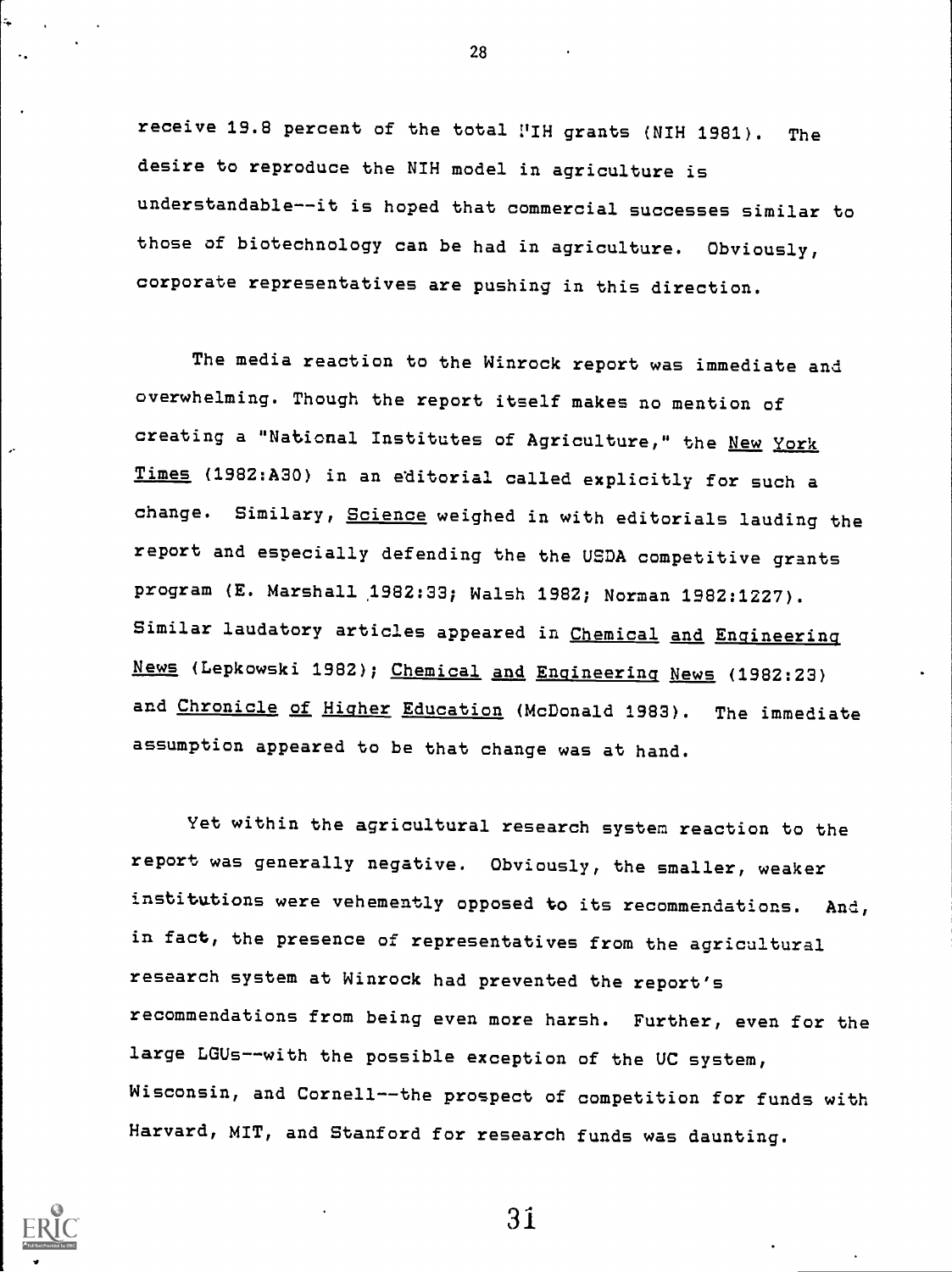Moreover, the funding mechanism for agriculture is political, and the smaller states have no intention of sacrificing their research facilities for what certain groups claim is the good of the country. Even these furious attacks have not caused a blitzkrieg of change; the change unleashed by biotechnology will be more gradual.

The new biotechnology offers a technical wedge and an inducement to transform the agricultural research funding system. But the agricultural research system can also import the techniques of biotechnology to do applied research for the public domain. There are sectors and groups in the LGUs that will resist any change, but other applied scientists could use biotechnological techniques to develop more efficient conservation-oriented agricultural techniques, etc. (Pfund 1983; Buttel and Youngberg 1982). In fact, due to Congressional opposition little has changed in agricultural research system and the competitive grants program will grow only slowly.

## The Land Grant Universities and Biotechnology

Even if there has been little change at the national funding level, the LGUs are investigating methods to increase their income from nongovernmental industrial sources. LOU administrators and faculty have seen the gold rush in the private universities and, spurred by the public funding crunch, have decided to secure a



32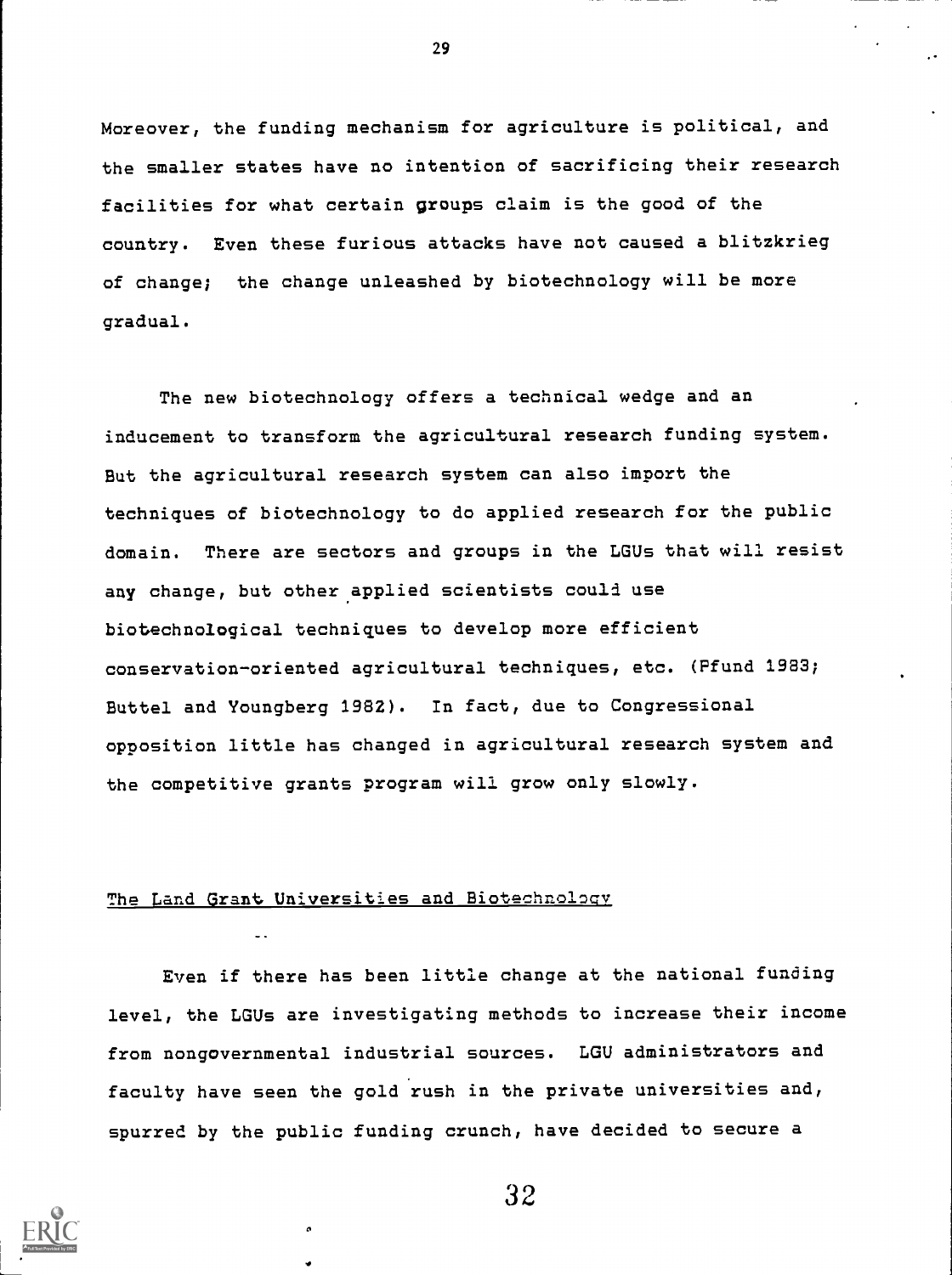piece of the action. The LGUs have also developed some unique university-industry arrangements. For example, the Allied Corp-UCD arrangement, the Cornell Biotechnology Institute, and the Wisconsin Alumni Research Foundation's arrangements with Cetus Madison, Agrigenetics and AGS to name the most important (Kenney forthcoming). Cornell's Biotechnology Institute, WARF's arrangements and MSU's Neogen were purported to be unique arrangements designed to keep industry at arm's length. Yet there remain some questions regarding the ethics of entirely publicly supported institutions' entering into arrangements with profitoriented entities.

In general, the LGUs as a group have not formulated a separate or explicit policy for dealing with the impacts of biotechnology on their institutions, and perhaps, given the wide diversity in the LGUs, no single policy is possible or desirable. The National Association of State Universities and Land Grant Colleges (1982 issued a report that provided little concrete guidance and, it is doubtful guidance would have been accepted. The LGUs are in the process of redefining their mission and searching for their constituency. The new chemical and pharmaceutical heavyweights centralizing the agricultural inputs industry are replacing former clients and demanding different services. For example, the MNCs buying seed companies want the LGUs to abandon traditional seed breeding and newly bred seed variety release and move to areas of basic research (Kloppenburg and Kenney 1384). Constituencies such as farmers and small

33



BEST COPY AVAILABLE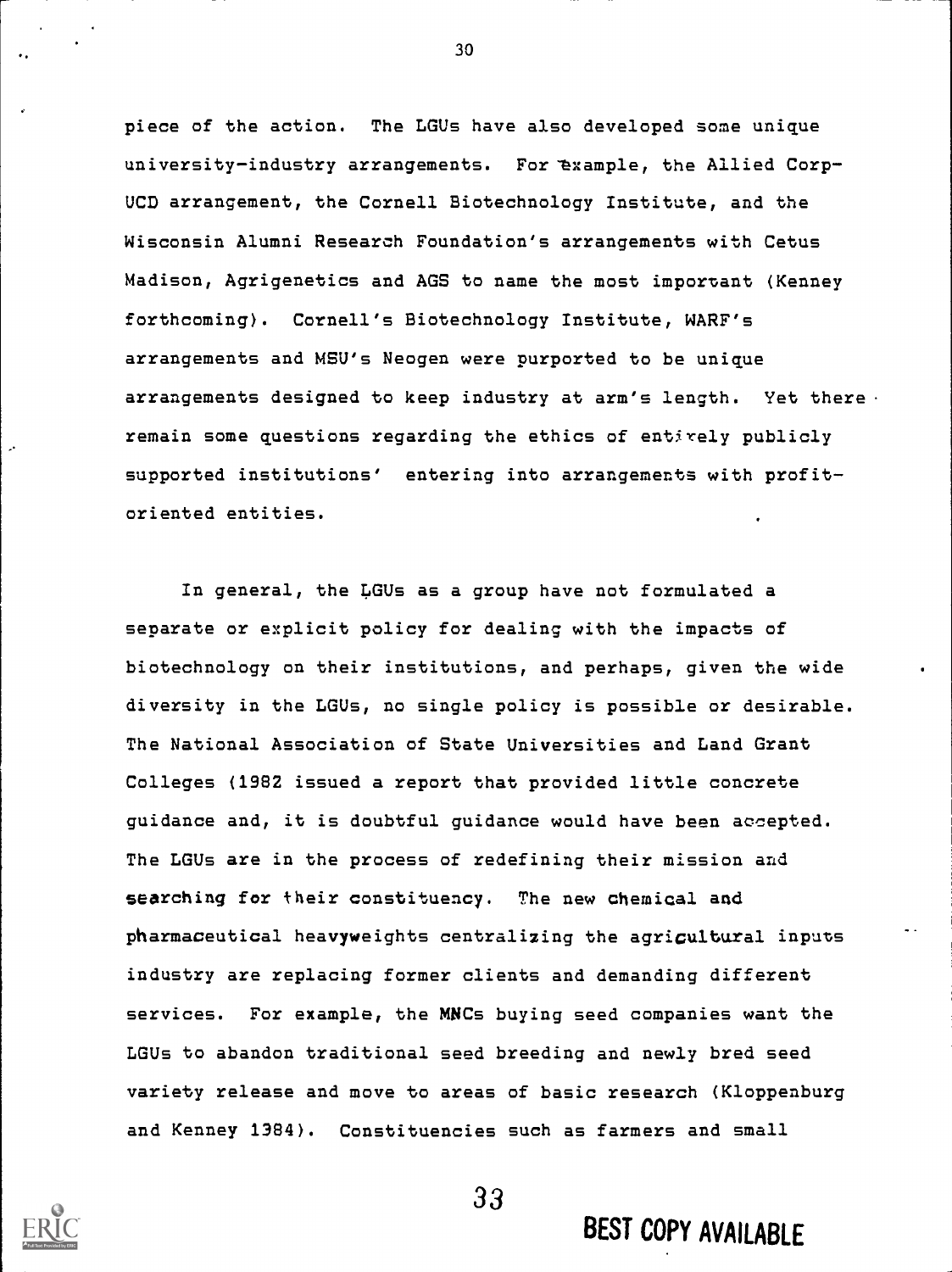independent seed companies rely on LGUs to perform relatively applied tasks; large integrated MNCs feel that they can accomplish these tasks profitably and would rather rid themselves of nonprofit competitors.

The LGU system is being pressured to transform itself and simultaneously being raided for its "hot" plant biologists. Pressure is also being applied for these universities to form multidisciplinary research teams to tackle problems--teams quite obviously parallel to corporate research teams. These university research teams will be more able to provide the type of research the corporate teams need. The LGU research agenda is currently in flux, and its ultimate shape is still uncertain.

#### Biotechnology and Agriculture--Concluding Thoughts

" ) ; . . . . . . . . . . . . . 49

The trend [manifested in the attendance at a recent plant genetic engineering conference held at UCD] towards involvement of primarily non-agricultural industrial companies in plant breeding and related "biotechnology" (including, ultimately, genetic engineering) is clear enough in the USA, but less obvious elsewhere" (N. Simmonds, professor at Edinburgh School of Agriculture, 1983:69).

The major benefits from improving cereal grains are likely to be economic (production of cheaper animal protein in developed countries) rather than idealistic (feeding the malnourished populations of developing countries). Nevertheless, cheaper or more efficient animal protein production is a worthwhile aim as people in many societies would like to eat more meat but are constrained by economic factors (Bright and Shewry 1983:84).

34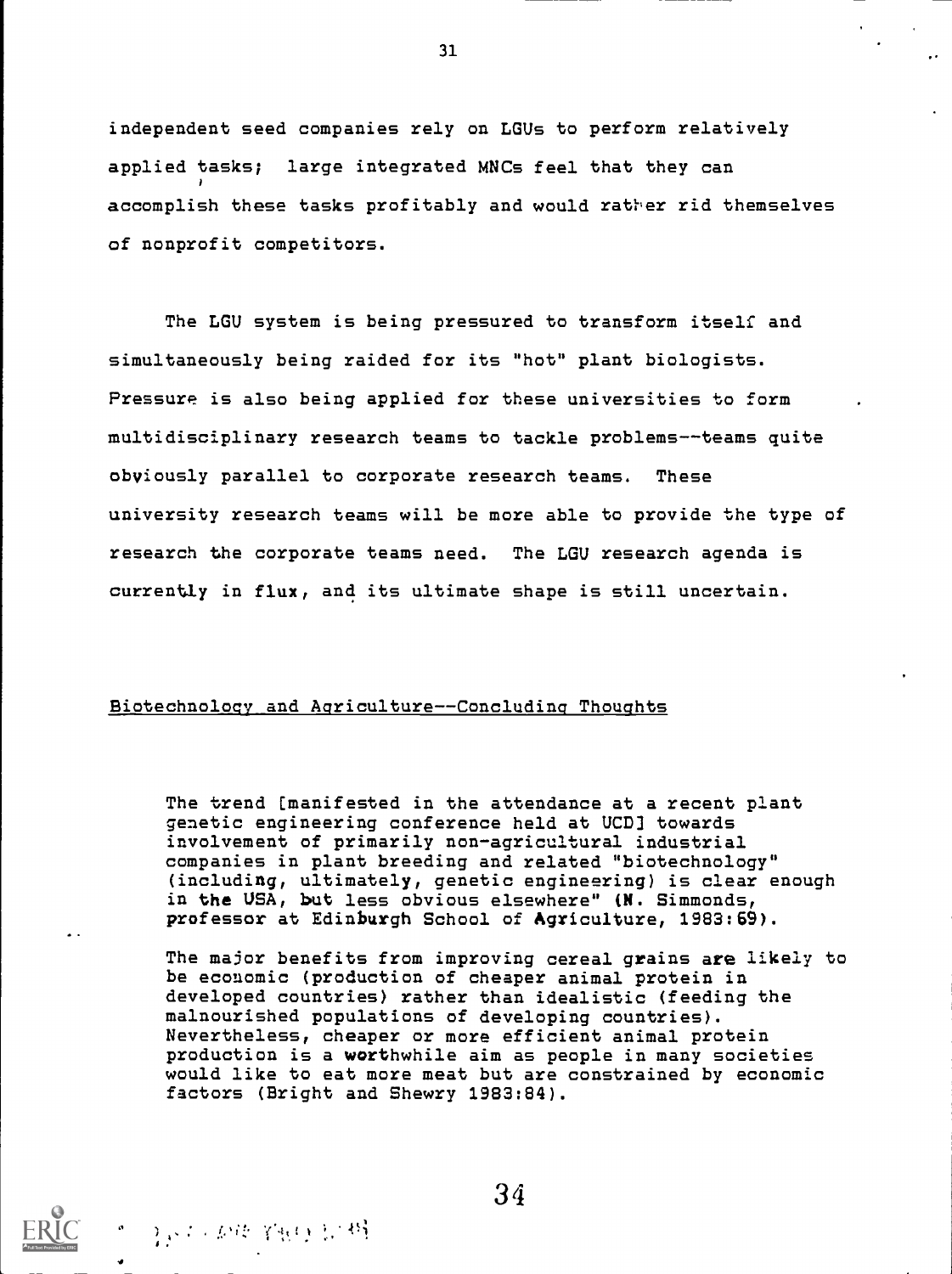Even at this very early date in the application of biotechnology to agriculture it is becoming clear that agriculture may provide the largest market for new or less expensive biotechnologically manufactured products. And, in fact, many of biotechnology's first products will have impacts on agriculturefor example, Lilly's microbially produced imsulin displaces bovine and porcine insulin, a slaughterhouse by-product. There can, even at this very premature stage, be no doubt that agriculture as we know it will in the next thirty years be entirely transformed. This article has outlined the major axes of change that the biorevolution has unleashed.

The chemical and pharmaceutical industries that already had important positions in agricultural inputs are consolidating these positions by purchasing other input producers (with the exception of farm machinery) such as seed, bioinsecticide, and innoculant companies. At the farm output purchasing end, large food processors are examining biotechnology as a technique that can create new, lucrative markets and provide future profits. The ever-increasing importance of large multinationals in the agriculture and in producing the inputs for the system will inevitably affect the other social institutions of agriculture.

In the last three years the role of the LGUs and the entire agricultural research system has become an intense issue of debate. The debate is not expressed in terms of whose interests will be served, but, rather, in dichotomies such as "basic" versus

35

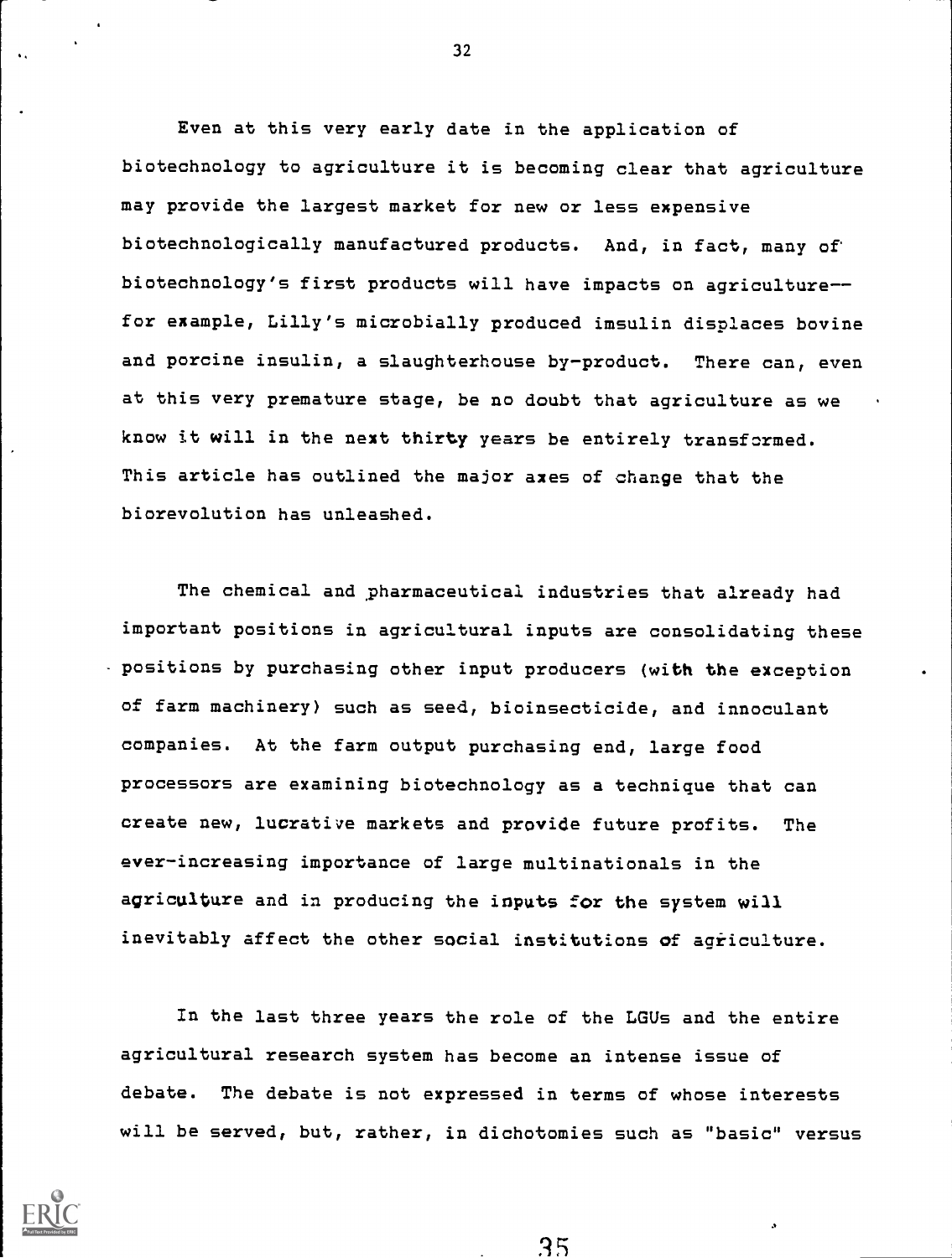"applied" or "politically" based funding versus "scientifically" based funding. The MNCs want them to increase "basic," "scientifically based" research, i.e., the type of research that does not produce marketable commodities. The MNCs feel that they have the financial muscle to breed new plants and want to end competition from the public sector.

Other new and increasingly important players in the agricul.tural research arena are universities such as Harvard, MIT, Washington University, and Stanford that traditionally have regarded agriculture and plant biology as peripheral and even "backward." These private universities have begun to see the "intellectual" value of this area. There is a concerted attempt underway to open the USDA research funding to these new entrantsmost of whom regard their constituency as national not merely regional. Biotechnology and its potentialities are being used as the lever to create new constituencies for the LGUs and to ensure that biotechnology's technical possibilities are actualized in a manner suitable for commercialization by MNCs.

Farmers, an important group in our food and fiber system, have been largely ignored in this paper because the debate about the research system has treated them as mere consumers of technical innovation. And, in fact, farmers have--with the exception of Boswell Farms, the giant California cotton grower and, perhaps, companies such as Bud Antle--Seen unable to afford the investments in research needed to secure the benefits of



33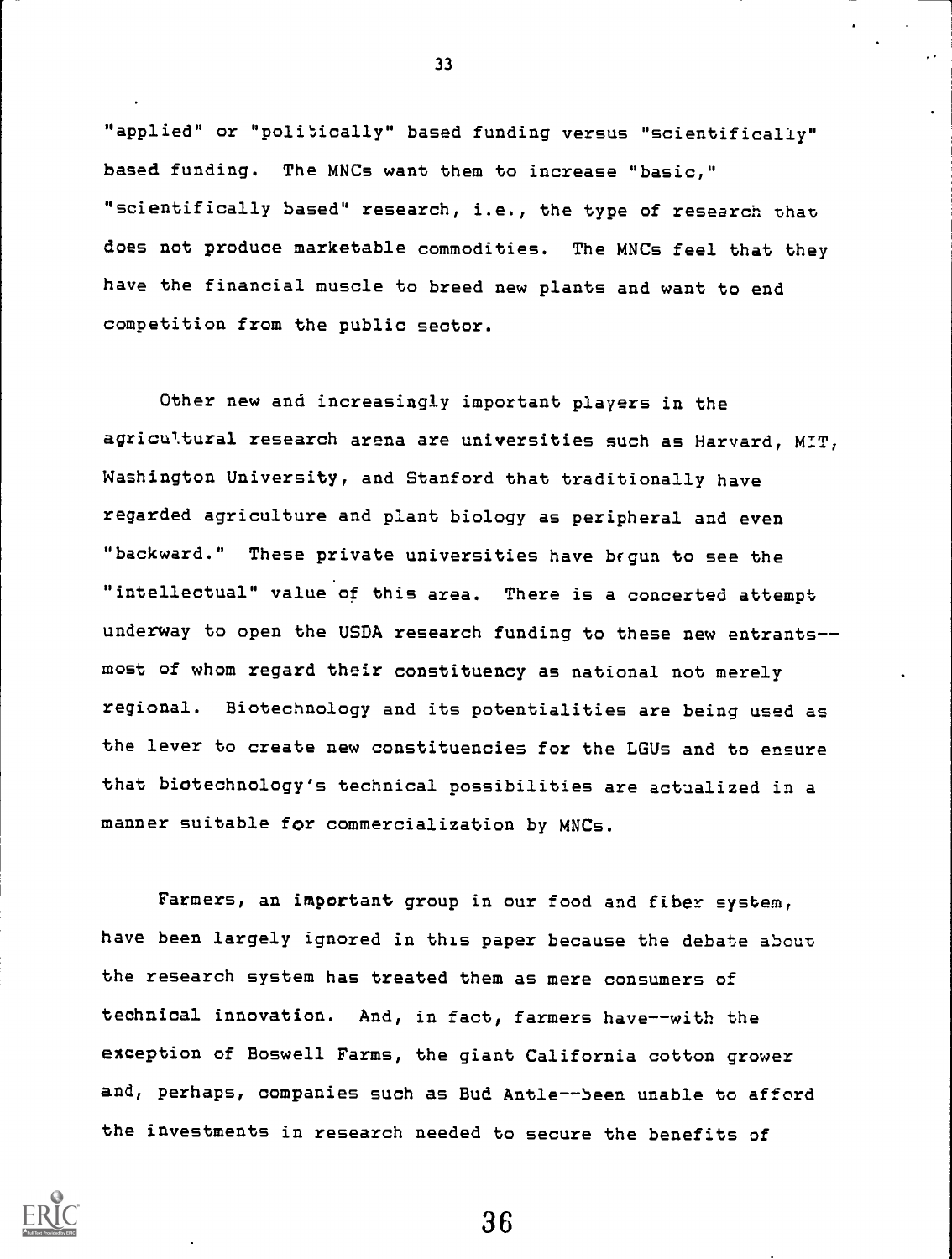biotechnology for themselves. The public reseach system, which observers have charged is preparing the conditions for capitalism in agriculture (Lewontin 1982; Perelman 1977) due to its current applied emphasis may now, in part, be a barrier to that further penetration. The system has therefore come under severe attack. A question that remains unasked, much less answered, concerns the ultimate effects of biotechnology on the farmer.

34

One obvious conclusion is that the large farmers will continue to grow at the expense of their smaller neighbors. The larger farm will be able to more rapidly adopt biotechnology and reap the benefits of early adoptioz. The transformation of the agricultural production process will be gradual but none the less revolutionary. In fact, the various biotechnologies will probably compete with each other, thereby quickening the pace of change. For example, one technique allows production of single cell protein (for animal consumption) from hydrocarbon feedstocks; protoplast fusion may allow breeding of more productive soybeans (the meal is a protein supplement for animals); genetic engineering may create microbes that more efficiently fix nitrogen, thus cheapening production; and by using biotechnology less expensive herbicides may be developed lessening production costs. Each of these possibilities has different implications for different groups and companies.

This article has provided an overview delineating the unique aspects of biotechnology's application to agriculture.

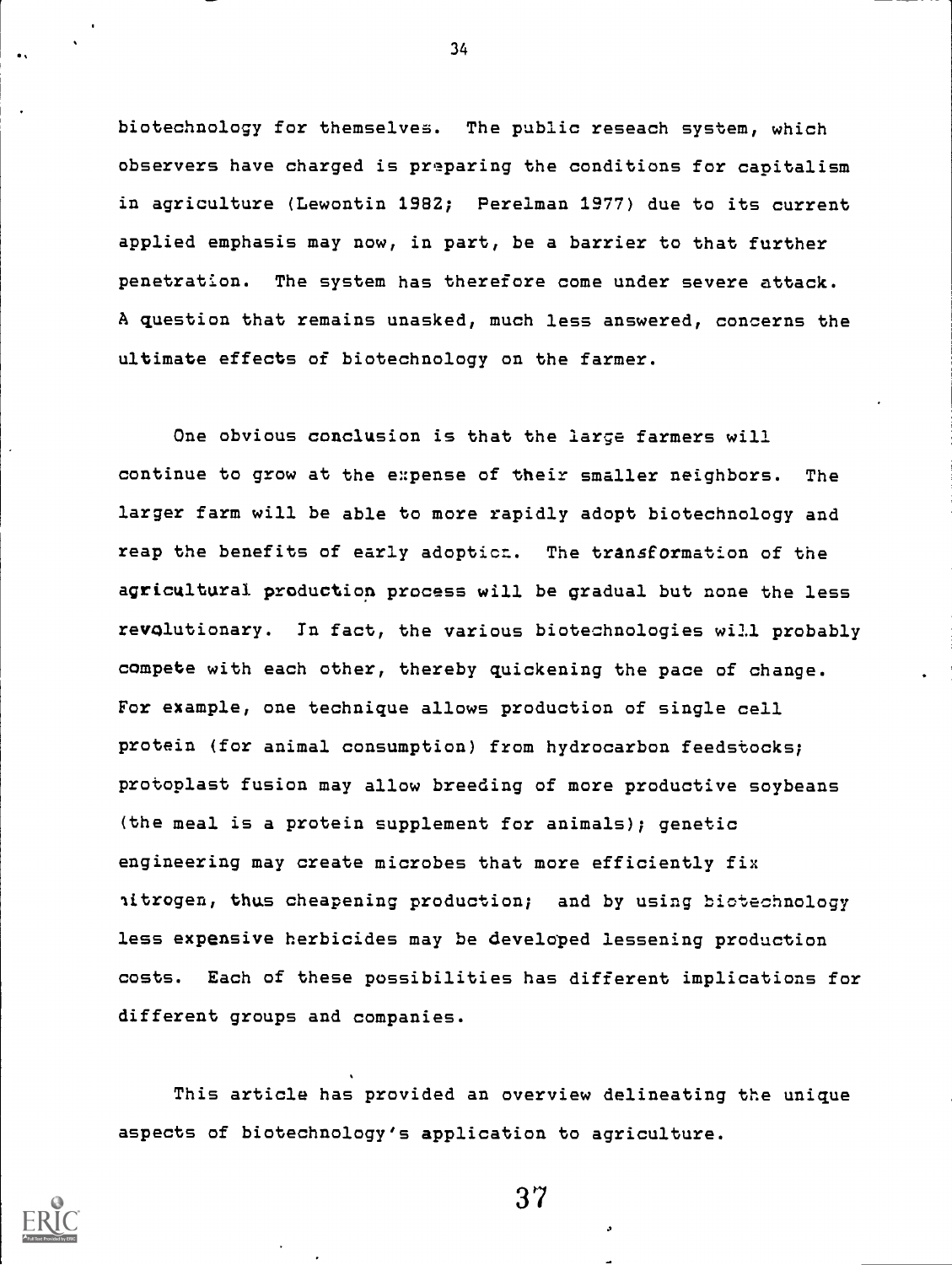Although the transformative process is already under way it is neither inevitable nor entirely directed. The purposes and social consequences of biotechnology are presently quite open to public input. The shaping of the research agenda in the LGUs need not be determined by the MNCs alone. Research is not a free good--it costs money. And as with any human activity, he who controls the pursestrings has the ability to set the agenda. As the Rockefeller Foundation proved so many years ago, research agendas and entire disciplines can serve the purposes of different social groups, and there is no reason to believe this is untrue in agriculture.

35

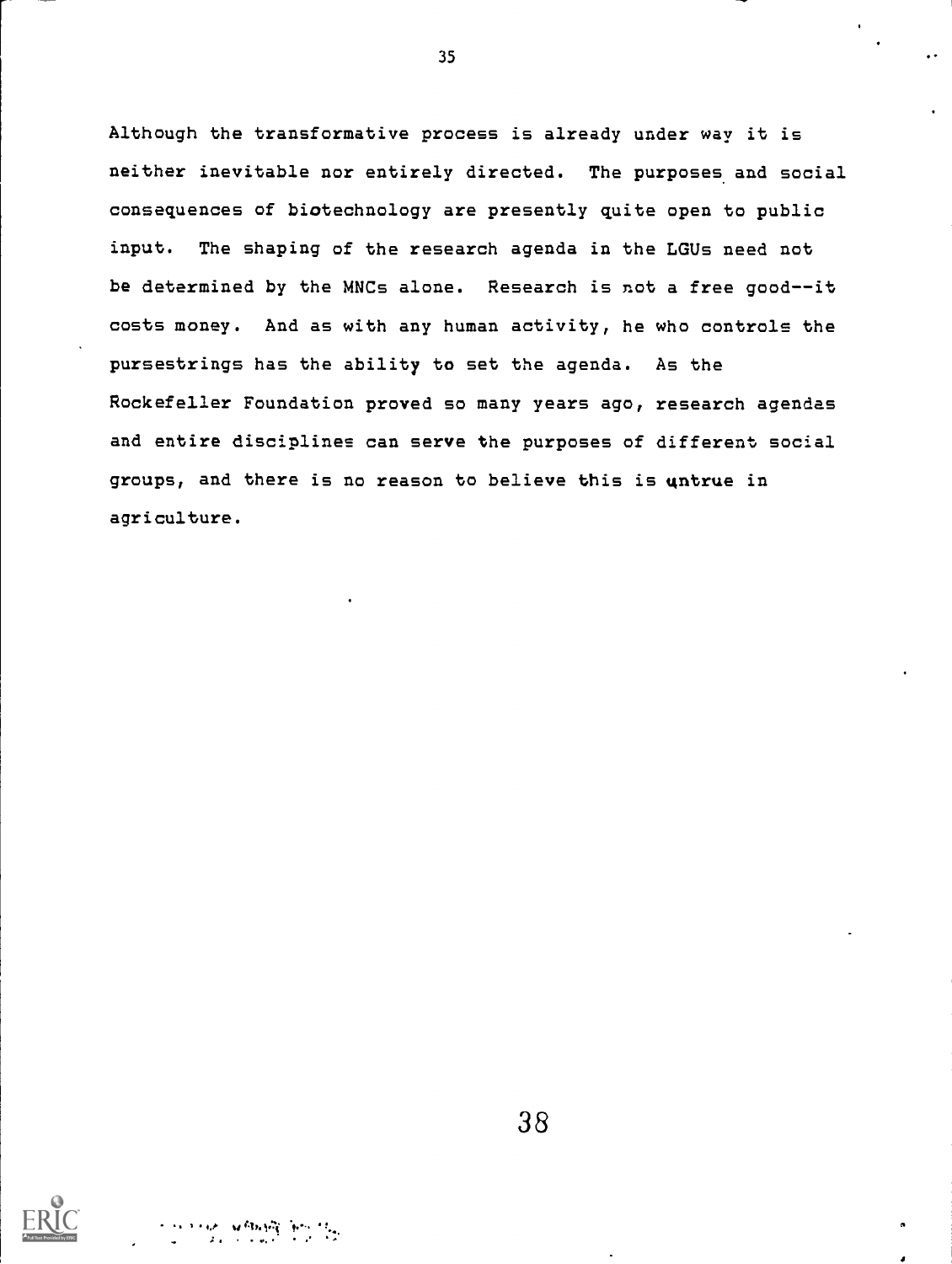## FOOTNOTES

1. This linkage has already been partially developed in traditional plant breeding. For example, Green Revolution rice varieties require irrigation--in this case the required input is controlled, measured, and expensive water. Further, the rice to perform economically requires fertilization, a commercial input. This is not to say the rice will die without fertilizer, but the seed's purchase would be economically unjustifiable -- and economics is the only justification for adoption of the new varieties. Finally, new seeds and changed agricultural practices in the U.S. have required ever greater pesticide use to merely keep abreast of evolving pests (for further discussion see Kloppenburg and Kenney 1984).

2. In plant biotechnology the ability to transfer genes will probably come before sufficient knowledge has developed regarding which genes or gene complexes are worth transferring.



39

. &SI COPY AVAILABLE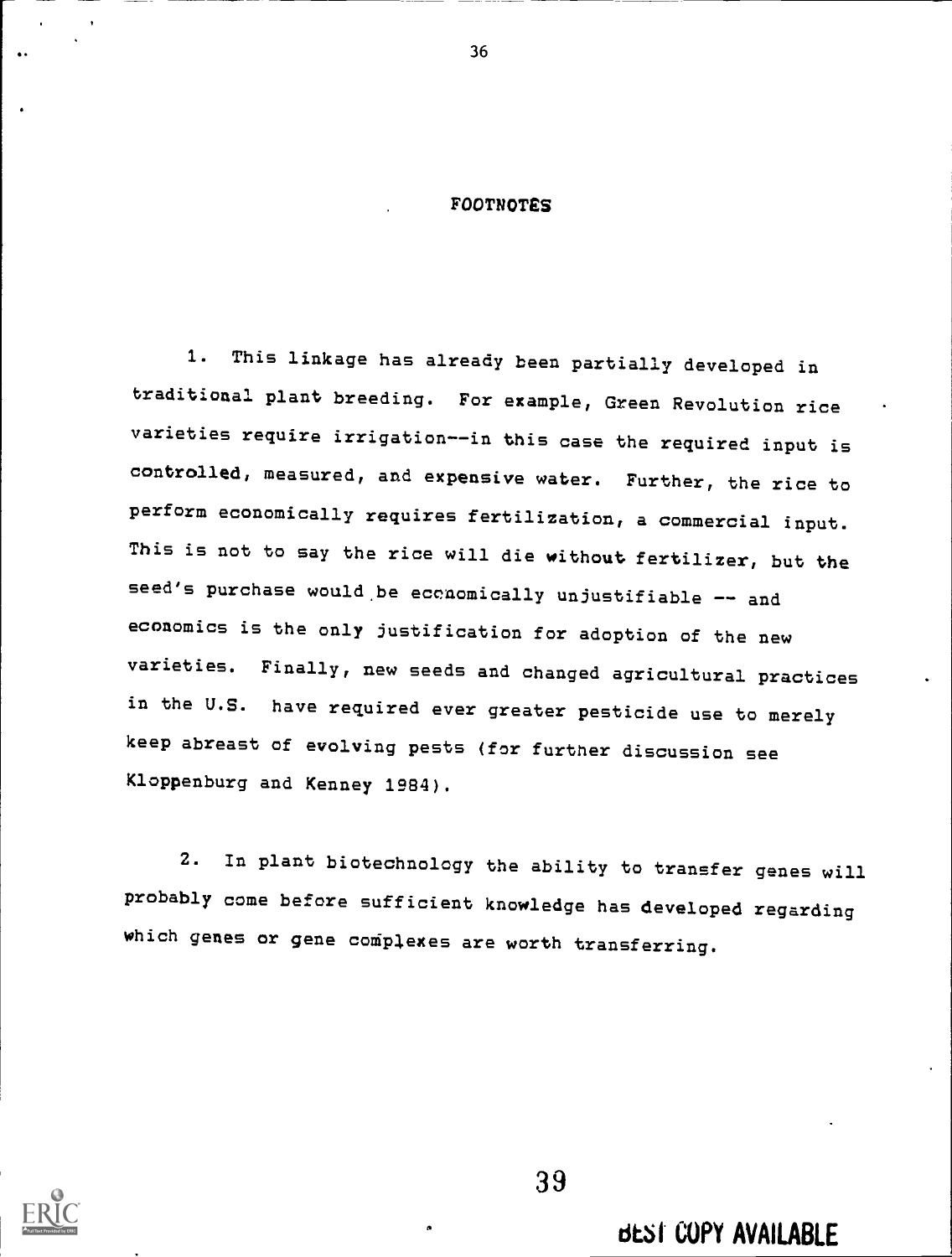3. Biotechnology (molecular biology) offers the possibility of removing or inserting desired genes into a plant's DNA making possible specific, controlled mutations. A seed could then be programmed to respond to environmental conditions in particular ways. But molecular biology offers even more subtle possibilities. For example, a herbicide by definition in some way inhibits a plant's life functions--i.e., the molecules of herbicide bind with plant molecules, disrupting their activities and causing organism death. A more rigorous understanding of the molecular activity will make it possible to design or, more properly, to engineer plant resistance to herbicides. This new knowledge allows rationalization of the herbicide-plant interface, and this technical union facilitates a commercial union that would capture the synergies of this design process.

4. It is no exaggeration to say that nearly every companies from every industry with an interest in agriculture has made an investment in agricultural biotechnology--input producers, food processors, and even Martin Marietta (the possible exception is the farm machinery industry).

5. Chilton's move to industry was somewhat surprising given that she was quoted in Newsweek (1982:69-70) as saying, "The biggest danger [to science] is that the best people will be directed to applied research in industry." What a difference a year can make!

37

 $\mathcal{A}$  . The absolute a state  $\mathcal{A}$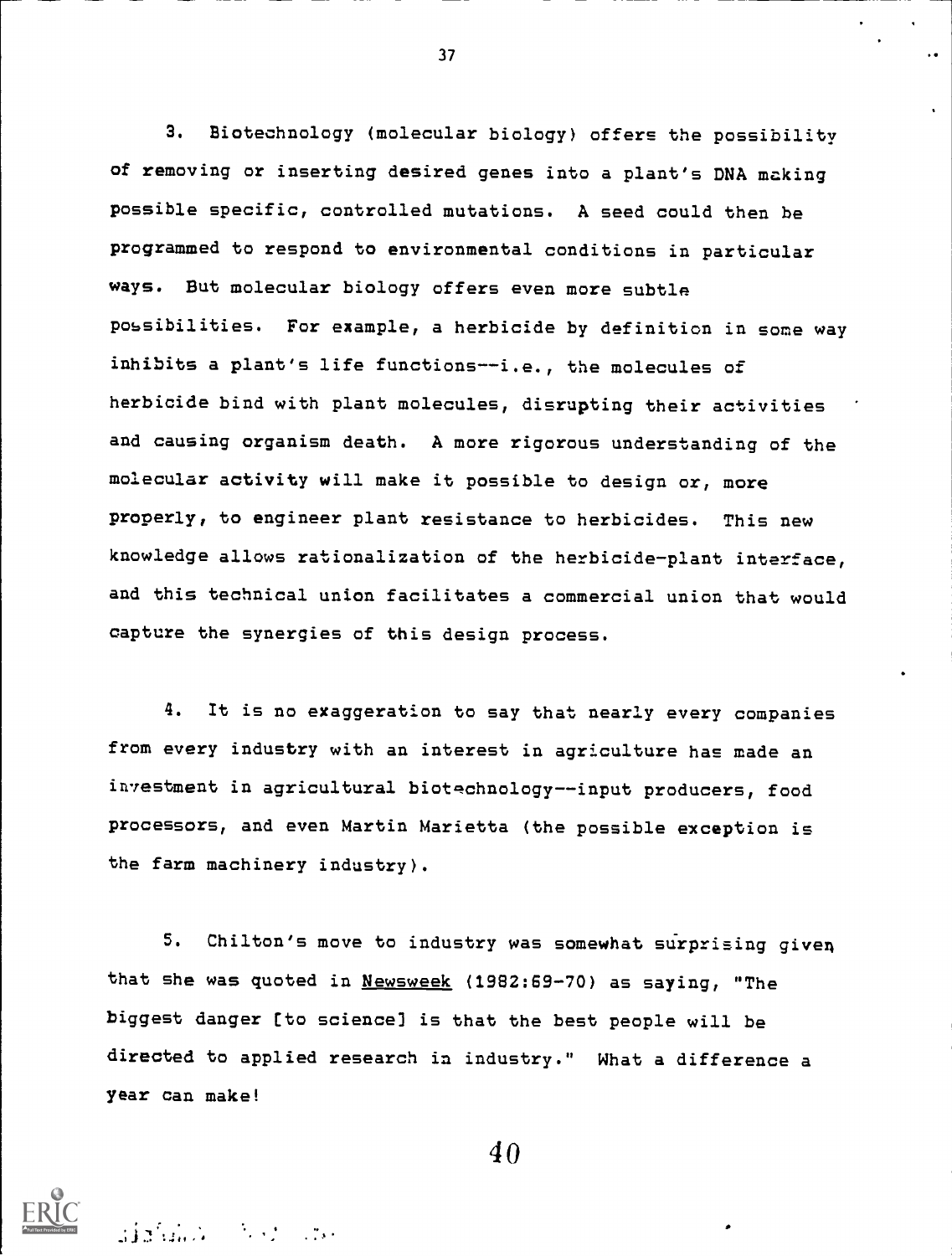6. A Kansas laboratory was abandoned by AGS once James Shepard and the other important Kansas State University scientists left Advanced Genetics Sciences (WSJ 1984:25).

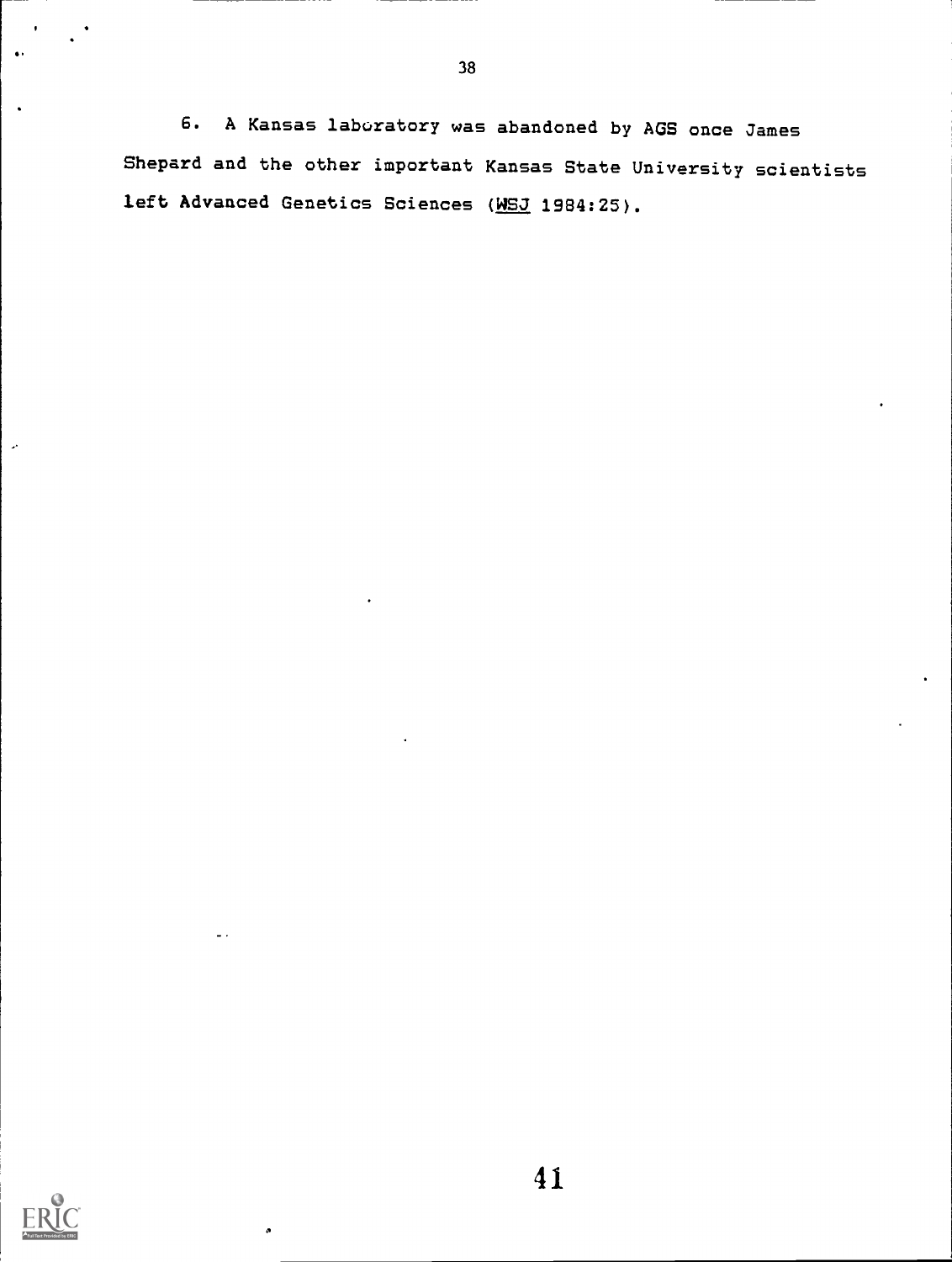## REFERENCES\*

Anderson, W. 1983 "Animal health sales outlook bright." Feedstuffs (13 June ):8.

Bright, S. W. J. and P. R. Shewry 1983 "Improvements of protein quality in cereals." Critical Reviews in Plant Science 1 (1):49-93.

Budiansky, S.

1983a "Growing pains for U.S. agriculture." Technology Review (January):19-22.

Business Week

1982 "The livestock industry's genetic revolution." Business Week (21 June):124-125,130,132.

Buttel, F. and I. Youngberg

1982 "Implications of biotechnology for the development of sustainable agricultural systems." Paper presented at the Fourth International Conference on Resource Conserving, Environmentally Sound Agricultural Alternatives. Cambridge, Massachusetts (August).

California Rural Legal Assistance

"Brief submitted to the California Fair Political Practices Commission re: potential conflicts of interest among University of California academic personnel." California Rural Legal Assistance (18 September).

Cane, A.

1983 "The tumors that save calves' lives." Financial Time (10 October):14.

 $\mathbf{r}$ 

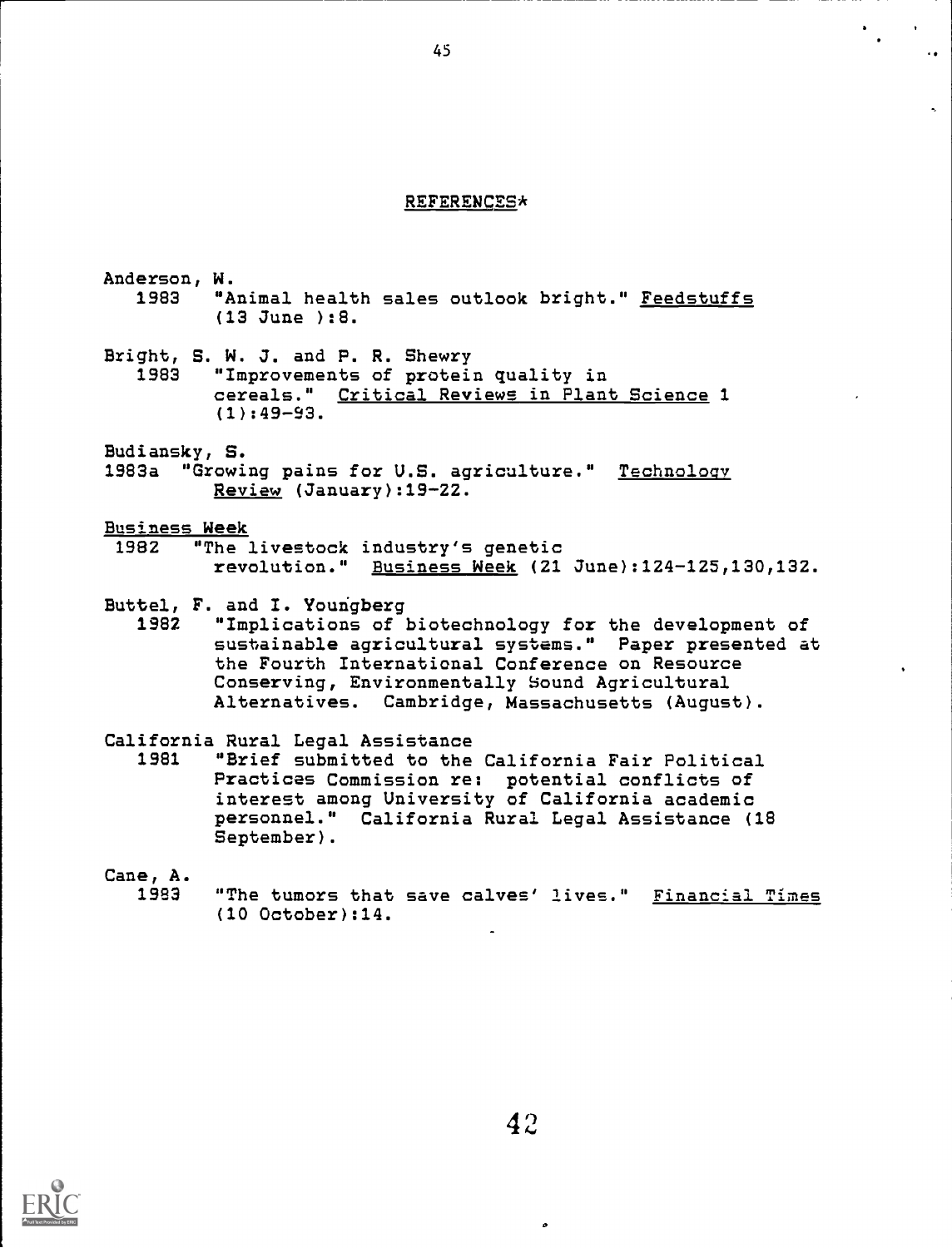Cantley, M. and K. Sargeant 1981 "Biotechnology: a challenge to Europe." Revue d'Economie Industrielle 18 (4e trimestre):323-334. Chemical and Engineering News 1982 "USDA proposes agricultural research changes." CEN (8 November):23. 1983 "Genes moved into plant cells, retained in plants." CEN (21 February):6. Chemical Week<br>1982 "The "The hot market in herbicides." CM (7 July):36-40. 1983 "The reworking of Monsanto." CW (12 January):42-47. Comai, L., L. C. Sen, and D. M. Stalker 1983 "An altered aroA gene product confers resistance to the herbicide glyphosate." Science 221 (22 July):370-371. David. P. "Living with regulation." Nature 305 (27 October):755. DNA Plant Technology Corporation (DNAPT) Prospectus. Cinnaminson, N.J.: DNA Plant Technology Corporation. Evans, D. A., J. E. Bravo, and W. R. Sharp "Applications of tissue culture technology to development of improved crop varieties." Pp. 419-511 in Biotech 83: Proceedings of the International Conference on the Commercial Applications and Implications of Biotechnology. Middlesex, U.K.: Online Conferences, Ltd. **Flexner, A.**<br>1910 " "Medical education in the United States and Canada." Carnegie Foundation for the Advancement of Teaching, Bulletin No. 4.

Food Engineering

"Hydrolyzed lactose: new source of sweeteners." Food Engineering (November):30-31.

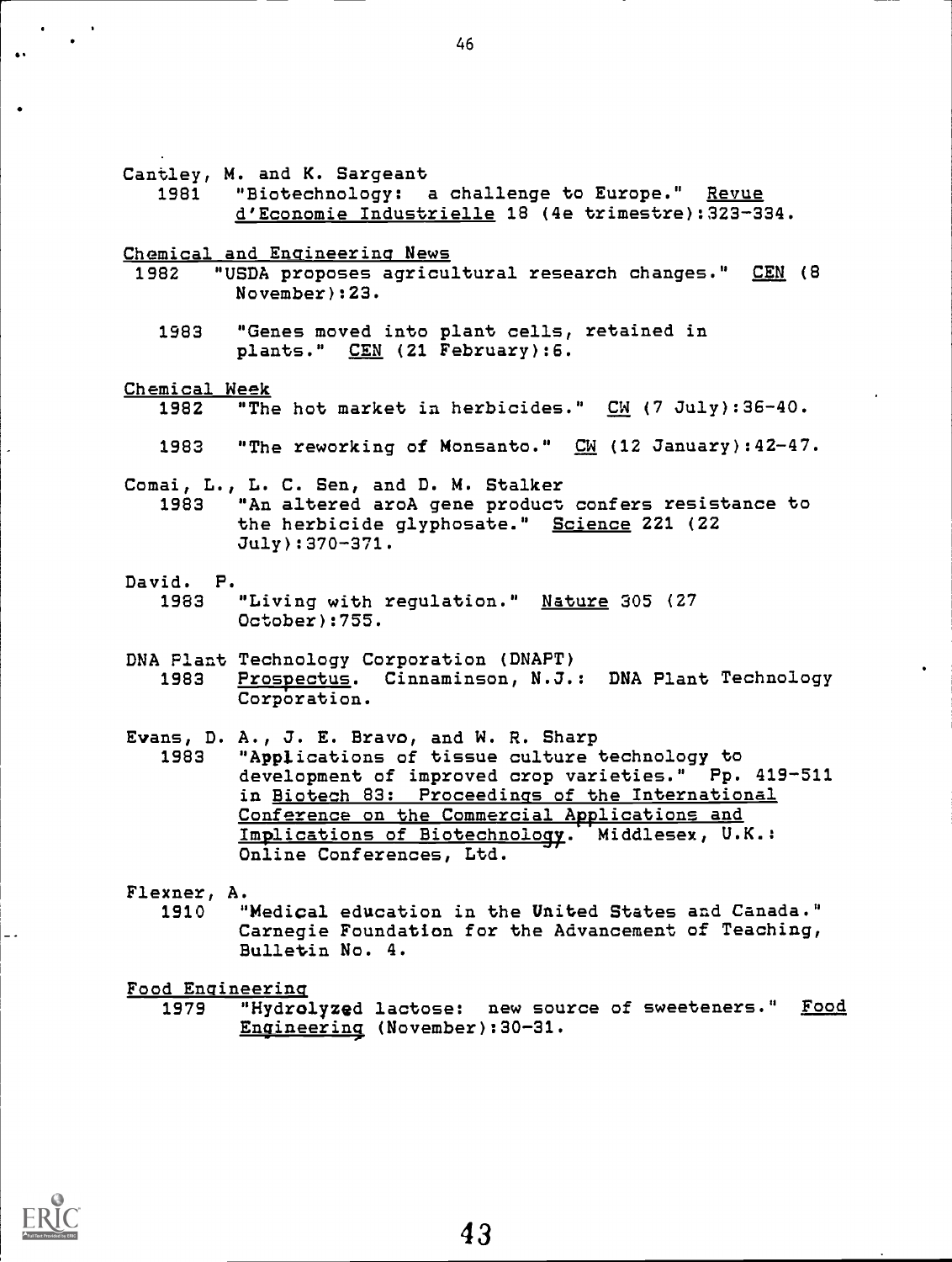- 1983 "Developments in genetic engineering." Food Engineering (November):18-19,21.
- Forrester, J. **Innovation and Economic change." Futures 13** (August): .
- Fox, J. L.
	- "More nutritious corn aim of genetic engineering." CEN (7 December):31-33.
- $r = r$ , N.<br>1982
	- "Prepared statement and testimony of Nicholas Frey before the Subcommittee on Investigations and Oversight of the Committee on Science and Technology, U.S. House of Representatives. June 9, July 28, 1982. Pp. 92-121 in Potential Application of Recombinant DNA and Genetics in Agricultural Sciences. Washington, D.C.: U.S. Government Printing Office.
- Genetic Engineering, Inc.<br>1982 1982 Annual Rep
- 1982 1982 Annual Report. Denver, Colorado: Genetic Engineering, Inc.
- Genetic Engineering News
	- 1983a "Phytogen regenerates cotton plants from tissue culture." GEN 3 (May/June):3.
	- 1983b "Cetus, Nabisco Brands join in food application R and D pact." GEN 3 (November/December):50.
- Hardy, R.
	- "Colloquim: agricultural research--its future funding." Presentation sponsored by Plant Pathology Graduate Student Council, Cornell University (14 October).
- Hightower, J.
	- 1973 Hard Tomatoes, Hard Times. Cambridge, Massachusetts: Shenkman.
- Hoozer, G.
	- 1982 "Genetic engineering: a revolution in livestock health." Bia Farmer Entrepreneur (June):14-15.
- Johnstone, B.
	- 1983 "Japanese solve riddle of salmon-cloning." New Scientist (3 November):328.

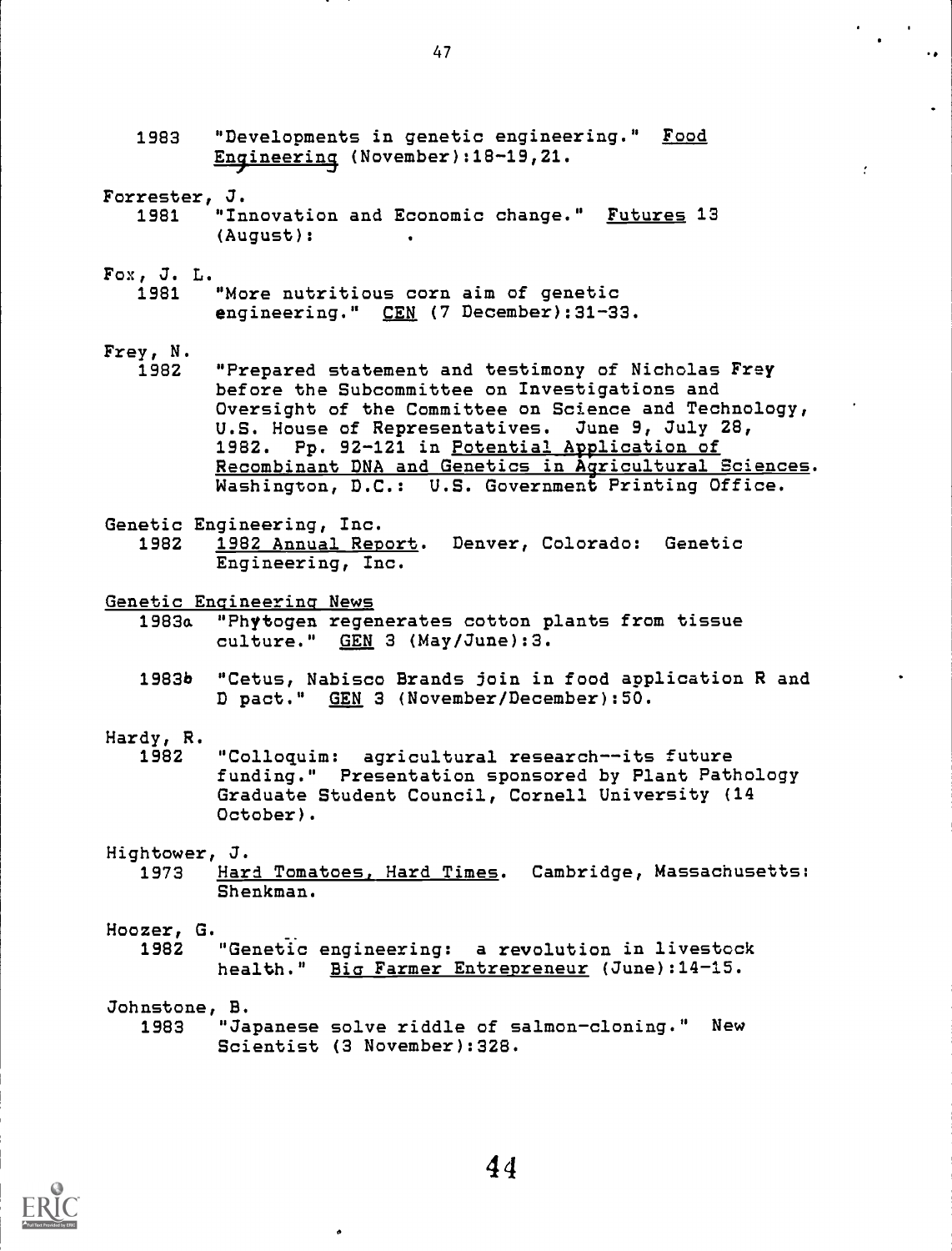Journal of Commerce (JOC) <sup>1982</sup> "Allied Chemical announces acquisition of Nitragin Co." JOC (3 August):22B. 1983 "Ciba-Geigy building research center in NC." JOC (18 August):22B. 1983 "Allied to sell assets of liquid fertilizers." JOC (22 December):22B. Kenney, M. forth- High Tech Biology: Corporate Influence on American<br>coming Universities. New Haven: Yale. Universities. New Haven: Yale. Kenney, M., F. H. Buttel, J. T. Cowan, and J. Kloppenburg,  $Jr.$  1982 "Genetic engineering and agriculture: exploring the impacts of biotechnology on industrial structure, industry-university relationships, and the social organizaiton of U.S. agriculture." Rural Sociology Bulletin No. 125, Cornell University, July. Kloppenburg, J. Jr. and M. Kenney <sup>1984</sup> "Biotechnology, seeds, and the restructuring of agriculture:" Insurgent Sociologist 12(3):3-18. Kohler, R E. <sup>1976</sup> "The management of science: the experience of Warren Weaver and the Rockefeller Foundation programme." Minerva 14 (Autumn): 279-306. Lepkowski, W.<br>1982 "Sh "Shakeup ahead for agricultural research." CEN (22 November):8-16. Lewontin, R. <sup>1982</sup> "Agricultural research and the penetration of capital." Science for the People (January/February):12-17. **Marshall, E.<br>1982 "U** "USDA research under fire." Science 217 (2 July):33. Marx, J. "Can crops grow without added fertilizer?" High Technology (March/April):62-67.

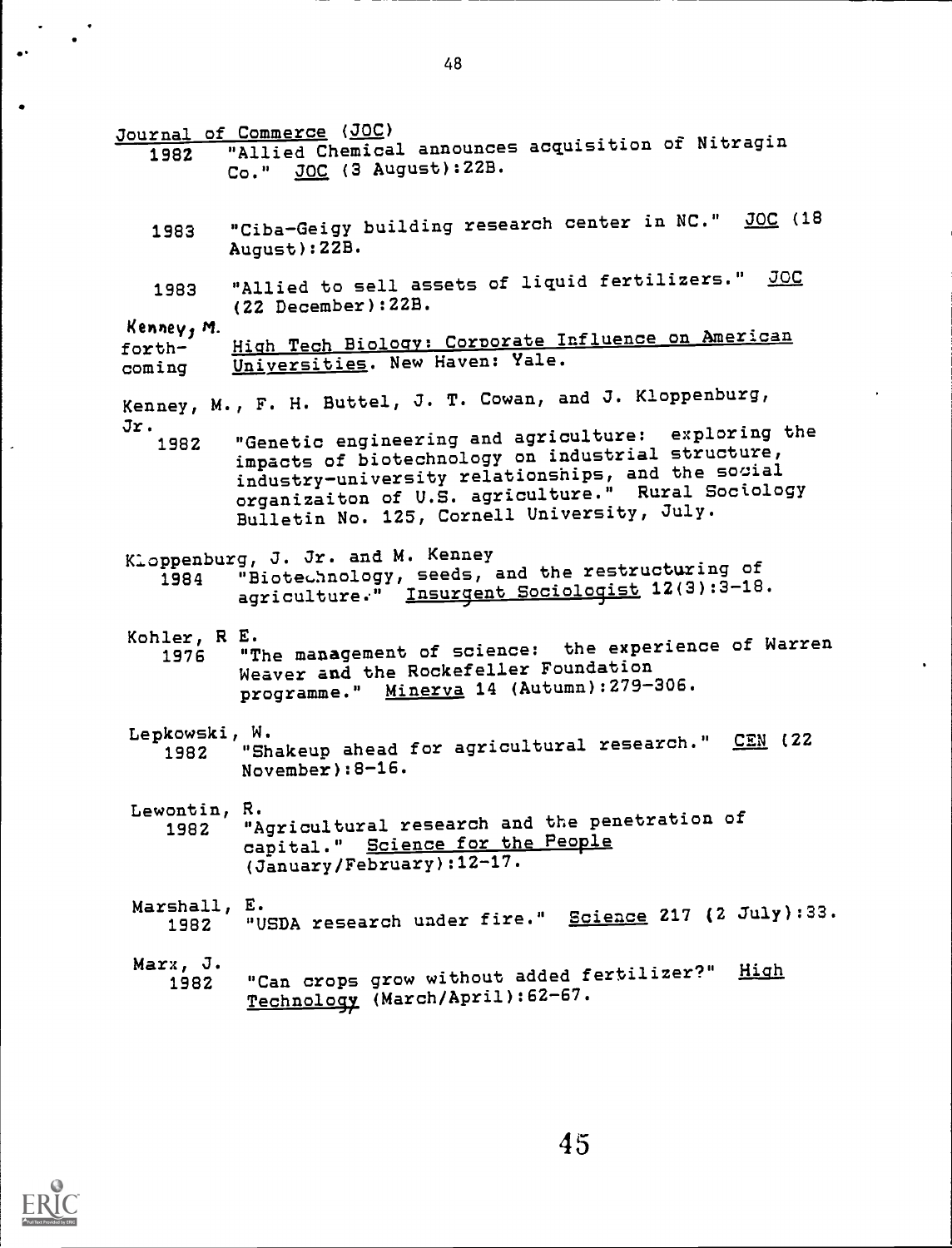49

McDonald, K.

1983a "Amid controversy, U.S. agriculture deparment seeks improvements in its research system." Chronicle of Higher Education (12 January):1,12-13.

- Miller, L. I.
	- 1985 "Biotechnology mergers signal industry consolidation." GEN 5 (2):26.
- Molecular Genetics, Inc. (MGI) 1982 "Securities and Exchange Commission 10-K Filing." Minnetonka, Minnesota: MGI.
- Mooney, P. R.
	- Seeds of the Earth. Ottawa: Inter Pares, Canadian Council for International Cooperation and the International Coalition for Development Action.
- Morris, B.
	- "Some food companies bet on bolder research that goes well beyond tinkering with recipes." WSJ (11 August):44.
- Murray, J. and L. Teichner
	- An Assessment of the Global Potential of Genetic Engineering in the Agribusiness Sector. Chicago: Policy Research Corporation and Chicago Group Inc.
- National Academy of Sciences<br>1972 Report of the Advi
- Report of the Advisory Committee on Research to the U.S. Department of Agriculture. Washington, D.C.: National Academy of Sciences.

National Association of State Universities and Land-Grant Colleges (NASULGC)

1982 "Emerging biotechnologies in agriculture: issues and policies." Committee on Biotechnology, Division of Agriculture, NASULGC (November).

National Institutes of Health, Division of Research Grants (NIH)<br>1981 Extramural Trends FY 1972-1981, Bethesda, Marvland: Extramural Trends FY 1972-1981. Bethesda, Maryland: NIH.

New York Times

"The worm in the bud." NYT (21 October):A30.

Newsweek

"The big bucks of biology." Newsweek (5 April): 9-70.

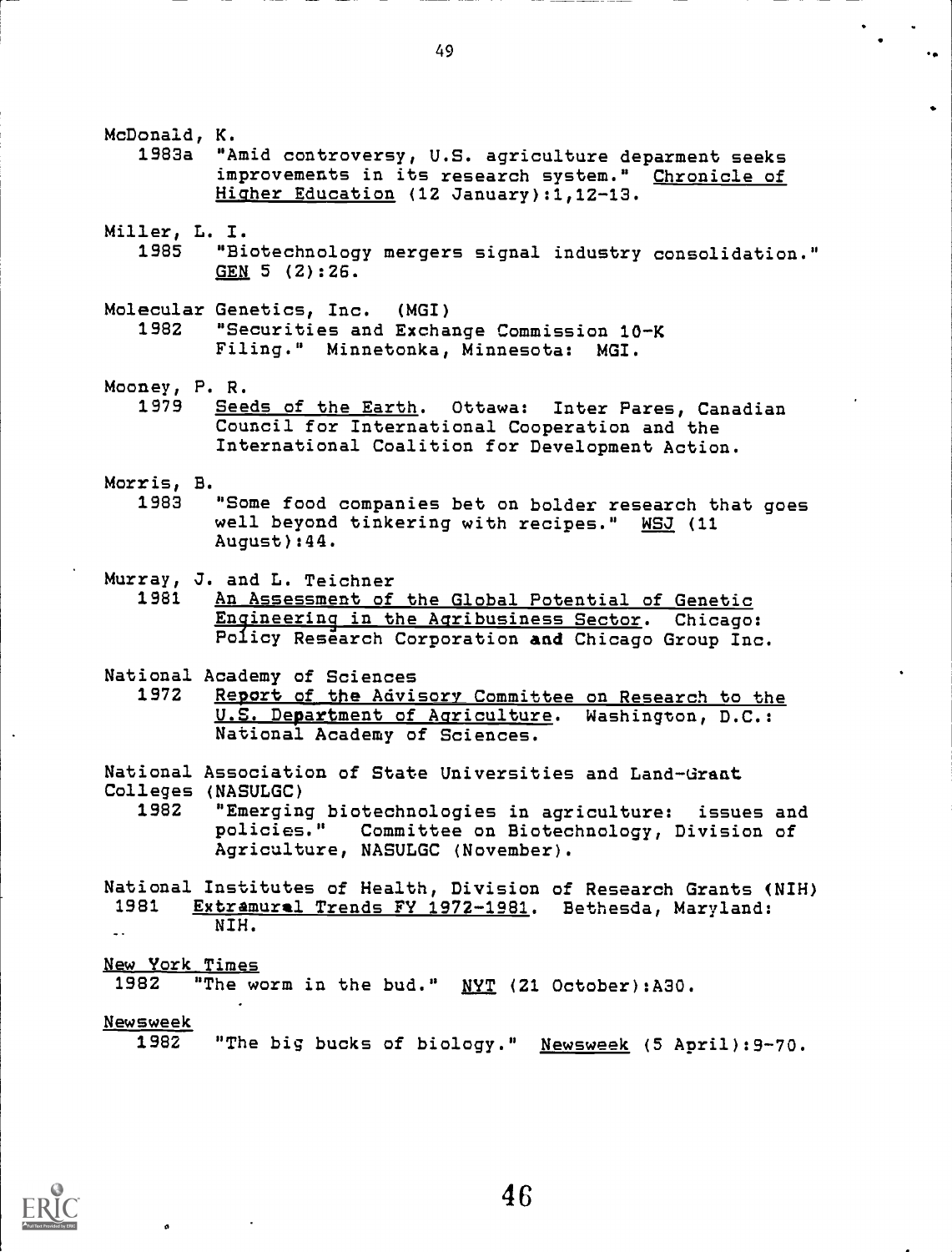Norman, C.

1981 "Whitehead link approved." Science 214 (4 December):1104.

Office of Technology Assessment<br>1982 An Assessment of the 1

- An Assessment of the United States Food and Agricultural Research System. Washington, D.C.: U.S. Government Printing Office.
- Peel, C., D. Bauman, R. Gorewit, and C. Sniffen<br>1981 TEffect of exogenous growth hormone of "Effect of exogenous growth hormone on lactational performance in high yielding dairy cows." Journal of Nutrition 111 (September):1662-1671.

Pellon, J. and A. Sinskey<br>n.d. "Genetic engine

- "Genetic engineering for food and additives." Unpublished manuscript, Department of Food Sciences, MIT.
- Perelman, M.<br>1977 Fa Farming for Profit in a Hungry World. Montclair, N.J.: Allanheld, Osmun and Company.
- Pfund, N.
	- "Rx for the future: biotechnology and public policy in California." Report to the Office of Appropriate Technology of the State of California (March).
- Pramik, M. J.
	- "Genetic Engineering, Inc. capitalizing on innovation in embryo sexing." GEN 3 (January/February):8-9.
	- 1983b "Sperm selection technology proving lucrative for Sausalito-based firm." GEN 3 (January/February):14-15.

The Rockefeller Foundation and Office of Science and Technology Policy

Science for Agriculture. New York: The Rockefeller Foundation.

Seidel, G. E. Jr.

"Prepared statement and testimony of George Seidel, Jr. at a hearing before the Subcommittee on Investigations and Oversight of the Committee on Science and Technology, U.S. House of Representatives. June 9, July 28, 1982. Pp. 141-173 in Potential Applications of Recombinant DNA and Genetics on Agricultural Sciences. Washington, D.C.: U.S. Government Printing Office.

47



# BEST COPY AVAILABLE